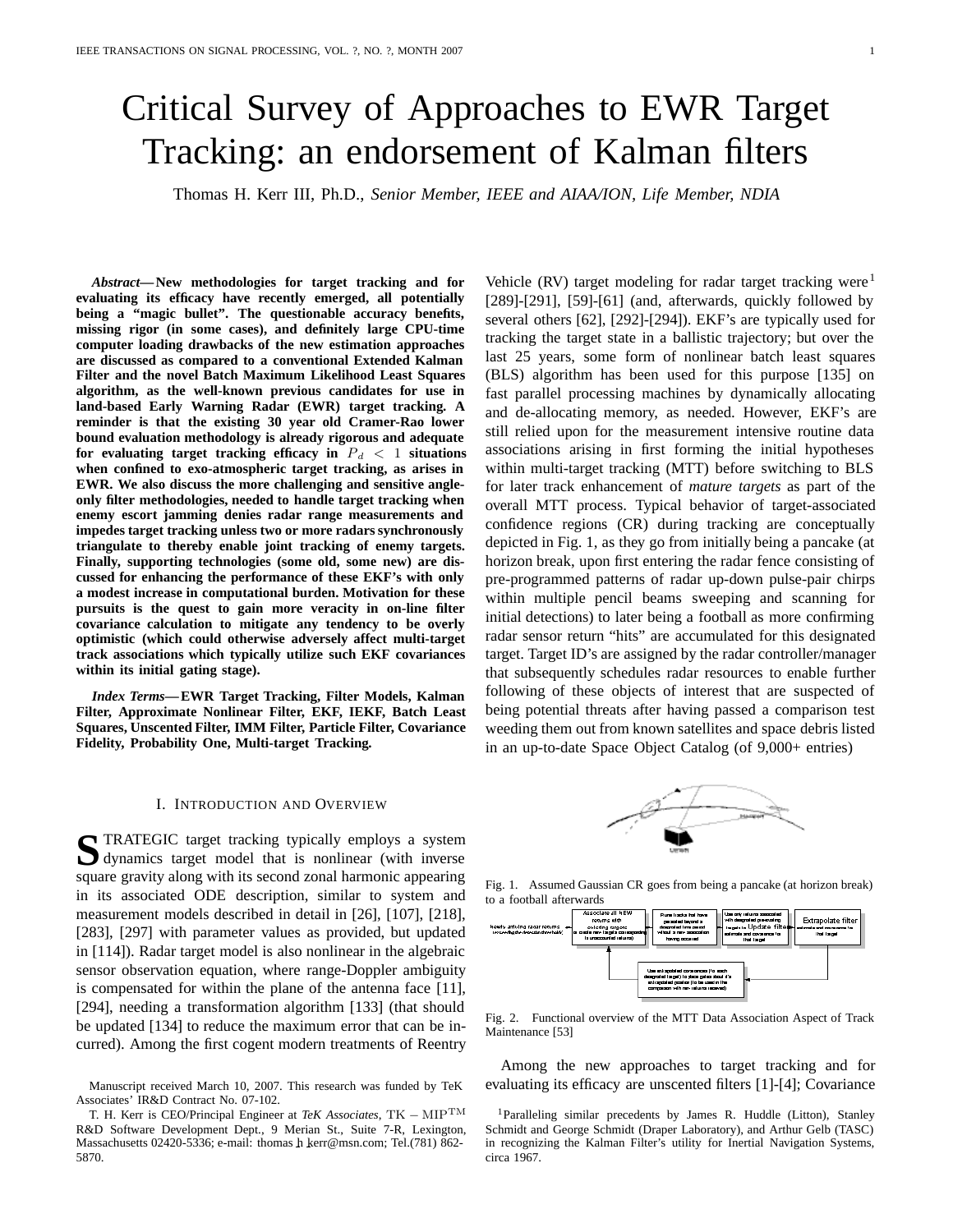Intersection (CI) filters [5], [6]; Particle Filters (PF) [7], [8], [177]; and Farina et al's new formulation of Cramer-Rao Lower Bound evaluation for non-unity probability of detection (for  $P_d$  < 1) [9], all offering the lure of potentially being a "magic bullet". The questionable accuracy benefits, the missing rigor (in some cases), and definitely large computer loading drawbacks of the new estimation approaches all need to be considered (as discussed further in Secs. 2 to 5) before deciding to push forward to implementation for new EWR applications. We also review the older  $\alpha - \beta$  filters as they have been recently reconsidered for EWR tracking [151].

Two of the new approaches were evaluated and crosscompared as being among the four reported in [10], but all with accuracy results obtained under a somewhat artificial scenario of use (viz., invoking only 4 tracking filter states and assuming only planar motion despite not being under the influence of central forces exclusively but projectile treated as if it were and the observing radar is only at the launch point and within the same plane as the target trajectory) thus leaving accuracy quantifications in [10] somewhat questionable as they relate to actual missile defense since this overly benign scenario lacks realism, as explained in Sec. 3. These approaches are discussed as compared to the standard load of two conventional Extended Kalman Filters like Range Velocity Cartesian Coordinates (RVCC), and R-U-V [11]-[13], and to novel Batch Maximum Likelihood Least Squares (BLS) algorithms [14], [15], [189, App. 2], as three well-known historical candidates for use in radar target tracking within land-based EWR. (Recall that Ref. [113] has already demonstrated that partitioned filters can be unsatisfactory in some situations and are therefore undesirable even for crossing targets.)

In Sec. 5, the existing 30 year old Cramer-Rao lower bound evaluation methodology [16]-[24] is shown to be rigorous and flexible enough to adequately evaluate target tracking efficacy in  $P_d < 1$  situations for specified detection threshold settings when confined to exo-atmospheric interception of a target and its prior tracking, as arises in EWR, where truth model process noise is theoretically zero. The *filter model* can have nonzero process noise tuning <sup>2</sup> and still abide by this  $Q = 0$  constraint dictated by the *truth model's structure*. However, Farina et al's formulation [9] (based on [25]) is useful for evaluating Indo-atmospheric tracking, which is a more stressing situation, where system truth model process noise is definitely nonzero (reflecting atmospheric buffeting associated with reentry drag, or maneuvering, or with a projectile undergoing late stage thrusting).

As discussed in Sec. 6, motivation for these pursuits is the quest to gain more veracity in on-line filter covariance calculation to mitigate their tendency to be overly optimistic (or, rarely, pessimistic) since any hand-over or multi-target (MTT) associations rely on their veracity (Figs. 2, 6) and errors in the values of these covariances (being the only ones actually available in one-shot real world trials) are sensitive. In Sec. 7, we recommend pursuit of good tracking accuracy with probability one success (as pioneered by the late Frank

TABLE I RELATIVE CPU BURDEN OF 4 DIFFERENT ALGORITHMS [59, P. 44]

| EKF | $(or a-b-c)$ | cн<br>(adaptive) | $\alpha$<br>order<br>Filter | Iterated |
|-----|--------------|------------------|-----------------------------|----------|
|     |              | .                | ب د ا                       |          |

Kozin in the 1960's and 1970's) over current Monte-Carlobased mean square averaging techniques, only appropriate for aggregate behavior.

In Sec. 8, we discuss the more challenging and more initialcondition-sensitive angle-only tracking (AOT) filter methodologies [28]-[33], needed to handle target tracking when enemy escort jamming denies the radar its target range measurements and thus impedes tracking.

After reviewing the limitations of earlier trackers, supporting technologies (some old, some new) are discussed in Sec. 9 for enhancing the performance of EKF's, which incur only a modest increase in the computational burden (all applicable as evolutionary low risk enhancements to the EKF's already present in EWR) as variations that more easily satisfy hard real-time constraints.

We offer our views here based on past experience in the theory <sup>3</sup> and applications of estimation, tracking, and Kalman filtering [43]-[58], [68], [75], [76] and by using the strong tradition of quantifying the relative computer burdens of various filter alternatives beforehand [59]-[63] for sequential implementations <sup>4</sup> using an awareness of the characteristics of what constitute acceptable exact and approximate solutions to nonlinear estimation problems [64] (cf., [65]), [73], [282], [285], [286]). We reference older surveys here [259], [258]  $^5$ as respected precedents because of their correctness (see Table 1). A newer published survey [69] by Lincoln Lab in 1984 (specifically for RV target tracking) found no significant changes from the same approaches and 1970 principles of [59] other than looking at evolutionary changes and that the 1970 ranking of candidate tracking filter approaches hadn't changed much (or expanded, despite hundreds of subsequent researchers tackling the problem). Evidently, others also fear that many of the very recent new alternative approaches to the use of EKF's for target tracking are over-hyped (see [86, Sec. VI], [102], [112]). Further evidence supporting this view is offered here in Secs. 3, 4, and 9 but we are receptive enough to also report all benefits. Constructive evolutionary EKF developments that have occurred in the last decade to

5While Prof. Thomas Kailath (Stanford) is almost always in the right, a notable exception was [262] vs. [263].

<sup>&</sup>lt;sup>2</sup>A quantitative rationale is offered in [284] for the appropriate magnitude of compensating ficticious process noise utilized in *tuning* an EKF filter model that seeks to track exo-atmospheric ballistic targets.

<sup>&</sup>lt;sup>3</sup>The theory of nonlinear filtering, in general, requires familiarity with Ito, Stratonovich, and McShane integrals as well as an understanding of measure-theoretic probability (including nested expanding sub-sigma algebras and conditional expectations with respect to them, martingales and associated inequalities, and *law of the iterated logarithm*).

<sup>&</sup>lt;sup>4</sup>The CPU burden for sequential implementation is used merely as a baseline cross-check for eventual parallel implementation in modern day hardware consisting of either embedded processors or powerful parallel processing mainframes, where it is expected that considerable speed-up should accrue (but does not always initially occur because of processing bottlenecks that need to be identified and removed until the expected speed-up is achieved). Historically, many so-called fast parallel versions of famous algorithms were unexpectedly slower than their sequential counterparts.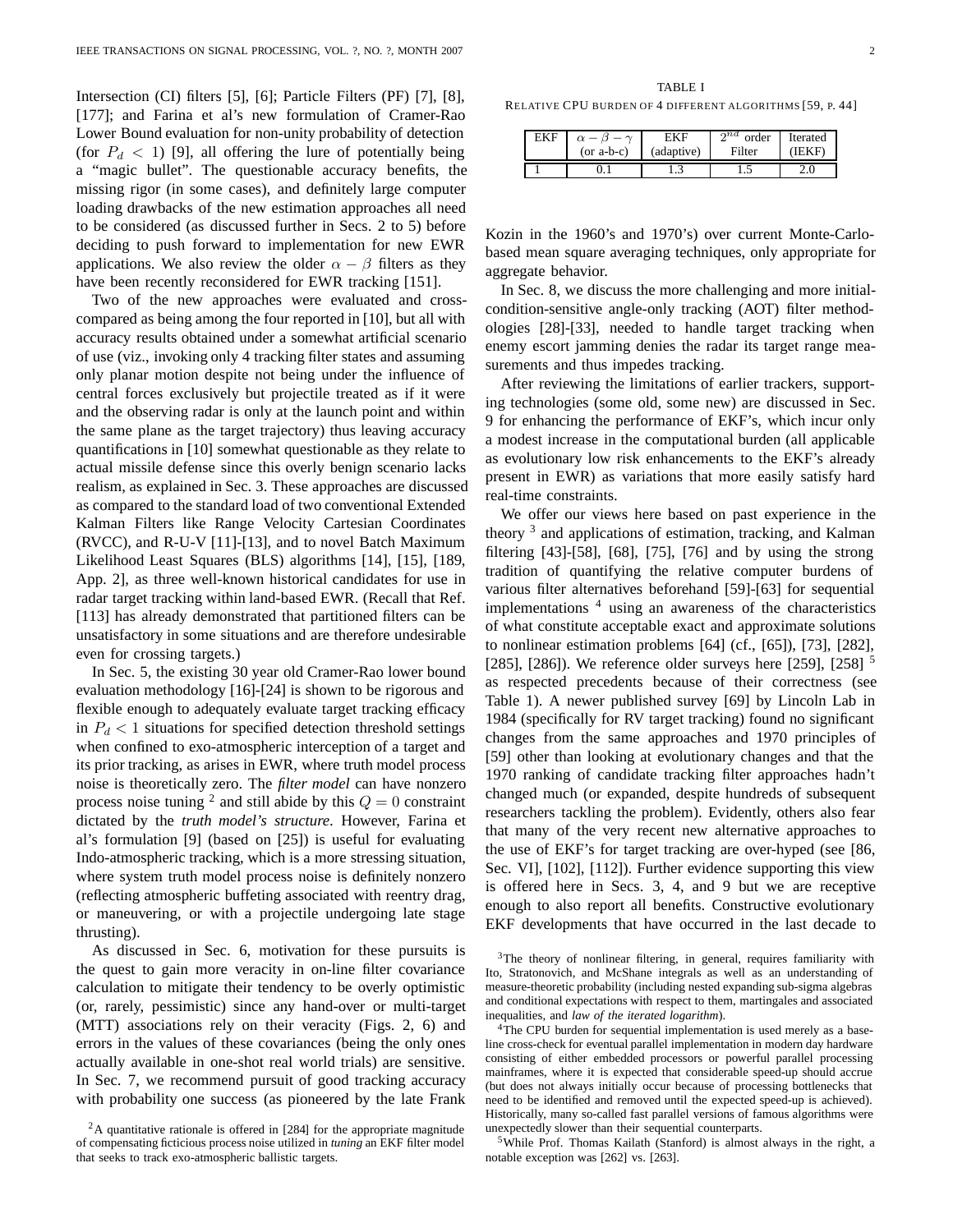improve performance are pointed out (especially in Sec. 9) and we also point out other improvements, some as mundane as merely identifying new best parameter values [107], best practices for radar target tracking [114] (and sometimes as best models for INS/GPS navigation [271] that also plays a useful role in locating moving antennas or in serving as a source of *true* position and velocity for targets equipped with GPS translators), and in making the derivation of results simpler and more straight forward [181], [270]. Novelty and creativity are always encouraged but we also strongly desire that the test conditions for algorithm evaluations be realistic and actually representative of the application scenario.



Fig. 3. Our new approach reduces the computational burden of Iterated Extended Kalman Filtering (from [35])

In 1989, we were able to make a slight change in the ranking of an Iterated EFK  $[35]$ <sup>6</sup> by simplifying its computer burden (Fig. 3). Instead of an IEKF being twice the computed load of a comparable EKF, as [59] reported (see Table 1), we offered an evolutionary modification and improvement that made our IEKF just  $1.33\overline{3}$  the computer load of a comparable EKF yet yielded identical results of the same accuracy as the earlier more computationally intensive version. Also see [122]. (Carlson's 1973 version of Squareroot filtering now beats Gerald Bierman's later 1975  $U - D - U<sup>T</sup>$  formulation merely by the way computer processor hardware and its associated firmware algorithms are now implemented [58, App.]; prior to the mid 1990's, it was vice-versa. However, squareroot filters may not even be needed for tracking RV's since a specific designated target is only in view for less than 30 minutes and the discrete measurements received may be somewhat sparse and relatively fewer than is usually the case for comparable Navigation applications, where frequent periodic measurements warrant use of numerically stable squareroot filters to compensate for the round-off error associated with the relatively more frequent opportunities for measurement incorporation into tracking filter updates.)

Profs. R. E. Mortensen, H. W. Sorenson, E. B. Stear, A. B. Stubberud, and R. C. Kolb hosted the (U.S. Air Force sponsored) Nonlinear Estimation and Its Applications Conference from 1970 until it ended in 1975. Although many innovative, well-funded researchers were working hard on the nonlinear filtering problem, this conference was canceled because significant new results usually don't accrue yearly  $\frac{7}{2}$ for the hard problem of nonlinear filtering. Even today, some of the best insights and early leads for tackling nonlinear filtering are found in these past proceedings (e.g., [129], [130]). Recommendation for future work in Secs. 9 and 10 logically continue where our predecessors left off by emphasizing existing barriers that still need to be tackled and conquered rather than suggesting a search for new approaches just because they are new (while apparently ignoring past problems already elucidated as needing solving). A brief summary and further perspective on goals accomplished here are provided in Sec. 11. For those readers desiring a refresher or more of an introduction, a brief summary of Kalman Filtering appears in Appendix A, which emphasizes software architecture needed to appropriately match the structure of a particular application.

## II. DRAWBACKS OF COVARIANCE INTERSECTION

A counterexample is presented to a result claimed in a proof in [6], pertaining to using this new approach to Covariance Intersection (CI). Other researchers have already demonstrated certain problems that exist with earlier versions of CI, as summarized from a survey [74] of the previous CI approaches encountered in Target tracking applications. We alert readers to investigations along similar lines from the field of navigation that were apparently overlooked in [74] that convey similar but different results for ascertaining ellipsoidal overlap and for combining the estimates from two or more Kalman filters,

 $7$ With the notable exception of F. E. Daum's new nonlinear filtering results in '86 (IEEE AC), '86 (ACC), '86 (20<sup>th</sup> Conf. on Inform. Sciences and *Systems*, Princeton), '87 (IEEE AC), '88 (Ch. 8, ed. by J. C. Spall, Marcel Dekker) '94 (SPIE, Orlando, FL), '97 (SPIE, San Diego, CA), '01 (*Proc. of Tribute to Y. Bar-Shalom*), '03 [8] but none yet applied except for an application with only 4 planar states [310] that, perhaps, may be considered too overly simplistic to be practical and Daum's later important results are still infinite dimensional (viz., in general, requiring full integration of a non-Gaussian pdf at each update step) so they are not computable in realtime (unless computed beforehand and stored off-line, a procedure found undesirable in the 1970's when measurements did not arrive exactly when expected, as had been previously planned). An exception is that all of these results simplify to a tractable real-time Kalman filter when both process and measurement noises are Gaussian and the system is merely linear, as do several other existing historical 40+ year-old nonlinear filtering approaches as a precedent, notably (1) solving the Fokker-Planck Partial Differential Equation (also known as the forward Kolmogorov equation) for the evolution in time of the conditional pdf of the system state directly or, equivalently, (2) taking its Fourier Transform to obtain a conditional Characteristic Function, from which the random processes' conditional moments can be generated via differentiating it a requisite number of times (where both these approaches benefit from the additional structurural simplification of encountering certain noises from an *exponential family* possessing Gaussian conditional pdf's [180]), where these minor generalizations are now detailed in  $TK-MIP$   $\odot$ .

 $6$ The main focus in [35] is the structure and performance of an IEKF vs. an EKF for RV tracking, even though the oversimplified model common to both is acknowledged to not include  $J_2$  (which, when present, accounts for the earth's oblateness) nor is Doppler compensation in the face of the antenna present, as is now known to be desirable to include both of these terms in a tracker's model since they are needed for more realism in modeling Missile Defense situations [14], [15], [53] because greater tracking accuracy is reaped as a consequence of their presence in the model.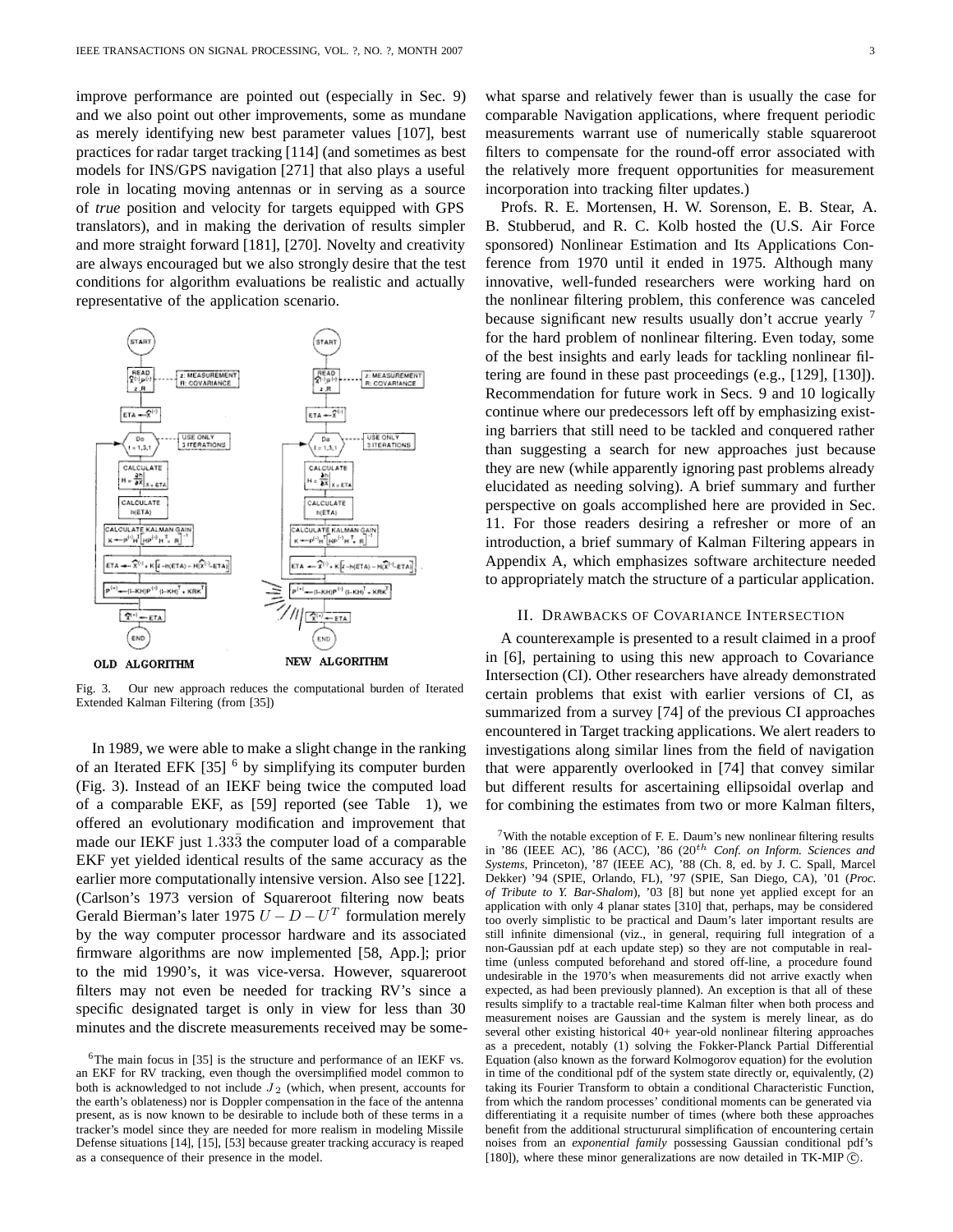each representing a different sensor's output that has been previously processed. In all cases, CI is practically useless despite having beautiful analytic proofs.

The CI-based sensor fusion methodology of [6] usually degenerates to cases where  $\mu = 0$  or  $\mu = 1$ , rather than the more useful situations where  $0 < \mu < 1$ . Some of the blame should be shared by IEEE reviewers of [6], who allowed it to be published even though there were no numerical parameters specified for the single diagram that appeared within, which was merely conceptual, and the single numerical example only illustrated the degenerate case of  $\mu = 0$  or  $\mu = 1$  (not the useful case where  $0 < \mu < 1$ , which is seldom met).

#### *A. Introduction/overview of the newer approach to CI*

This technical note offers a counterexample to the use of the results of [6] in this new Covariance Intersection (CI) approach. An expression for the estimate that results from combining two prior (assumed) independent estimates consisting of  $(\hat{x}_1, P_{aa})$  and  $(\hat{x}_2, P_{bb})$  is of the following wellknown form ([165], and as summarized from Eq. 2 to the end of Sec. II of [6]):

$$
\hat{x}_c = K_1 \hat{x}_1 + K_2 \hat{x}_2 = P_{bb} P_{cc}^{-1} \hat{x}_1 + P_{aa} P_{cc}^{-1} \hat{x}_2
$$

$$
= P_{aa}^{-1} P_{cc} \hat{x}_1 + P_{bb}^{-1} P_{cc} \hat{x}_2. \quad (1)
$$

The corresponding exact covariance for the above, with the *assumption of possessing unbiased estimates* throughout, is:

$$
\tilde{P}_{cc} \stackrel{\triangle}{=} E[\tilde{x}_c \tilde{x}_c^T], \text{ where } \tilde{x}_c \stackrel{\triangle}{=} x_{\text{true}} - \hat{x}_c. \tag{2}
$$

The above expression of Eq. 1, consisting of the indicated weighted combination of the two prior linear estimates and utilizing the accompanying covariances  $P_{aa}$  and  $P_{bb}$ , seeks to use an acceptable approximate covariance  $P_{cc}$  that conservatively suffices in its role of making Eq. 1 be a useful single combined estimator if and only if  $P_{cc}$  is a consistent covariance (in the matrix positive semi-definite sense) by satisfying the following required upper bound criterion ([6, Eq. 4]):

$$
P_{cc} \ge \tilde{P}_{cc},\tag{3}
$$

and the quest for a satisfactory *consistent covariance* upper bound motivated use of this particular expression:

$$
P_{cc}(\omega) = [\omega P_{aa}^{-1} + (1 - \omega)P_{bb}^{-1}]^{-1},\tag{4}
$$

(advocated for use in Eqs. 9 and 10 of [6]), which when substituted back into Eq. 1 yields:

$$
\begin{array}{rcl}\n\hat{x}_c & = & K_1(\omega)\hat{x}_1 + K_2(\omega)\hat{x}_2 \\
& = & \omega[\omega P_{aa}^{-1} + (1 - \omega)P_{bb}^{-1}]^{-1}P_{aa}\hat{x}_1 \\
& & + (1 - \omega)[\omega P_{aa}^{-1} + (1 - \omega)P_{bb}^{-1}]^{-1}P_{bb}\hat{x}_2.\n\end{array} \tag{5}
$$

Ref. [6] then advocates optimizing  $\omega$  in the above to minimize the trace of Eq. 4 (cf., [6, Eq. 14]):

$$
\text{tr}\left(P_{cc}(\omega)\right) = \text{tr}\left([\omega P_{aa}^{-1} + (1-\omega)P_{bb}^{-1}]^{-1}\right),\tag{6}
$$

and goes further to provide Theorem 2 [6, p. 1881] that claims the global minimum occurs for  $\omega^* \in [0,1]$ . The resulting optimized  $\omega^*$  is then substituted back, respectively, into the expressions of Eqs. 4 and 5 (even when the constituent

component estimates are no longer independent and the crosscovariance  $P_{ab}$  may be <u>unknown or inaccessible</u>) to be the best fused estimate of the form:

$$
\hat{x}_c = K_1^* \hat{x}_1 + K_2^* \hat{x}_2 = \omega^* [\omega^* P_{aa}^{-1} + (1 - \omega^*) P_{bb}^{-1}]^{-1} P_{aa} \hat{x}_1 \n+ (1 - \omega^*) [\omega^* P_{aa}^{-1} + (1 - \omega^*) P_{bb}^{-1}]^{-1} P_{bb} \hat{x}_2,
$$
\n(7)

with the corresponding accompanying associated covariance:

$$
P_{cc}^* \stackrel{\triangle}{=} P_{cc}(\omega^*) = [\omega^* P_{aa}^{-1} + (1 - \omega^*) P_{bb}^{-1}]^{-1}.
$$
 (8)

Since the original two estimates and accompanying covariances are all real quantities, clearly, the two expressions of Eqs. 7 and 8 also need to yield exclusively real results. If one were to obtain a complex answer for  $\omega^*$  as the solution that globally minimizes the criterion of Eq. 6, this would constitute a counterexample to what is claimed and ostensibly proved in Theorem 2 [6, p. 1881], namely, that the optimizing  $\omega^*$ either lies on the two boundary points 0 or 1 or lies within the interior of [0, 1]. Once this was *definitively established* according to [6], they could then turn their attention in [6] by just searching over the compact interval  $[0, 1]$  for the minimum that is guaranteed to exist from first principles of real analysis for this continuous cost criterion of Eq. 6 (as the composite of the trace and the matrix inverse) since scalar continuous functions always achieve both a maximum and a minimum on a compact set. However, only Theorem 2 of [6] asserts that such a minimum is also the global minimum (otherwise it would not be of interest since this criterion of using the trace of the associated covariance was specifically chosen within [6] to be consistent by dovetailing with what was already correspondingly used in the derivation of the underlying Kalman filters from which the prior constituents  $(x_1, P_{aa})$  and  $(x_2, P_{bb})$  were obtained). If this local minimum were indeed also the global minimum, we would have no further objections here. However, Example 1 below serves as a counterexample to the global optimization assertion [6, Thm. 2] since it yields a complex answer for  $\omega^*$ .

Similarities and connections to other tests for ellipsoid overlap and pre-existing warnings regarding other earlier Covariance Intersection approaches are discussed in Sec. 2.4.

## *B. A numerical counterexample*

A closed-form evaluation will now be provided for this new version of CI [6] for the simple numerical example below that exposes a difficulty with using this CI approach that has not been previously publicized.

Example 1:

$$
P_{aa} = \begin{bmatrix} 2 & 0.5 \\ 0.5 & 2 \end{bmatrix}; P_{bb} = \begin{bmatrix} 2 & 0.5 \\ 0.5 & 2 \end{bmatrix};
$$
  
\n
$$
P_{bb} - P_{aa} = \begin{bmatrix} 1 & 1 \\ 1 & 7 \end{bmatrix} > 0, \text{ and } [P_{bb} - P_{aa}] \text{ has } \lambda = 2, 6.
$$
  
\n(9)

Notice that both  $P_{aa}$  and  $P_{bb}$  above are positive definite, as with all non-degenerate covariances.

To explicitly demonstrate this new CI technique of [6], we seek to apply the solution of Problem 2 (of [6]) to Eq. 9 above yielding the following abbreviated intermediate steps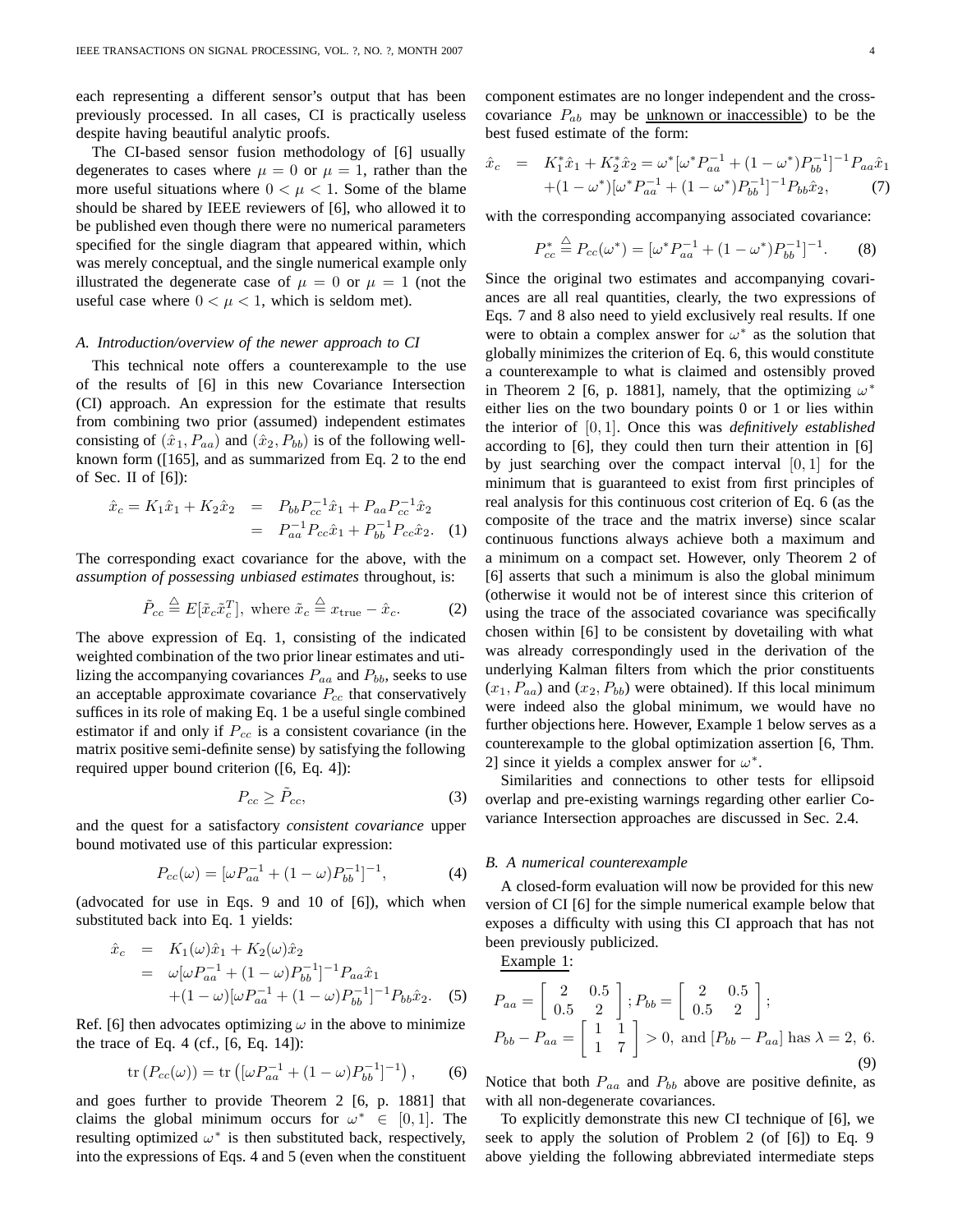as we seek to directly solve for the optimizing  $\omega^*$  that should minimize the trace of  $P_{cc}$  below (according to the procedure of [6, Eq. 16] using the derivative convention stated in the footnote below):

$$
P_{aa}^{-1} = \begin{bmatrix} \frac{8}{15} & \frac{-2}{15} \\ \frac{-2}{15} & \frac{8}{15} \end{bmatrix}; P_{bb}^{-1} = \begin{bmatrix} \frac{12}{33} & \frac{-2}{33} \\ \frac{-2}{33} & \frac{4}{33} \end{bmatrix};
$$
 (10)

$$
P_{cc} = \begin{bmatrix} \frac{8\omega}{15} + \frac{12(1-\omega)}{33} & \frac{-2\omega}{15} - \frac{2(1-\omega)}{33} \\ \frac{-2\omega}{15} - \frac{2(1-\omega)}{33} & \frac{8\omega}{15} + \frac{4(1-\omega)}{33} \end{bmatrix}^{-1}
$$

$$
= \begin{bmatrix} \frac{84\omega + 180}{495} & \frac{-36\omega - 30}{495} \end{bmatrix}^{-1} = \frac{165 \begin{bmatrix} (68\omega + 20) & (12\omega + 10) \\ \frac{(12\omega + 10)}{120} & \frac{(28\omega + 60)}{1200} \end{bmatrix}}{165 \begin{bmatrix} (68\omega + 10) & (28\omega + 60) \\ \frac{165}{495} & \frac{(12\omega + 10)}{1200} \end{bmatrix}}; (11)
$$

$$
\text{tr}[P_{cc}] = \frac{165[(68\omega + 20) + (28\omega + 60)]}{\text{DENOM}}, \quad (12)
$$

where  $\text{DENOM}^{\triangle} (28\omega + 60)(68\omega + 20) - (12\omega + 10)^2$ . The critical points of the above trace are obtained from setting  $\frac{\partial}{\partial \omega}$ tr $[P_{cc}] = 0$  and, after simplifying, solving for the zeros of:

 $0 = 42,240\omega^2 + 70,400\omega + 61,600,$  (13)

a quadratic equation; with solutions being:

$$
\omega^* = \frac{-70,400 \frac{+}{2} \sqrt{(70,400)^2 - 4(42,240)(61,600)}}{2(42,240)}
$$

$$
= \frac{-70,400 \frac{+}{2} \sqrt{-5,451,776,000}}{2(42,240)}.
$$
(14)

The above Eq. 14 possesses no solutions  $8$  over the real field and, in particular, has no solution within the predicted interval  $[0, 1]$  and so the new CI approach of  $[6]$  is apparently stymied here and can proceed no further for this numerical example corresponding to  $[P_{bb}-P_{aa}]$  being strictly positive definite. We did not anticipate that this new CI approach of [6] would have such problems when the containment condition demonstrated in Eq. 9 (i.e.,  $P_{bb} - P_{aa} > 0$  or, equivalently,  $P_{bb} > P_{aa}$ ) was strictly met (a condition that was present but down played in the proof of [6]); so we were surprised when it failed to yield an adequately real solution for  $\omega^*$ .

While it is indeed true that a continuous function of  $\omega$  (such as the matrix inverse, constituting the RHS of Eq. 4, composed with the trace operation of Eq. 6) over a compact interval like [0, 1] achieves its minimum there, we reject the suggestion that we merely confine optimization to be over  $[0, 1]$  since such a constraint would, in general, only yield a local minimum. The proofs of [6] supposedly guarantee that by merely optimizing the expression of the RHS of Eq. 6 over just the interval  $[0, 1]$ , the result would also be the global minimum. However, this non-pathological Example 1 above demonstrates this claim of [6] to be false.

According to [6], only after minimizing the above Eq. 12 can the two optimal gains and resulting associated optimal covariance  $P_{cc}$  be explicitly evaluated (by substituting the

<sup>8</sup>We formed  $\frac{d}{dw} \left( \frac{u}{v} \right) = \frac{v \frac{du}{dw} - u \frac{dv}{dw}}{v^2}$  and set  $v \frac{du}{dw} - u \frac{dv}{dw} = 0 \Leftrightarrow u \frac{dv}{dw} - v \frac{du}{dw} = 0$ , and so Eq. 13 here was effectively multiplied throughout by -1, but that still preserves the location equation.

result of Eq. 14 back into Eqs. 7 and 8, respectively, where Eq. 8 has already been simplified to be Eq. 11) using CI. The above numerical example exhibits a result that is therefore inconsistent with what the CI approach of [6] asserts (contrary to what is expected as supposedly proved in [6, Thm. 2]) so [6] appears to not work as it should in all cases.

By insights availed from [67, p. 1141], it is recognized that for two ellipsoids sharing a common center, the covariance inclusions (such as that depicted in Eq. 18) serve as a test for full containment of one ellipsoid within another if and only if the matrix difference between two covariance matrices is positive definite. Numerical tests for positive definiteness/semidefiniteness are well known [48] and can serve as a warning of this same condition where the approach of [6] will likely fail, as depicted here in the numerical example above.

While it can be argued that, initially, there is no apparent physical reason why these initial covariance matrices should exhibit any partial ordering between them. Two synchronized decentralized estimates of the same target state vector, as viewed from different sensors with, perhaps, different perspective views, different segments of the electromagnetic spectrum utilized (to exploit inherent target characteristics), and different noise contamination intensities is but one example of why unaltered initial covariances would not necessarily exhibit such a partial-ordering in a completely general sensor fusion application but, instead, likely be skewed off from each other in tilt and overall size. However, use of conventional radar along with a collocated laser radar may yield one target ellipsoid contained entirely within another due to the greater resolution (due to shorter wavelength) and generally smaller azimuth error incurred for laser optics.

# *C. Offering a simpler CI interpretation based on a different matrix inequality*

A simpler approach is now explored here, based on convexity of the matrix inverse over positive definite matrices [66], as:

$$
[\omega A + (1 - \omega)B]^{-1} \le \omega A^{-1} + (1 - \omega)B^{-1}
$$
  
for all  $0 \le \omega \le 1$ . (15)

When this result is applied to the expression of Eq. 4 above in seeking a covariance upper bound as in Eq. 3, the following results, requiring no matrix inversions at all for the RHS vs. a LHS (from [6, Eq. 4]) that does:

$$
P_{cc} \stackrel{\triangle}{=} [\omega P_{aa}^{-1} + (1 - \omega) P_{bb}^{-1}]^{-1} \le
$$
  
 
$$
\omega P_{aa} + (1 - \omega) P_{bb} \stackrel{\triangle}{=} P_{cc}' \text{for all } 0 \le \omega \le 1.
$$
 (16)

Notice that  $P_{cc}$  on the RHS represents an upper bound that is easier and more convenient to obtain and, moreover, by performing trace operations throughout Eq. 16, also yields a corresponding simple upper bound on the trace of  $P_{cc}$  as:

$$
\text{tr}[P_{cc}] = \text{tr}[\omega P_{aa}^{-1} + (1 - \omega)P_{bb}^{-1}]^{-1} \le
$$
  
 
$$
\omega \text{tr}[P_{aa}] + (1 - \omega) \text{tr}[P_{bb}] = \text{tr}[P'_{cc}] \text{ for all } 0 \le \omega \le 1.
$$
 (17)

However, although it is rigorous, this path is not a panacea since the resulting bound is likely to be slightly coarser (i.e., larger), in general than what would be provided by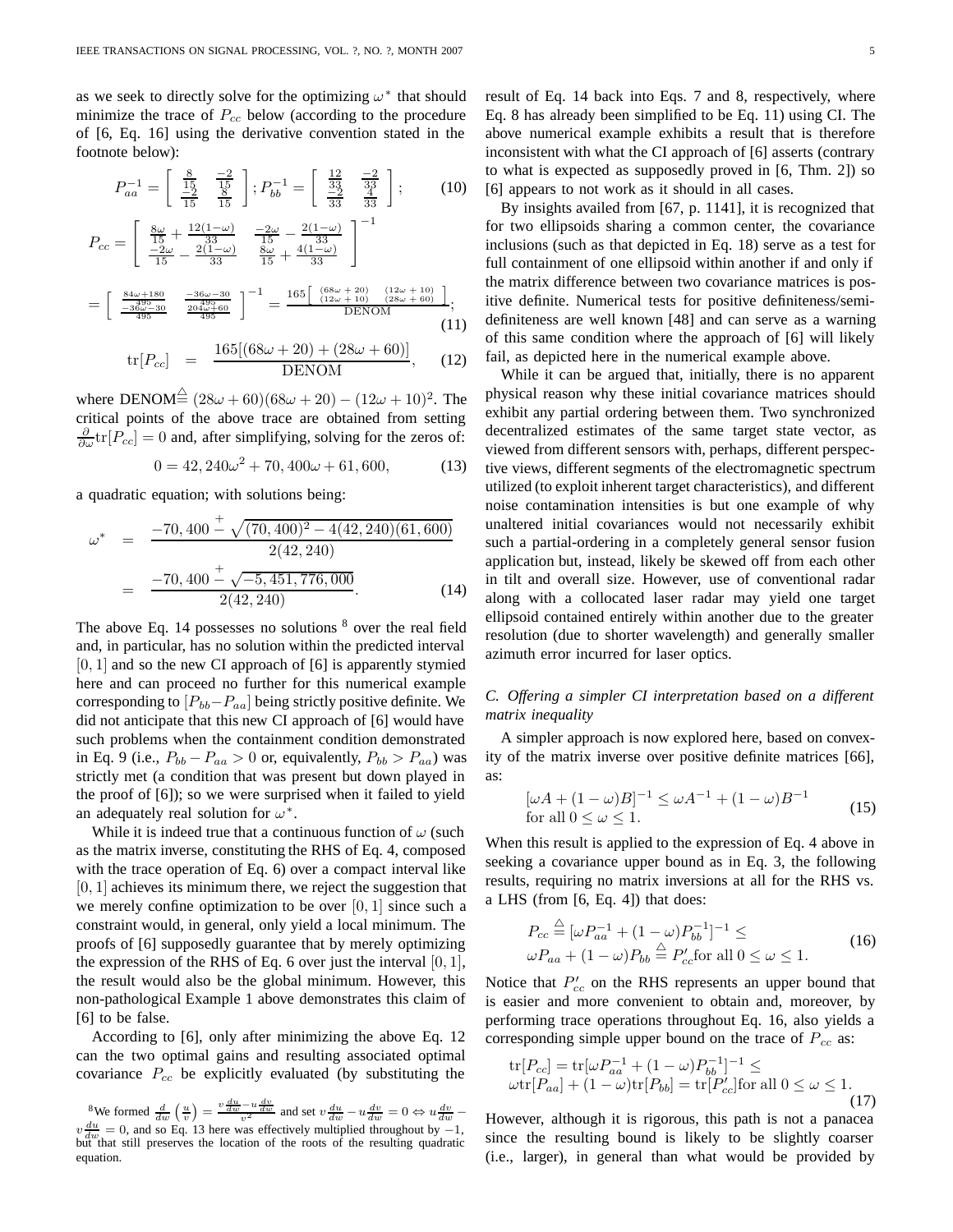the optimizing CI approach of [6] (in situations where the approach of [6] in fact works, which is exceedingly rare). The benefit of this alternate approach is that (1) it requires no matrix inversions at all in its numerical evaluation and (2) it is always true for all without any qualifications. The convexity property itself delineates the interval of primary interest to be [0, 1] and not because of some tenuous auxiliary theorem, as with [6]. The procedure of [6] cannot be applied for this example since [6, Thm. 2] is evidently violated.

## *D. Conclusions, summary perspectives, and beyond*

Uncertainty being summarized as covariance ellipsoids normally only rigorously arises for the case of standard linear systems with Gaussian initial conditions independent of the additive Gaussian process and measurement noises (with known covariance intensities) and outfitted with a pure Kalman filter as an optimal linear estimator, mechanized either in a decentralized or centralized manner. Ellipsoidal confidence regions of constant pdf would also reasonably represent the class of elliptical distributions<sup>9</sup> and the conditional and marginal distributions of the exponential family of distributions but they typically do not arise (so far) in the standard estimation and filtering context of most normal target tracking or navigation applications.

Caution is conveyed here regarding the result of [6] apparently not applying when one ellipsoid is wholly contained within the other. An apparent hole in the applicability of the Covariance Intersection (CI) approach of [6] was illustrated here using an explicit numerical example. A coincidence is that the two participating covariances being related as

$$
P_1 < P_2 \tag{18}
$$

was historically encountered by this author in [43] before being able to specify a test for ellipsoid overlap (in n-dimensions) when the centers of the respective ellipsoids differ, where the particular covariance matrix,  $P_1$ , in [43], the solution of the Riccati equation is so related to the other covariance matrix,  $P_2$ , in [43], the solution of the Lyapunov equation. Remarkably, the result of [43] parallels (but is not identical to) what is done in [6]. However, the proof of Eq. 18 holding for the application of [43] was easily accomplished in Lemma 5.1 of [43] by just taking the synchronous difference of the two respective matrix differential equations that describe their evolution in time (in either continuous- or discrete-time) by demonstrating that the difference is always positive definite (as it evolves for all time steps  $k > 0$ ) as the positive definite matrices, as pre- and post-multiplied by an indicated nonsingular matrix and its transpose (yielding a positive semidefinite intermediary matrix) and added to a positive definite matrix yielding a positive definite matrix result as in [43, Lemma 5.1] and in [244] (cf. [287, Lemma 2]).

The associated optimization problem in [6] has great similarity to that in [43] since the associated Lagrange multiplier was also merely a scalar. In the case of posing the simpler problem of a one dimensional test for the overlap of scalar Gaussian confidence intervals in [55] to show how the same test then generalizes to n-dimensions in [43], as a test for the overlap of Gaussian Ellipsoidal Confidence Regions, the version of the test in [55], [140] (being simpler than that in [43]) reveals other aspects that are similar in form to the structure encountered in [6] in enabling a closed-form answer to the optimization that also proceeds in both [43] and [55], after just optimizing the selection of  $\lambda^*$  along a scalar direction (i.e., the essence of the main result of [6]). When the containment condition is strictly satisfied, the numerical example of Sec. 2.2 failed to satisfy the expected condition on the optimum value of  $\omega^*$  that it fall somewhere within the real interval [0, 1]. (Ref. [6] also lacks any corresponding numerical description or, alternatively, any explicit reference for the illustrative planar examples presented in Figs. 1 and 2 of [6], respectively, of the intersection inscribing and circumscribing ellipses that supposedly motivates how their approach should behave.)

A scalar example is now offered that should convince the reader of the problem with CI. For a scalar case situation, the ideal formula for the associated covariance of two fused estimates, when the two underlying constituent estimates are independent, looks like the familiar formula from electric circuit theory for combining two resistances in parallel (and is known to result in an answer that is less than the smaller of the two). This result is intuitively appealing and consistent with the tenets of Kalman Filtering. The following two algorithms: (1) the CI covariance of [6] using any  $\omega$ , and (2) the alternative expression for the covariance, offered in Eq. 17 as a new result (using convexity of the matrix inverse over positive definite matrices) both yield a covariance that is larger than the smallest of the two original covariances unless  $\omega$  is either 0 or 1, in which case it has a resulting covariance that is identical to the smaller one.

Case I: For two ideal independent estimates, the resulting covariance for the combined estimates would be:

$$
\tilde{p}_{cc} = \frac{1}{\frac{1}{p_1} + \frac{1}{p_2}} = \frac{1}{\frac{(p_2 + p_1)}{p_1 p_2}} = \frac{p_1 p_2}{(p_2 + p_1)} = \left\{ \frac{\frac{p_2}{\left(\frac{p_2}{p_1}\right) + 1} \le p_2, \text{ for } p_1 > 0, \ p_2 > 0} {\frac{p_1}{\left(\frac{p_1}{p_2}\right) + 1} \le p_1, \text{ for } p_1 > 0, \ p_2 > 0} \right\} \le \min\{p_1, p_2\} \tag{19}
$$

Case II: For the new CI algorithm of [6] in Eq. 4 for  $0 < \omega <$ 1, the covariance for the fused estimates would be:

$$
\tilde{p}_{cc} = \frac{1}{\frac{\omega}{p_1} + \frac{(1-\omega)}{p_2}} = \frac{1}{\frac{(\omega p_2 + (1-\omega)p_1)}{p_1 p_2}} =
$$
\n
$$
\begin{cases}\n\frac{p_1 p_2}{(\omega p_2 + (1-\omega)p_1)} \le \frac{p_1 p_2}{(\omega p_2 + (1-\omega)p_2)} \le p_1, \text{ when } 0 < p_2 \le p_1 \\
\frac{p_1 p_2}{(\omega p_2 + (1-\omega)p_1)} \le \frac{p_1 p_2}{(\omega p_1 + (1-\omega)p_1)} \le p_2, \text{ when } 0 < p_1 \le p_2\n\end{cases}
$$
\n
$$
\le \max\{p_1, p_2\}
$$
\n(20)

Case III: For the CI alternative path of Eq. 16, based on convexity of the matrix inverse over positive definite matrices, for  $0 \leq \omega \leq 1$ , the covariance for the fused estimates would be:

$$
\tilde{p}_{cc} = \frac{1}{\frac{\omega}{p_1} + \frac{(1-\omega)}{p_2}} \leq \omega p_1 + (1-\omega)p_2 =
$$
\n
$$
\left\{ \begin{array}{l} \omega p_1 + (1-\omega)p_2 \leq \omega p_2 + (1-\omega)p_2 = p_2, \text{ when } 0 < p_1 \leq p_2\\ \omega p_1 + (1-\omega)p_2 \leq \omega p_1 + (1-\omega)p_1 = p_1, \text{ when } 0 < p_1 \leq p_1 \end{array} \right\}
$$
\n
$$
\leq \max\{p_1, p_2\}
$$
\n(21)

<sup>9</sup>*Elliptical distributions* have recently been used by Muralidhar Rangaswamy (IEEE Fellow, AFRL, Hanscom AFB) in attempting to compensate for the ground clutter seen by airborne radar.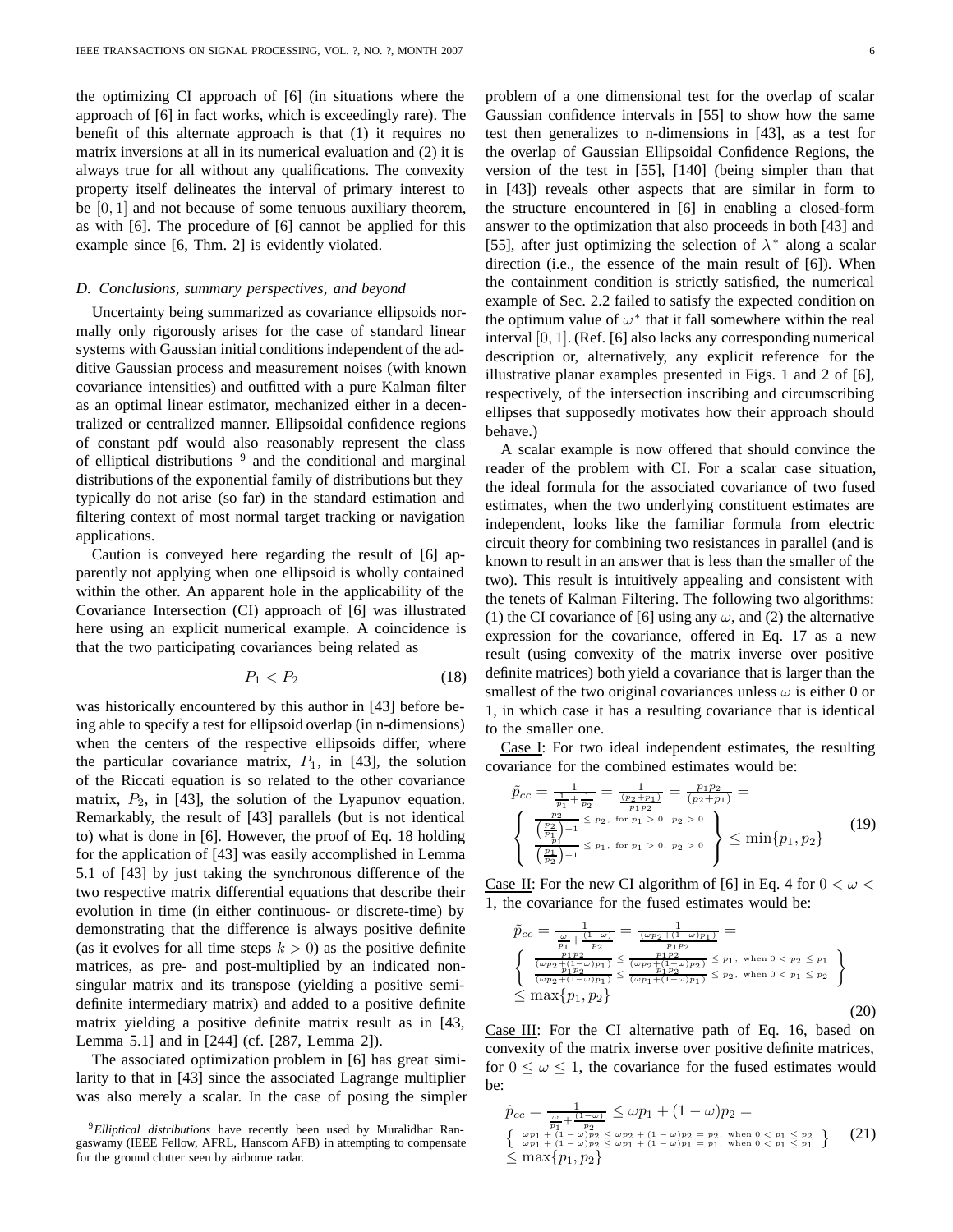So both these latter two CI covariance calculation paths yield the same answer for the scalar case! (Convexity of the inverse for positive definite matrices is rigorously established elsewhere, with many precedents in the engineering and mathematical literature cited in [66].)

From the above Cases II and III with similar manipulations, it is also easy to show that  $\min\{p_1, p_2\} \leq p_{cc} \leq \max\{p_1, p_2\}$ and, likewise, that  $\min\{p_1, p_2\} \leq p'_{cc} \leq \max\{p_1, p_2\}$ . Please compare the last two results above to the tighter result of Case I above for 2 independent Kalman filter estimates. This is not a very satisfying outcome of applying either of these two CI strategies. Thus we illustrate the lack of appeal of either of these CI expressions to data fusion.

Ref. [74] is an excellent overview, in depth numerical ranking, and clear interpretation of all of the various approaches to sensor fusion that have occurred in the target tracking literature over the last two decades and culminates in an algorithmic improvement to CI that [74] attributes to the pioneering work of the late Fred C. Schweppe's unknown but bounded approach [77], where, instead of embracing the assumption of Gaussian noises being present throughout, uses an entirely deterministic approach of circumscribing the set of potential outcomes arising at each discrete-time step of a linear system's output within an ellipsoid. Schweepe's bounding ellipsoid approach, although creative, was notoriously conservative and was never used in applications nor was it admired as frequently as what is reported on in [42], as more representative of Schweppe's genius. (Overlooked in [74], parallel developments were occurring in navigation, as similar techniques were being examined, e.g., [68], [75], [76]; some criticized by Larry Levy JHU/APL [78]; but refuted in [52] as pertains to Jason Speyer's exact 1979 version of decentralized estimation [193] (also see [79]). Ref. [74] demonstrates that the approximate algorithms of the CI approach should only be used with extreme caution since uncertainty increases as more measurements are used (and fused) as a counterintuitive, extremely unsettling result stated and proved simply and convincingly in [74, following Eq. 22]. Apparently CI also has round-robin Web sites [5] in 2005, where one site refers to the other for missing details and vice versa, yet the specific details are never supplied.

Please see Ref. [80] for an elegant solution to the problem of assessing whether two 3-dimensional ellipsoids overlap that is both easy to understand and apparently straightforward to test for numerically.  $10$  Problems with [80] and a more straightforward approach to applying its results to determine overlap are in follow-up discussions in [244] and [245].

Before proceeding, a distinction is made here between what is offered in [80] and what is offered in [66] as a

test for ellipsoid containment before making other historical connections and observations. Ref. 2 provides a test for full containment of one ellipsoid within another only when they share a common center,  $\bar{x}$ , as between  $\frac{(x-\bar{x})^T P_1^{-1}(x-\bar{x})}{2} \leq 1$ and  $\frac{(x-\bar{x})^T P_2^{-1}(x-\bar{x})}{2} \leq 1$  and the second is fully contained within the first if and only if the condition of Eq. 18 holds as a strict positive definiteness condition on matrices which themselves are each positive definite (as are all well behaved, non-degenerate covariance matrices [48]).

The overlap test of Ref. 80 needs matrix positive definiteness/semi-definiteness tests along with an implied eigenvalue-eigenvector calculation. Ref. [80]'s test is obtained by exploiting features of a (3-D)-ellipsoid translation represented as a rotation in 4-D space, a technique familiar in computer graphics applications [166, pp. 479-481].

By not needing any condition of Eq. 18 to be satisfied, Ref. [80] is for a more general case than treated in [43], [55], [140], [167]; however, the numerical calculations of [43], [55] are tailored for a standalone real-time decision (that was used aboard U.S. submarines). If one were to attempt to generalize the results of [80] beyond 2- and 3- to n-dimensions (as already done in [169] for just the theory and proofs), a modified version of the computational approach of [43], [55], [244] may be useful in this endeavor (and perhaps even for 2- and 3-D as well) since the iterative algorithm used is a contraction mapping with a provably geometric rate of convergence (but needing double precision for all matrices and vectors involved). The use of an iterative solution technique is not necessarily at odds with providing real-time answers and may be the simplest path to follow. A navigation application using an even easier criterion of ellipsoid containment in dimensions higher than 3-D is discussed in [10]. *Crosssectional processing* [175] should also be useful as a technique to use for sensor fusion.

## III. PERSPECTIVES ON UNSENTED FILTERS, PARTICLE FILTERS, AND NEW CRAMER-RAO BOUNDS FOR RADAR

We are aware of the following approach that evolved (Nahi '69, Jaffer and Gupta '71, Hadidi and Schwartz '79, Monzingo '75, '81, Askar and Derin '84, and Tugnait and Haddad '75) to handle situations where there is data dropout or missing data but we will not dwell on it here (other than to point out its pitfall) because it sought to complicate the situation well beyond what was needed. The above seven references attempted to fit an inappropriate computational architecture that sought to force use of a constant uniform step-size and anticipated periodic measurement availability throughout the implementation  $11$ , where any lack of measurement returns at an anticipated time-step k would be modeled using a scalar independent multiplicative random variable  $\gamma_k$  that takes two possible values, either 0 or 1, within the standard expression for the received measurement data:

$$
z_k = \gamma_k h(x_k) + v_k. \tag{22}
$$

<sup>11</sup>This architecture arises in academic simulations so the problem occurring was in not recognizing at the time how to properly transition from the construct to be used for INS navigation to the proper construct to be used for radar.

<sup>10</sup>Observe that a solution to the well-known generalized eigenproblem  $\lambda Ax = Bx$  [168, Sec. 7.7] is also a solution of the fundamental Eq. 12 of [80] since  $\lambda Ax = Bx \Leftrightarrow [\lambda A - B]x = 0 \Rightarrow x^T[\lambda A - B]x = 0$ . Use of *Choleski factorization* and the *symmetric QR algorithm* are offered in [168, Sec. 8.7.2] as a stable solution for the case of  $A$ ,  $\overline{B}$  being symmetric and  $A$  being positive definite, as is in fact the case for the matrices encountered in [80] and herein. Observe that [80] deduces overlap by focusing and dwelling on how pairs of the eigenvalues of non-symmetric  $A^{-1}B$  behave. Symmetric matrices have all real eigenvalues and just a consideration of symmetric matrices apparently suffices in a complete test while non-symmetric matrices frequently have complex eigenvalues and lead to more structural considerations that "muddy the water" in deducing whether there is overlap.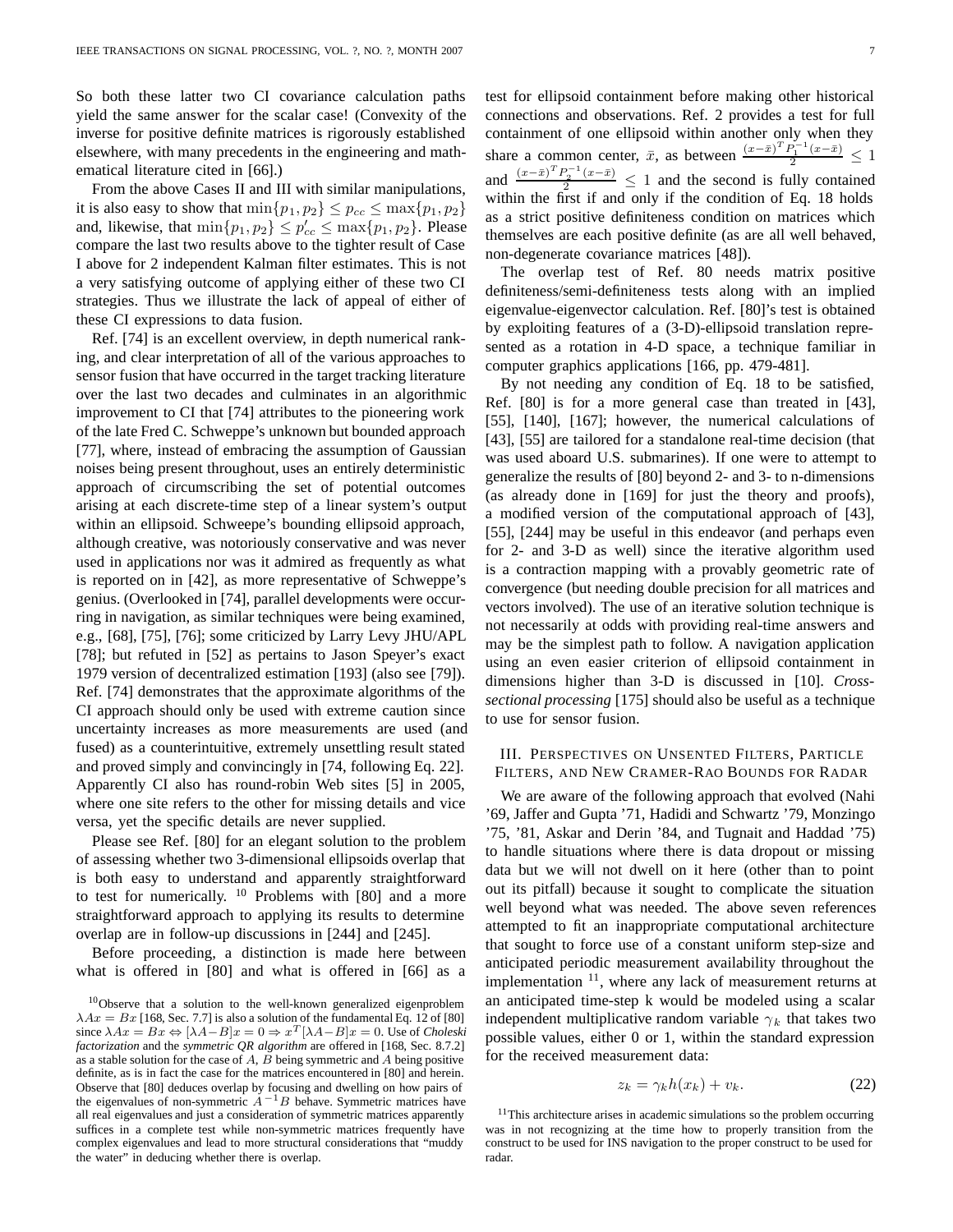In the above expression, the missing measurements correspond to  $\gamma_k = 0$  for only noise being received. When  $\gamma_k = 1$ , the desired signal is present in the measurements. The problem with this formulation is that no real structure is available for predicting the behavior of  $\gamma_k$  as a function of discretetime index  $k$  and, because of its presence, even applications possessing linear systems and linear measurements become horribly nonlinear and intractable as an infinite dimensional nonlinear filtering problem  $12$  even though it originally appears to be finite dimensional and was hoped, at that time, to be a slight perturbation of a standard Kalman filter. Use of a more appropriate architecture that just processes measurements after they have been detected to be present by the received signal exceeding the prescribed mandatory detection threshold avoids these problems and is more straightforward to implement [174] (by not assuming or relying on having a constant step-size between measurements but just using the existing time-tag  $13$ of the last received measurements to propagate to the next available one). When handled this way, no measurement is ever missing but postponed by just having to wait for the next available one to arrive.

The above approach to estimation somewhat parallels what is attempted at first in the beginning of [9] for optimal Cramer-Rao Lower Bound calculation (but is subsequently dropped in [9] after it was realized that it would be too unwieldy to figure out beforehand which combination of times will actually exhibit radar returns received). A tractable approach is instead invoked later in [9] (as in [17], [18, Lemma 6.5, Ex. 7.2, Sec. 7.10]-[20, Sec. 6.2], [22]-[24], [53]) of using the known times at which radar returns were actually received before calculating the CRLB for that situation. This approach is quite acceptable since CRLB calculation is usually done a posteriori and super-imposed on performance graphs afterwards. Using the analogy of the Fisher Information Matrix in the "denominator" before matrix inversion flips it up so it may be directly compared for proximity to computed covariance evaluations obtained by Monte-Carlo sampling, this inverted denominator is used in the same role as Kalman filter covariance analysis for the linear case (where the post- and prior covariances are identical for stipulated times of sensor measurement receipt).

On-line covariances can be calculated a priori if one has a perfectly known linear model, knows the covariance of the noises, and knows the exact times at which the measurements are received without actually needing the measurement realizations themselves. Since radar RV target tracking is nonlinear, we need to know the actual measurement realizations in performing the EKF estimation in order to estimate the state, about which the linearization is to be performed at each time step. However, in evaluating CRLB's given the parameter (being the state, which is perfectly known in simulations),

there is no need to know the measurement realizations too but just the times at which they are received and the corresponding covariance of the noises at those times. This was ultimately done in [9] as it was done earlier in [17]-[24]; however, [9] can handle the case of the truth model having non-zero process noise based on the theoretical result of [25]. Other historical attempts to handle non-zero process noise in decentralized filtering have their own drawbacks [68]. The four different decentralized filtering architectures for possible sensor fusion developed by the SDI Panel 10+ years ago (by Dr. Oliver Drummond and also presented at his 1997 short course at SPIE) were all predicated (as he rigorously acknowledged) on there being zero process noise present, otherwise these structures are useless or detrimental in situations where process noise is present (so they are inappropriate to use for Indo-atmospheric tracking). Ref. [68] discusses a decentralized version of filter fusion where the presence of non-zero process noise covariance was not well accommodated because the same small fraction of Q, being  $\frac{Q}{M}$ , was apportioned to each of the  $M$  participating filters (thus causing each participating filter to perceive the system as being much more benign than actual and be untuned to the true underlying situation) and likely fail in its objective of adequately tracking for each, which then adversely affects the collated whole (since each of M subset filters will fail to track a single target system's plant that is much noisier than each filter expects) the aggregate can not be much better and the computer burden is  $M$  times larger than would be the case if just one correctly modeled filter were used (thus this particular approach defies the reasons for seeking a decentralized solution in the first place).

Dr. Dana Sinno (Lincoln Laboratory of MIT) has investigated *self-organizing* networks of Kalman filter-based sensors (not unlike the electronic acoustic sensors dispensed into the jungles of Viet Nam in the late 1960's and 1970's in a failed attempt to monitor Viet Cong activity in the vicinity). Now the sensors have a degree of intelligence and an ability to hierarchically self-organize (like the 1970's vintage **JTIDS RelNav** did for the U.S. Navy) and automatically turn-off to conserve power when noisy activity is absent. These smart sensors can be interrogated and the master sensor reports back results to a command center (which can be one of several to avoid a single point vulnerability). Other related activity along these lines is reported in [272]-[275], [288].

Only ideal exact initial conditions were presumed for each target model for each local Kalman-filter-model-based sensor, so results may be less encouraging when practical initialization is eventually invoked (a candidate being [223]). Recall that the local sensor models are differential equation based and apparently assume only constant velocity. Once ideal exact initial conditions are inserted in such a differential equationsbased or difference equation-based model  $(Q = 0)$ , the target's trajectory is completely determined precisely without any measurements being available. Subsequently providing sensor measurements is just "icing on the cake" by improving the on-line computed covariance but the target locations are already known precisely without ambiguity. Such would not be the case if the targets were allowed to accelerate later after tracking had initiated as long as it wasn't the same

<sup>&</sup>lt;sup>12</sup>Exact solutions in nonlinear filtering are infinite dimensional, in general, although certain extremely simple finite dimensional special cases exist [192] (1979) and as extensions to those of Beněs ('81, '85, '87); as Daum ('86); and as Tam, Wong, and Yau [120] (and their many further subsequent generalizations [126]); also see Stafford ('84) and [51, Sec. 2.3], [190], [191, Chap. 5 & Appen.], [196], [197], [232, Chap. VII], [234].

<sup>13</sup>For perspective, National Instruments' commercially available recent Mseries©Data Acquisition devices all routinely provide such time-tags or timestamps automatically. Military turnkey applications have done so for decades.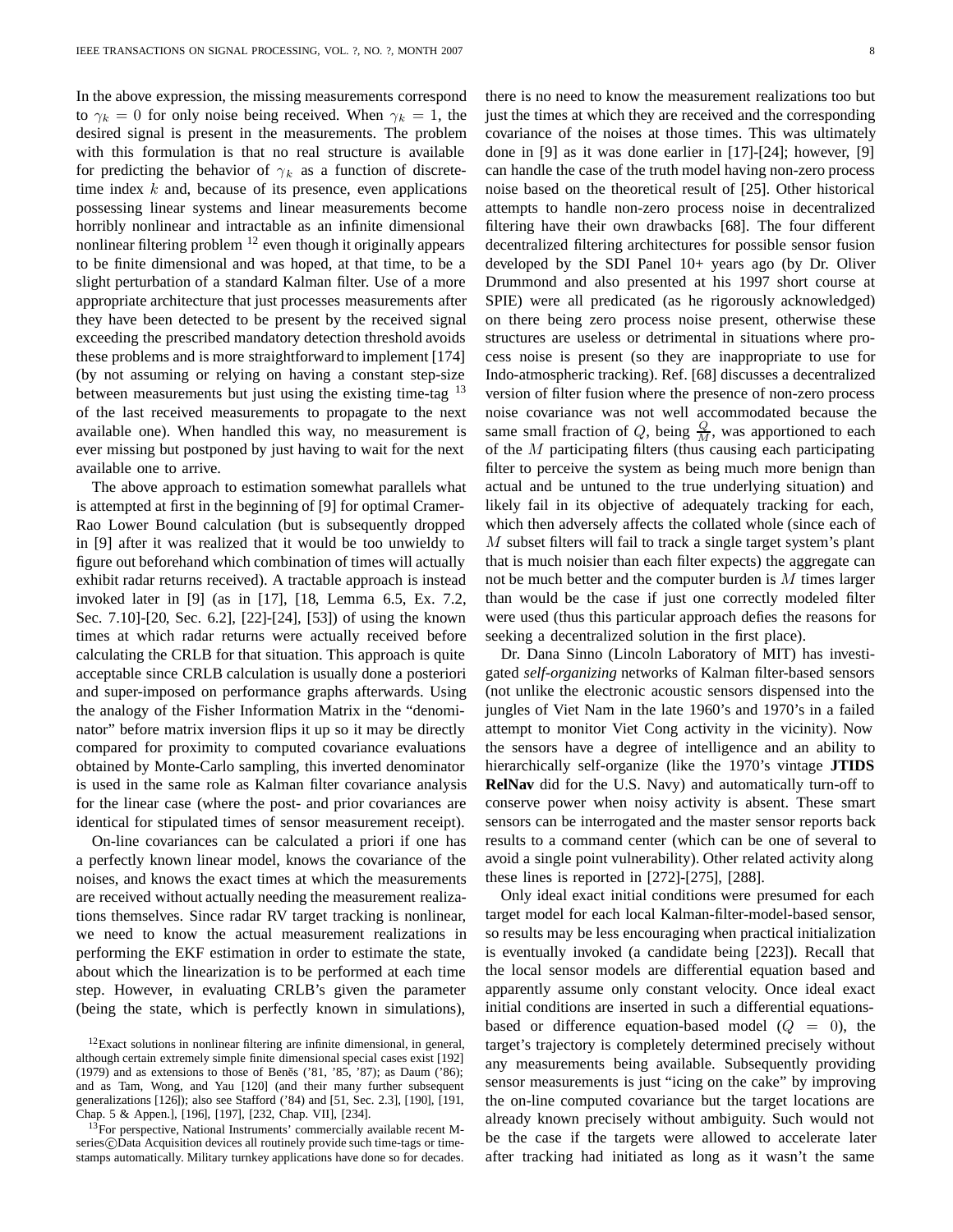constant acceleration as provided in the initial conditions. Even the use of available (but noisy) Doppler measurements from the radar sensors degrade the accuracy available from using mere position measurements alone in this overly idealized experimental situation (as a first step). A real difficulty at present is how to handle multi-target tracking at the sensor level. It is likely that this aspect will only be handled at the level of the supervising Command Center(s) as master station(s). This was an **IR&D** project reported on at the 2004 MIT Lincoln Laboratory **ASAP Workshop**. Dr. Sinno is now performing follow-on activities under a DARPA contract at Lincoln Laboratory ( 2004-5) that is, hopefully, more realistic. The late Prof. George N. Saridis (RPI) had published a book on self-organizing systems [194]. The novel *MaxPlus* formulation, as reported in [249], [268], posses considerable potential for further revolutionary developments in estimation for networked systems described by Petri Nets.

Within [220], the IMM Filtering approach is again implemented only for targets described by linear systems, even under maneuvers. Strategic Reentry Vehicles (RV's) are targets known to be adequately modeled only as being nonlinear in both the dynamics and in the algebraic measurement model [218]. Ref. [220] also considers *Particle Filtering* (PF) and Probabilistic Data Association (PDA) approaches as well. As with almost all PF examples to date, the state space target dynamics model used within the calculations is planar and consists of only 4 states. The complexity of PF implementation as a CPU computational burden increases drastically as the state dimension increases. As already stated, practical Early Warning Radar target models must be at least six states, and must be nonlinear to realistically reflect the action of an inverse square gravity and the oblateness of the earth (effects that cannot be ignored in a realistic EWR application). Unfortunately, ref. [220] does not reflect Bit Error Rates (BER) or possible request for retransmission within the communications channels as a consequence of BER. Ref. [220] does not consider having adequate processor capability at each sensor site, as would be the case for EWR with two way communication links present to Colorado Spring's Cheyenne Mountain, and which is more compatible with methodology of decentralized filtering, reported on herein.

*Particle Filtering* utilizes numerous "mini-simulation" trials before each measurement incorporation step [242], [298]. That is a big computational burden and Gordon et all did not hide that fact in 1993 [7] when they came up with the original concept of *Particle Filtering*. They acknowledged that they could do many things in a better way to reduce the computational burden (selective sampling and re-sampling, invoking Metropolis sampling (1953)[301], Metropolis-Hasting's sampling method, invoking Metropolis-Gibbs' sampling method, etc.) and [7] predicted future reductions in computational burden. Sure enough, later versions of Particle Filtering, as obtained 9 years later by the same authors (and by others, such as Rudolph van der Merwe's *ReBEL* and Frederick Daum and Jim Huang [8]), made more efficient use of computations and the computer burden was significantly reduced. However, the CPU burden is still considerably larger than is likely tolerable for EWR. Fred Daum (Raytheon) compared the

old and new versions of Particle Filtering (denoted as *Plain Vanilla* and as *Bells and Whistles*, respectively, as PF-PV and PF-BW) to verify the reduction and improvements and also offered theoretical results that serve as a bound on the likely computational burden of future improvements in Particle Filtering. Refs. [207], [208] have imaging applications of the PF's too!

At present, PF is too big a CPU burden to be practical (except [219]) and likely will remain so for the immediate future (cf., [255]). Larger state sizes, as needed in 6 state RVCC target tracking, would constitute a larger burden than quantified in Farina's paper [10] for an unrealistically benign situation of using only a 4 state filter for endo-atmospheric tracking, with target trajectory confined to a known plane  $14$  also containing the observing radar, and with ballistic coefficient (associated with atmospheric drag) being presumed completely known. Farina's Particle Filter was 440 times the computational burden of his EKF of the same state size (see Table 2). Because the particle size necessary to support a Particle Filter increases with the state size, realistic filter dimensions of seven states would likely cause the corresponding Particle Filter to be an even larger computational burden than 440 times the computational burden of the corresponding 7 state EKF  $^{15}$ . We await and encourage further innovative constructions of proposal densities that should help concentrate the intermediate Monte-Carlo simulations [301] routinely present in PF to occur in more useful areas of state space so less of the simulation effort is wasted than as occurs now.

While the Unscented Kalman Filter (UKF) [1] is now portrayed in a better light in  $[2]$  <sup>16</sup> and in  $[4]$ ,  $[164]$ ,  $[277]$ , the UKF is still a bigger computational burden but not as large as a standard "particle filter" (PF) [7], as aptly illustrated in [10] by comparing the performance of 4 different estimators: EKF, *Statistical Linearization* (KADET), UKF (Julier-Uhlmann),

<sup>14</sup>Elliptical motion is exhibited by satellites and by reentry vehicles. For both, object position and velocity are governed by the nonlinear dynamics of body motion in a central force inverse squared gravity field. An accurate model should include considerations of the second harmonic  $J_2$  for realism to account for the oblateness of the earth (and its presence induces two more characteristic motions known as the *regression of nodes* and the *rotation of Apsides* [296]).

15CPU times or flop counts of EKF's implemented on sequential Von Neumann machines go as a multiple of  $n<sup>3</sup>$ .

<sup>16</sup>In 1997 during **HAVE GOLD**, TRW was funded to implement the Unscented Filter a.k.a. the Oxford Filter, but failed. Our apprehension of UKF is because of: presence of an unexplained factor (or unconstrained noninteger free parameter, possibly positive, negative, or time-varying at the whim of the analyst) that can serve as an expanding or contracting twiddle factor in the denominator of the gain expression that is consequentially inherited by the covariance equations; numerical comparison in [1] of UKF vs. EKF performance appear contrived since real EKF practitioners would either take more frequent measurement fixes or better pose the target model to take into account its anticipated motion about a circular track (thus avoiding literally going off on tangents); lack of usual local *Lipschitz* assumption that would indicate awareness of minimum conditions needed for solution to exist for the underlying stochastic differential equation model (but do invoke conditions that are impossible to check beforehand e.g., [1, Eq. 2] since probability measure for  $x(k)$  is unknown); unconventional use of calculated covariance to account for nonlinear measurement equation and associated unconventional assumption of mean being zero and unconventional proposed handling if mean is not zero (saying it can be shifted, but mean is in fact unknown so one can not know beforehand how much it should be shifted by so user is stymied in trying to proceed [1, Sec. 4]); UKF also utilizes "mini-simulation" trials before each measurement incorporation step.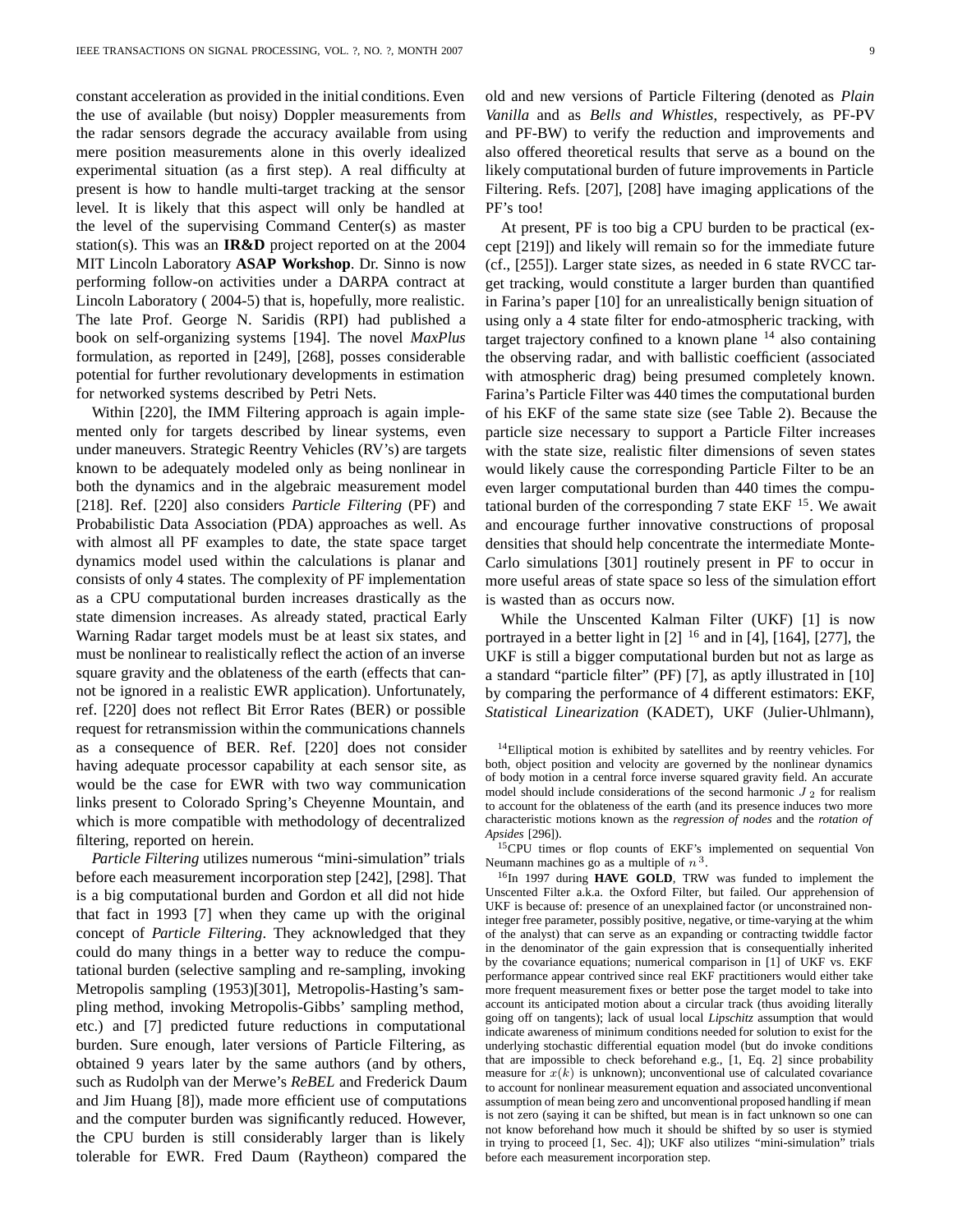TABLE II RELATIVE CPU BURDEN OF 4 DIFFERENT ALGORITHMS [10]

| ◡<br>ີ | ۰ | ٠ |
|--------|---|---|

and PF (with n=25,000) for an over simplified version of endoatmospheric radar target tracking (where the nature of the over simplifications are examined more closely in Sec. 4). Taking the computational burden of the EKF to be unity, the relative computational burden of the four filters was tallied in [10], as summarized here in Table 2.

The study in [269] stacks up benefits and drawbacks to conclude that both EKF and UKF performed well for integration of MEMS-based IMU with GPS, with and without GPS blockage. However, Unscented Kalman Filter (UKF) was deemed superior in [269] for seamlessly handling situations where large initial attitude errors are present without needing to initiate special in-motion alignment procedures. An observation here is that this post-processing analysis study neglected to include a consideration of total operations counts incurred or the ability of a particular algorithm to keep up with processing demands in real-time navigation applications, where timeliness of computed results should be a primary consideration. This aspect is where use of the Unscented Kalman Filter is less satisfying and where use of an Extended Kalman Filter (EKF) wins the contest hands down. Our last comment is based on our prior experience in both INS/GPS and in EKF. Another study [271] directly compares the performance of the UKF to that of the EKF to also favor UKF use as being more accurate (but also apparently failed to emphasize the important hard real-time constraints present in the application).

With the passing of time, further refinements have been made and approximate approaches have been developed [253] that trade-off computational complexity against optimality (and associated accuracy) of the above algorithms, as has been quantified across the board for the same identical example application problem. Frederick Daum's (Raytheon) March 2003 IEEE Aerospace Conference paper on Particle Filtering [8] demonstrates that, although the Particle Filter is easier to code, in some simple situations, the Particle Filter can be  $10^5$  to  $10^8$ more computationally burdensome than an Extended Kalman Filter for comparable accuracy. This is generally consistent with what Farina et al reported. Ref. [177] is an excellent, well-written yet concise book on the many aspects of radar tracking, as it affects algorithm selection; but finally admits PF drawbacks in the *Epilogue* [177, p. 287].

The benefits of possessing a better (second order) approximation to any nonlinearities present in the system or measurement model, that is touted for PF and UKF (at the expense of incurring multitudinous "mini-simulations" at each measurement update step of the filter), would be an important consideration and lucrative aspect if the dynamics and/or measurement models were not well known. This is definitely not the case for Exo- and Indo-atmospheric radar tracking. A  $2^{nd}$  order filter variant or extension of an EKF (also known as a Gaussian Filter) achieves a second order accuracy in its approximation of these well-known and carefully modeled and documented nonlinearities (e.g., [59, p. 33]) by retaining the first three terms in the Taylor series representation of each using the corresponding Jacobian  $(1<sup>st</sup>$  derivatives) and Hessian  $(2<sup>nd</sup>$  derivatives), which need be computed only once as an off-line a priori analytic exercise, as discussed further in Sec. 9.

The Interactive Multiple Model (IMM) bank-of-Kalmanfilters approach arose and is apparently supplanting the 1965 approach of Magill, which is architecturally similar but lacks IMM sojourn times (of an associated underlying Markov Chain) as the contrivance that keeps the several filter options alive as viable alternative filter models being continually actively entertained as possibilities as different operating regimes of the system are encountered. Such IMM approaches are being considered for tracking maneuvering targets and missiles that are boosting but nonlinear IMM probability calculations are currently impossible to compute in real-time [222] (also see [265]). Ref. [156] combines both IMM and PF for Multitarget tracking. Concerns regarding IMM may be found in [265], [58, Sec. 12] along with a list of 6 other cautions in Sec. 9 herein relating to the vagaries of approximate solutions to nonlinear filtering.

# IV. LACK OF MISSILE DEFENSE REALISM IN SOME TRACKING ACCURACY EVALUATION SCENARIOS

Further elucidating our concern regarding lack of realism by Farina et al's reentry model by its being completely planar in [10], central forces in 3-D give rise to trajectories that are confined entirely to be within a specific plane (known, historically, as the osculating plane). From a *physical mechanics* course, one learns about *central* force motions and associated properties. Such studies reveal that, for a central force field (like inverse squared gravity), the following crossproduct  $r \times \dot{r}$ , where r is the position vector from the origin of a coordinate system erected at the center of gravity of the earth as focus to the location of the projectile, defines the normal to the plane in which the motion of the projectile is confined. In actual radar applications, the ideal behavior is not precisely obtainable because of the *range-Doppler ambiguity* encountered, as associated with use of practical radar measurements; so there are slight errors present between measured range and its associated range-rate to some degree which, further, corrupts the accuracy of the effective estimates  $\hat{r}$  and  $\dot{r}$  that together degrade the estimate of the normal to the *osculating plane* to which the projectile is confined, to the degree of departure from the ideal as indicated from the calculation of  $\tilde{r} \times \tilde{r}$ , where the individual contributing errors are  $\tilde{r} \stackrel{\triangle}{=} \hat{r} - r$  and  $\tilde{r} \stackrel{\triangle}{=} \hat{r} - \dot{r}$ . The effect of *regression of nodes* and *rotation of apsides* (mentioned earlier) aggravates the problem of instantaneously estimating the correct plane of projectile confinement even more since, instead of being merely constant and fixed, the osculating plane now moves due to the oblateness of the earth. While Farina's tracker is being treated as a problem that is entirely planar in [10], the real world problem in Missile Defense is to actually figure out what plane the trajectory is situated in and how it is posed. By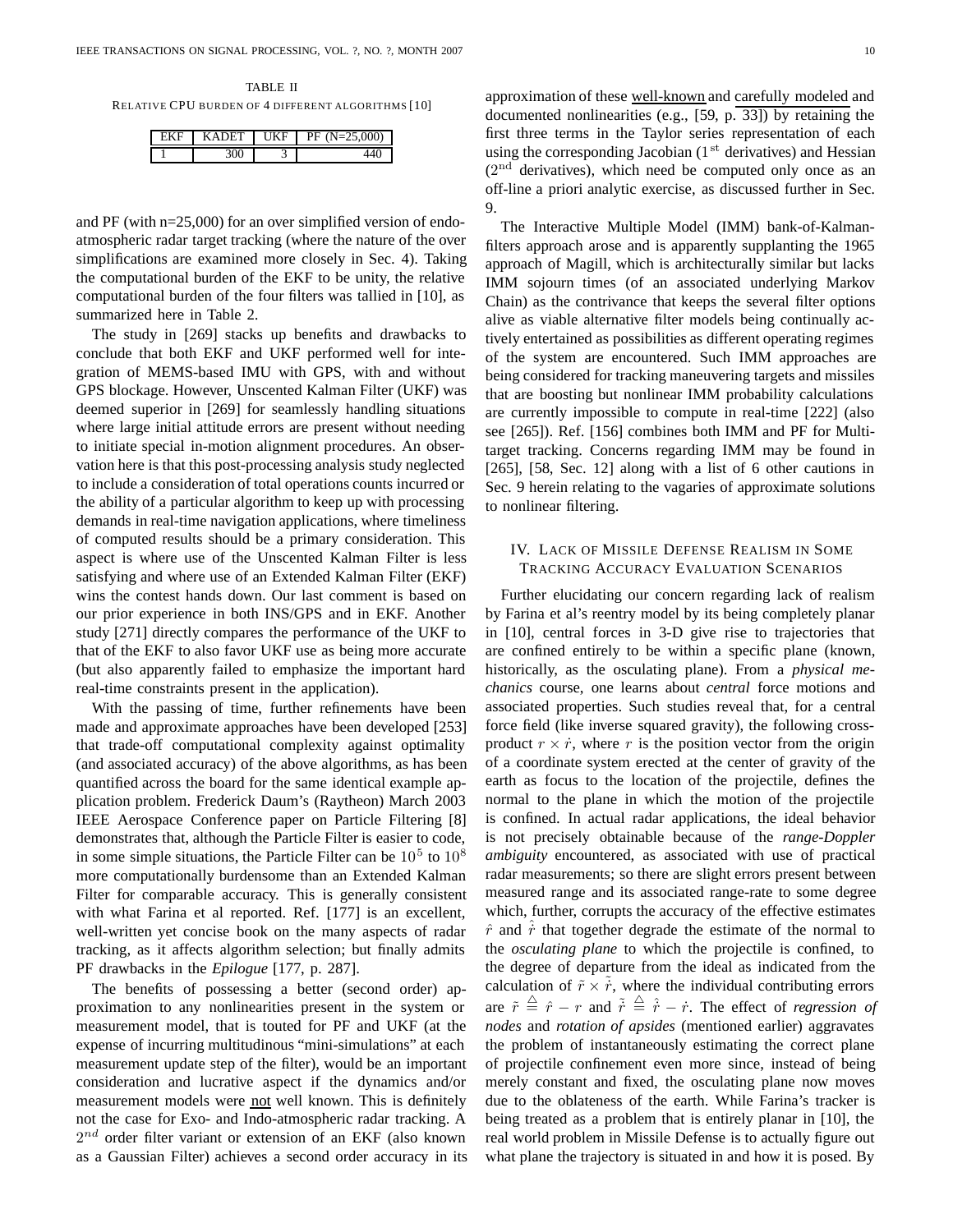ignoring these real world effects, Ref. [10], as a consequence reaps greater accuracy than is likely in practice, where four other out-of-plane errors arise (that are ignored in [10]). In like manner, Paul Zarchan (Lincoln Laboratory) et al used this same contrivance in evaluations presented at Colorado Springs at 1997 *AIAA/BMDO Symposium and Workshop* for RV target tracking via radar. Zarchan and Jesionowski [313] used a 5 state Extended Kalman filter (but also used inverse square gravity instead of Farina et al's constant gravity assumption) so Zarchan et al obtained even better results than [10] (because inverse square law gravity, although nonlinear, sets up a gravity gradient that varies with altitude and observed target behavior and better pin-points actual altitude and associated location as a consequence). Results were better in both these simulations than can be obtained in practice since both assume the plane of motion was already precisely known (and consequently optimistically treat the component of out-of-plane errors as being nonexistent and zero in the tally of total error incurred). Part of the real problem is to actually deduce in what plane the target is traveling. In some cases such as in benign preplanned test shots from Vandenberg AFB in CA toward the Kwajalein Atoll<sup>17</sup> in the Marshall Islands using our own cooperative target Reentry Vehicles (RVs), one may know the launch point precisely as well as the aim point and our own missiles may have the reentry angle completely known to us for tracking purposes (but for actual missile defense, the defender's tracking radar usually only has a view of the target during a portion of midcourse through reentry and we know that anticipated launch points can be varied via use of wheeled or rail vehicles or submerged submarines and that a sophisticated enemy can also suddenly vary several parameters relating to reentry drag during end-game). Farina et al also assume that the observing stationary ground-based radar is at the launch point (and in the plane of the target trajectory), as a considerable advantage of having almost perfect initial conditions for the target tracking algorithms almost from the start, which is an unrealistic assumption for Missile Defense 18. In reality, a lack of sufficiently accurate initial conditions is a big handicap that arises in actual target tracking.

Moreover, when atmospheric drag enters into the picture, as it did for both [10] and Zarchan and Jesionowski's Reentry tracking examples [313], the problem is no longer an exclusively central force problem (guaranteed to be planar). Any tilt of the reentry body forces the trajectory out of the expected osculating plane, which both simulation studies treat as being perfectly known but didn't list among their assumptions. The much more sophisticated follow-up investigation of [151] does not have any of the questionable aspects mentioned above and the trajectory analysis is first rate; however, there are still some concerns:

- 1) An  $\alpha \beta$  filter is historically well-known to be merely a special case of a Kalman filter under the *assumption that velocity* <sup>19</sup> *is constant* and the filter is run to *steadystate* to get the corresponding constant gains [154, p. 23]; why draw a big distinction now after three decades of *Moore's Law* being in effect [281] to guarantee ample computer capacity and speed now being available? Although [151, p. 621] is correct in its tallies, nickel and dime operation count bookkeeping comparisons of these steady-state-only algorithms vs. use of a Kalman filter (which can track through the transient regime) are less pressing than they once were 30 years ago, when computing resources were scarce. Most EWR applications nowadays use parallel processors and have blazingly fast operating speeds. However, such tallies for a Von Neumann sequential machine are still a useful comparison to check as parallel implementations are pursued that should be faster.
- 2) The derivation of  $\alpha \beta$  filter implementation equations, as spelled out in detail in [151], have apparently been obtained previously by A. W. Bridgewater, as reported in the proceedings of an earlier AGARD Conference [152, p. 38], [153] within the context of automatic track initiation and, in like manner, using decoupled components too.
- 3) It is stated in two places within [151, ff Eq. 31, ff Eq. 38] that the elements of the appropriate Q (expected to be the compensating fictitious process noise covariance) comes from Eq. 48, yet [151, Eq. 49] is the expression for the initial covariance  $P<sub>o</sub>$  to be used for filter initialization and is apparently not for  $Q$ . (Perhaps it was a typo that occured twice?)
- 4) Radar at sensor location 1, depicted in Fig. 2 of [151], is essentially broadside of the target trajectory (an extremely favorable position for tracking the target but not a likely position for land-based EWR already deployed at fixed known locations). Will resulting target tracking accuracy evaluations be representative of likely EWR performance (or, instead, be representative of only ideal behavior in the situation of best case geometry like this)?
- 5) Radar at sensor location 2, depicted in Fig. 2 of [151], is still essentially also broadside but now extremely close to the target and will naturally reap the benefits of an extremely large SNR detection and tracking signature. (Perhaps this is a subtle advocate for sea-based EWR by "stacking the deck" in this manner, without indicating this *assumption* in [151]).
- 6) The good aggregate performance observed (i.e., from averages of 100 Monte-Carlo runs) for three of the four older more conventional historical algorithms under consideration in [151] being close together in accuracy may have been the consequence of the close proximity of

 $17$ The Tradex radar used for tracking these RV test shots is located there at KREMS (along with Altair, Alcor, and MMW). The L-band Tradex radar has MTT for up to 63 simultaneous targets appearing within the same mechanically scanned 0.61 $^{\circ}$ , 6  $dB_m$  beamwidth pencil-beam of the 25.6 meter diameter antenna, but has a 600 meter blind zone behind the primary target cluster grouping [150]. Actual EWR usually uses phased arrays and electronic scanning.

<sup>18</sup>Where initial conditions for each target must be deduced from detection and confirmation waveforms, available pulse patterns [295], or from other supplementary information [54].

<sup>&</sup>lt;sup>19</sup>Heroic and novel compensation techniques were used to compensate for acceleration and velocity not being constant. A recent improvement to mere  $\alpha - \beta$  is [305].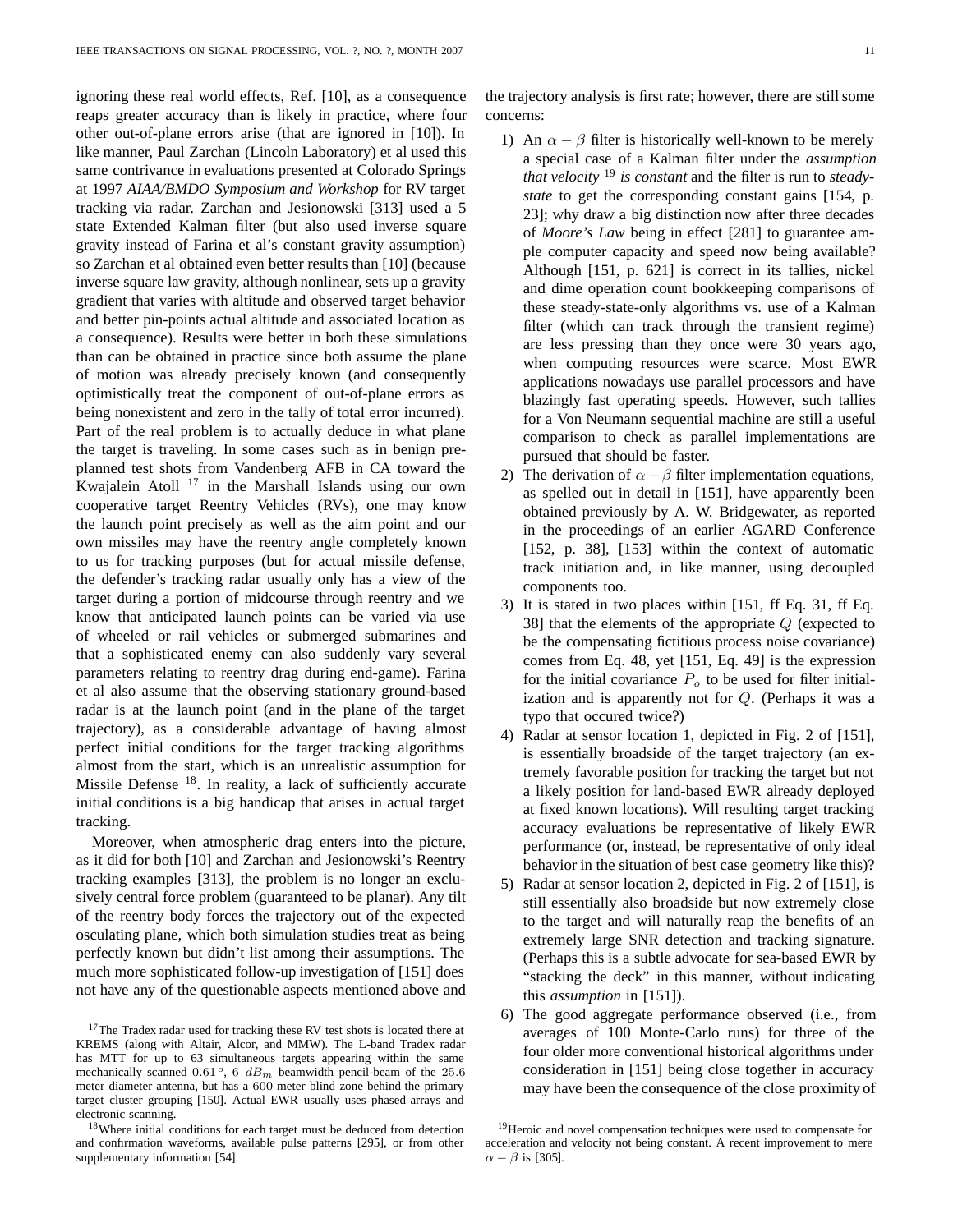the radar locations relative to the target and almost ideal constant periodic measurement availability (exclusively at rates of, first, every 0.25 sec., then later at rates of every 4 sec.) utilized (initially without any data dropout gaps that would otherwise be present in practice with realistic radar schedulers that manage their finite antenna beam and signal processing resources between threat target tracking and surveillance fence monitoring in also performing the background bookkeeping to properly account for orbital debris and existing satellites in the 9,000+ item Space Track Catalogue).

7) To be fair, data measurement gaps were later introduced in [151] but were extremely regular by periodically missing a whole batch of measurements (at the aforementioned rates) for 20 seconds then receiving all for the next 20 seconds and continuing to alternate in that fashion. Another situation in [151] looked at just one data dropout segment of 50 seconds duration arising 250 secs. after tracking had commenced and already settled out. Targets were non-maneuvering and so coasting with the inertia of the previous target history still gives pretty good target tracking accuracy as merely an extrapolation step since atmospheric drag likely had not kicked in yet as being significant. (Ideally, accompanying algorithm self-assessment on-line covariances should have been large when drop outs occurred but no associated covariances were reported in [151].)

One could question why it appears that the deck is always stacked in their favor in [10], [151] when they evaluate the performance of their own algorithms? Was it merely a coincidence?

A varying ballistic coefficient under enemy control but unknown to the defender can be a very challenging problem to track. George Souris (AFIT, retired) had an interesting approach for handling the radar tracking of an RV with unknown ballistic coefficient [26] by treating the ballistic coefficient within the theory of Interval Matrices, where all entries of the matrix were explicitly known except the entry associated with the ballistic coefficient. This model matches the true situation in EWR for indo-atmospheric targets. This unknown entry was known to be confined to within a reasonable range or "interval", hence the name. The theory of Interval matrices has recently had some interesting and useful results [27] that make it even more alluring.

## V. PRECEDENTS IN CRLB EVALUATIONS FOR EXO-ATMOSPHERIC TARGETS

Prescribed Measures of Effectiveness (MOE) for EWR applications currently exist as a gauge of tracking algorithm effectiveness, including widespread use of 97% Spherical Error Probable (SEP). However, there is a problem with this highly touted MOE, as demonstrated in Sec. 5.1. We offer the Cramer-Rao Lower Bound (CRLB) as a less ambiguous MOE and discuss its theoretical basis in Secs. 5.2-5.4 and provide a representative numerical example for EWR in Sec. 5.5.

## *A. Why use CRLBs for evaluating EWR Target Tracking Efficacy?*

Simple transparent examples of 97%SEP behavior (or, more precisely, 97%CEP behavior which identically parallels in one lower dimension for simplicity the 97%SEP situation) will be presented here. Initial Tracker performance evaluations frequently consist of 250 trials as a goal. While 250 is a fairly large number and is generally obtained with fairly high computational expense incurred in obtaining the requisite realistic Monte-Carlo simulation runs of a particular tracking estimation algorithm under scrutiny, it still does not yield infallible results. To illustrate this claim, please consider the four different histogram diagrams depicted in Fig. 5 (a), (b), (c), and (d) for a uniform histogram . bucket size (not mandatory).

Consider that for  $x_1$  and  $x_2$  being zero mean independent Gaussian random variables with the same magnitude variance  $20$ , the following miss distance, as the square root of the sum of the squares of the constituent position components:  $y = \sqrt{x_1^2 + x_2^2}$ , is well known to be Rayleigh distributed [304, p. 195]. For 250 trials, we have that from a true Rayleigh distribution,  $\frac{y}{250} = 0.97 \rightarrow y = 242.5$  so by having the results of 242.5 trials to the left of a particular value on the abscissa corresponds to the critical value being sought (deemed to be 97%CEP for 2-D, as depicted here in Fig. 5 (a), (b), (c), (d), and (e). The same results would be obtained using the alternate cumulative distribution form of these same histograms. (The corresponding 3-D miss distance corresponding to 97%SEP having three independent Gaussian constituents (each component assumed to have an identical variance) would have a Maxwell distribution [304, Ex. 8-5, p. 273].)

These simulations were simply obtained from the "Histogram Generator" within the demonstration programs for the *Statistics Toolbox* provided by The MathWorks that may be used within  $MatLab@$ . The four runs depicted above ware for a Rayleigh distribution with the B parameter being 4 (constrained to be between 1 and 6). Notice that for each of these four trials of 250 samples each, a different value of 97%CEP was obtained of 11, 12, 13, and 14 units for, respectively, cases a, b, c, and d. A less ambiguous MOE for gauging the efficacy of target tracking is discussed next.

# *B. Review of analytical basis and procedure for evaluating CRLBs for EWR target tracking*

Under the standard assumption that the estimator is unbiased  $21$ , then the familiar form of Cramer Rao inequality

 $20$ In actuality, the variance would likely be different for each constituent component but still the miss distance is just as obviously non-Gaussian even when each component is Gaussian. The main point is that the miss distance is blatantly non-Gaussian in reality as well as for the ideal of all component variances being the same.

<sup>21</sup>The bias referred to here is inherent to a particular estimator and is generally not directly related to any underlying fundamental biases arising for reasons other than the structure of the estimator being employed within a particular application. The techniques for removing biasedness from estimators such as that by D. Lerro and Y. Bar-Shalom (1993) have been for situations where the system Dynamics are linear [287], [311], [312] (unlike the case for EWR).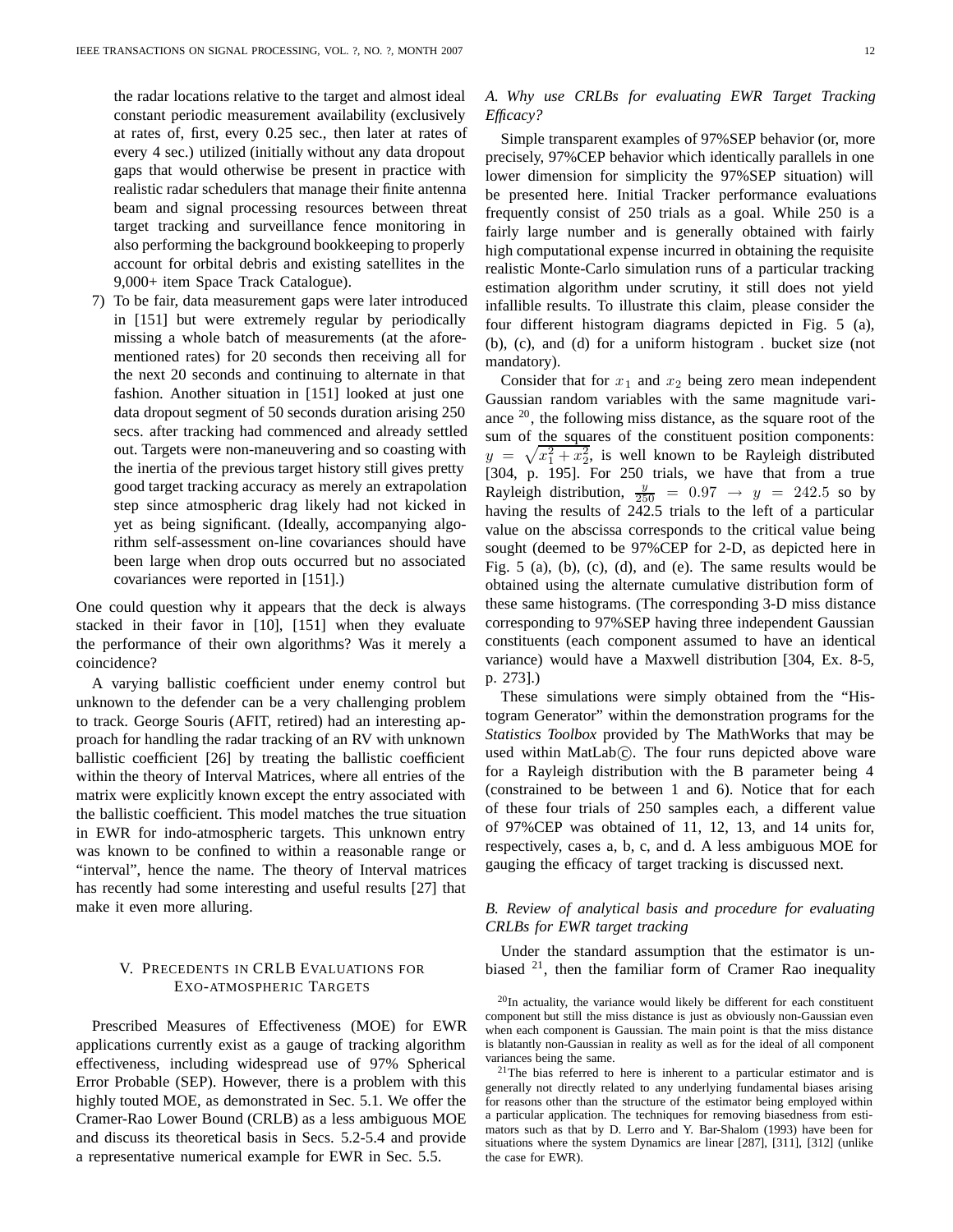

Fig. 4. 97%CEP Results for 4 separate Histogram samples (N= 250) having a common underlying Rayleigh Probability Density Function (pdf)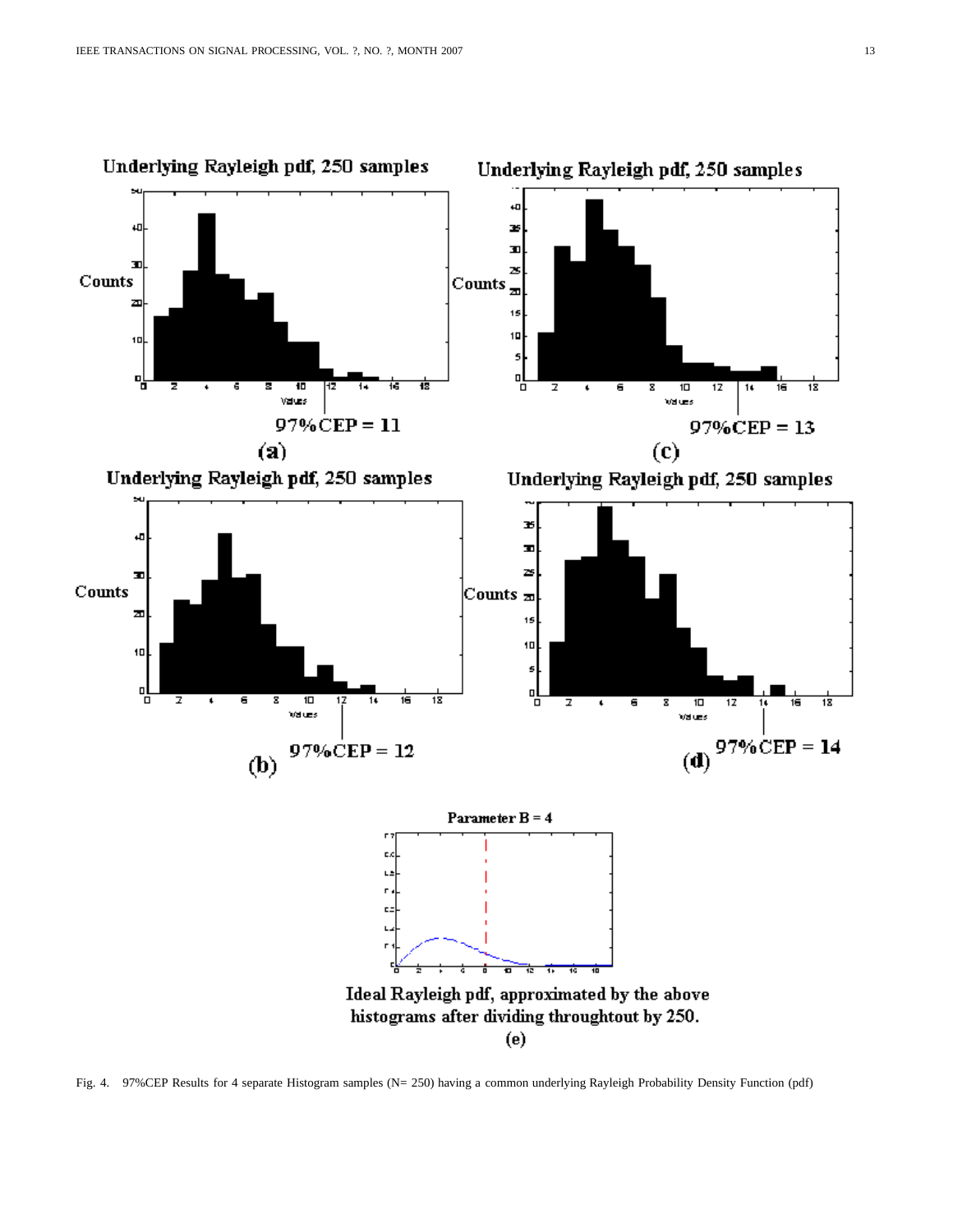encountered or invoked most frequently is:

$$
E[(x - \hat{x})(x - \hat{x})^T | x] \geq [-E\{(\frac{\partial}{\partial x})^T(\frac{\partial}{\partial x}) \ln \{p(z|x)\} \}]^{-1}
$$

$$
\equiv \left(1 + \frac{\partial B}{\partial x}\right)^T \mathcal{I}^{-1} \left(1 + \frac{\partial B}{\partial x}\right) (23)
$$

where the inequality here for these matrices is interpreted in the matrix positive semi-definite sense (i.e.,  $A \geq B \Leftrightarrow$  $A - B \geq 0$ ) and *I* is the *Fisher Information Matrix*. Please see references cited in [21] for details. It is this form  $^{22}$  (under the widely invoked assumption that the estimator bias is either non-existent or negligible) that has a RHS that is independent of the particular estimator being used and that may be compared to a wide variety of distinctly different estimators as a single relative gauge throughout. The CRLB methodology is used here to gauge the quality of filter performance in the tracking task.

The above Cramer-Rao inequality arises in seeking to estimate an unknown parameter x using any estimator  $\hat{x}$  and the measurement  $z(t)$ , referenced above and available from the sensor as a time record, must be a non-trivial function of the unknown parameter  $x$  as

$$
z(t) = h(x, t, v(t))
$$
 (24)

In the above,  $p(x|z)$  is the conditional probability density function (pdf) of x given all the measurements z, and  $v(t)$ is the measurement noise. In exo-atmospheric target tracking,  $x$  is deterministic and satisfies a known nonlinear ordinary differential equation and  $v$  is additive Gaussian white noise of known covariance intensity, hence  $p(z|x)$  is known.

Although other bounds exist, like that of Barankin, the CRLB was selected for use as the familiar bound most appropriate for EWR application because it matches the situation and is tractable. A high-level overview of the CRLB methodology and its benefits and limitations may be found in [21] while it is specialized specifically for EWR exo-atmospheric tracking in [22]-[24].

The CRLB being achieved means that the error of estimation term on the LHS of Eq. 29 touches the CRLB term on the RHS by satisfying the indicated inequality as an exact equality. For EWR target tracking, the lower bound should not generally be achievable (hence this CRLB is **not** expected to **exactly** match the average sampled tracking error variance compiled from N Monte-Carlo trials).

This CRLB was derived by adapting a time-varying radar SNR to realistically correspond to fluctuating PRF and other underlying signal processing as an enhancement of the fundamental methodology that evolved in [17]-[20], as tailored to this EW radar application using the conventions laid out in [22]-[24]. The procedure of [22]-[24], [53] already considered  $P_d$  < 1 since it included explicit consideration of the detection threshold settings and, moreover, used measurement reception times that correspond to the time-tags for when measurements were actually received (so these CRLBs are a posteriori

bounds). While [9] initially tries to tackle a more general case of a priori bounds, it found that approach to be intractable and so [9] then merely resorts to using the structure of CRLBs in [25] for handling process noise that is not zero (as occurs in Indo-atmospheric reentry tracking and not in exo-atmospheric tracking, where  $Q = 0$ . This is the big distinction between the CRLB approach of [9], [25] and that of [22]-[24], [53], where the latter constitute a much lower CPU burden.

# *C. Insights into when and why CRLBs sometimes appear to have weird behavior*

There is frequently a small initial time segment in the beginning of an estimation error plot when an estimator's covariance lies below the CRLB (as it should, considering the approximations that are usually invoked up to that point, as will be explained) before switching to the usual situation of the CRLB lying below. Sometimes the initial values are so large and far off that, by the automatically adjusted vertical scale inherent in many plot packages, this initial switch appears to be such a proportionately small segment of the figure that it does not raise suspicion or concern enough to be explained to an audience of readers. The same type of thing occurred for each of Farina's four estimators in [10]. To the present author, this is a mark of honesty in the preparation of the results (but impedes a presentation somewhat in a situation where the speaker has to stop and explain why an apparent bewildering situation occurs of the direction of the expected inequality flipping around and the expected lower bound being above the sampled  $\sigma$ ). An explanation was not given in [10] nor has it been given anywhere else to this author's knowledge so we will do so here now.

The explanation is because of that numerator factor  $\left(1 + \frac{\partial B}{\partial x}\right)^2$  in Eq. 29 that is needed for CRLB to be below all the time, where  $B$  is the bias in the estimator. Since we don't usually have  $B$  explicitly available and even when we do, its sensitivity to the parameter (in this case the state vector) being estimated needs to be evaluated as the indicated derivative (which is usually not conveniently tractable) so it is usually ignored entirely since it can't be evaluated anyway and we focus instead on the denominator term (which is the inverse of the Fisher Information matrix), which we can evaluate numerically. The numerator term can be a magnifier or a minimizer, depending on whether it is greater or less than 1 and it changes with time. Since estimators frequently proceed to have a steady-state bias (where  $\frac{\partial B}{\partial x}$  becomes zero), the exact CRLB expression (numerator and denominator) eventually converges to the approximate CRLB expression (involving denominator alone). Since we frequently have explicit access to only the denominator, we usually use just that and wait past the initial transient until it is appropriate to compare against because only then does the right hand side CRLB $\approx \mathcal{I}^{-1}$ , where it is reminded that  $I$  here is the *Fisher Information Matrix* (c.f., [179]).

# *D. Analytical derivation of the CRLB for target tracking situations devoid of process noise*

Ballistic trajectories that are exclusively exo-atmospheric correspond to targets with no process noise (i. e.,  $Q =$ 

<sup>&</sup>lt;sup>22</sup>The summarizing notation  $\mathcal I$  appearing on the Right Hand Side (RHS) in Eq. 23 is known as the Information matrix prior to matrix inversion, after which the entire expression (after  $\frac{\partial B}{\partial x} \to 0$ ) is the so-called or so-designated Cramer-Rao Lower Bound (CRLB), which can be numerically evaluated.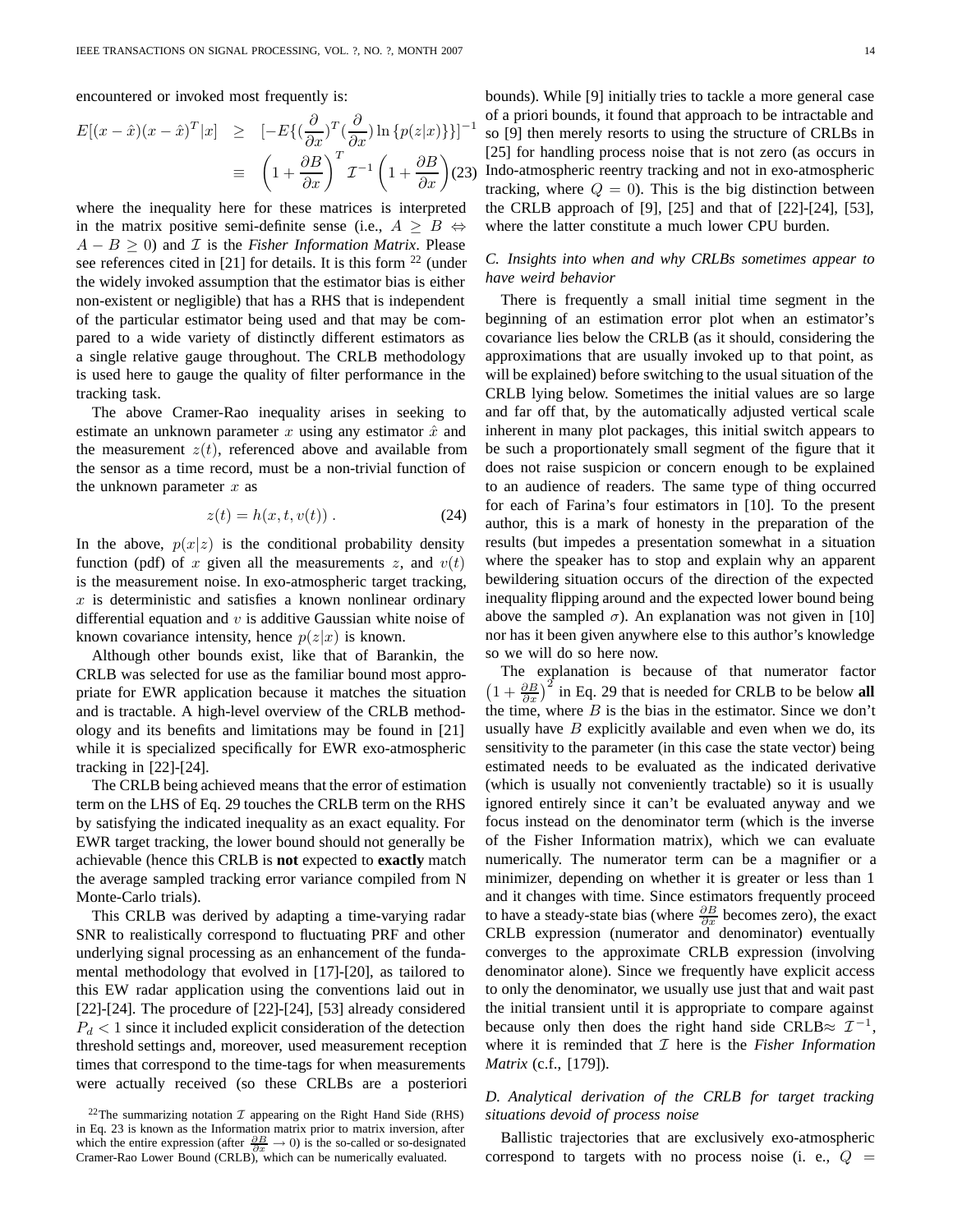0). The CRLB that is treated here goes beyond just using the historically familiar per pulse CRLB angle measurement error 23of Eq. 41 (in [22]-[24], [53]) since our CRLB goes further to additionally utilize:

- 1) information provided by the target dynamics model over time in an inverse square gravity field,
- 2) the initial (starting) covariance  $P(0)$  of the tracking filter as handed-over  $24$ ,
- 3) the structure of the radar as a measurement sensor/device having additive Gaussian measurement noise with parameters including:
	- (3a) explicit use of the radar range uncertainty due to resolution size of the range gates, the monopulse SNR time-record with its adaptive step size (as a consequence of a
	- (3b) realistically varying PRF) as it affects the corresponding angle uncertainty.

However, one CRLB version used the SNR records simulated by TD/SAT, as Government Furnished Equipment (GFE), and each sample function realization interpolated to common times throughout and then averaged (by Dan Pulido, General Dynamics) to obtain SNR values at designated periodic times, thus providing smooth CRLBs as an envelope for comparison to estimator performance at arbitrary step times.

For an exo-atmospheric EWR tracking application, which has additive Gaussian <sup>25</sup> white measurement noise  $v(t)$ , the radar measurements of Eq. 24 has this further benign and accommodating structure to be exploited:

$$
z(t) = h(x, t) + v(t),\tag{25}
$$

and since the equation for the system evolution is essentially deterministic (with  $Q_c = 0$ ), then the pdf's of interest here (to be used in numerically evaluating the CR lower bound of Eq. 23) are of the form:

$$
p(z|x) = \frac{e^{-\frac{1}{2}(z - h(x))^T R^{-1} (z - h(x))}}{(2\pi)^{n/2} |R|^{-\frac{1}{2}}}.
$$
 (26)

Now taking natural logarithms on both sides of the above pdf yields:

$$
\ln \{p(z|x)\}\n= -\frac{1}{2}(z - h(x))^T R^{-1}(z - h(x)) - \ln(2\pi)^{n/2} |R|^{-\frac{1}{2}}\n\tag{27}
$$

<sup>23</sup>Receive sum-pattern beamwidth:  $\theta_3 = 3 dB_m$ .

<sup>24</sup>Using a standard hand-over covariance of  $(100km)^2$  for all three components of the position block and  $(100m/sec)^2$  for all three components of the velocity block. Physically, this should originate and be communicated from Space Based InfraRed Satellites (SBIRS) for National Missile Defense (NMD) [54], [299]. The Levenberg-Marquardt method that has been advocated for use as cutting edge statistical curve fitting for SBIRS was ostensibly developed earlier by a numerical analyst at Dupont Laboratory in the 1960s. Unfortunately, although the source code may be found in [303, pp. 197-209], the reference cited there for Levenberg-Marquardt does not pertain to this particular algorithm at all. Suspecting a slight mix-up, we searched further for it in other publications by the same Dupont researcher that appeared at around the same time but to no avail. The Levenberg-Marquardt method probably should not be used for EWR without an explicit rationale being available.

25Gaussianity arises as a result of the *Central Limit Theorem* (CLT), which with weakened hypothesis, no longer requires that contributing constituents be independent and identically distributed (iid) and hypotheses have likewise been weakened to be more easily met so that conclusions can now be invoked from the *Law of Large Numbers* [84].

which upon taking the gradient is:

$$
\left(\frac{\partial}{\partial x}\right)^T \ln \{p(z|x)\} = \frac{\partial^T h(x)}{\partial x} R^{-1}(z - h(x)).\tag{28}
$$

When the above expression is post-multiplied by its transpose and expectation taken throughout, the result is:

$$
E\left[\left(\frac{\partial}{\partial x}\right)^{T} \ln \left\{p(z|x)\right\} \frac{\partial}{\partial x} \ln \left\{p(z|x)\right\}\right] =
$$
\n
$$
\frac{\partial^{T} h(x)}{\partial x} R^{-1} E\left[\left(z - h(x)\right)\left(z - h(x)\right)^{T}\right] R^{-1} \frac{\partial h(x)}{\partial x}
$$
\n
$$
= \frac{\partial^{T} h(x)}{\partial x} R^{-1} \frac{\partial h(x)}{\partial x}.
$$
\n(29)

Finally, over corresponding discrete-time steps (not necessarily uniform in step size), the total pdf of the whole collection of independent (white) measurements is the product of each individual measurement pdf of the form of Eq. 26 as  $p(z_1|x(0))p(z_2|x(0))p(z_3|x(0))\cdots p(z_k|x(0))$ , where each pdf for each constituent measurement here focuses on or is conditioned on the initial condition for the deterministic system equation. Once the initial condition  $x(0)$  is known with confidence, then the time evolution of the deterministic system is completely determined (as a consequence of initial condition observability). The corresponding information matrix for each of these measurement time points is of the form of Eq. 29 so the aggregate is of the form  $26$ :

$$
\mathcal{I}(k,0) = \sum_{j=1}^{k} \Phi^{-T}(k,j) \frac{\partial^{T} h(x)}{\partial x}|_{j} R^{-1}(j,j) \frac{\partial h(x)}{\partial x}|_{j} \Phi^{-1}(k,j),
$$
\n(30)

for  $k \geq j$ , where the transition matrix  $\Phi^{-1}(k,j) \stackrel{\triangle}{=}$  $[\Phi(k, j)]^{-1} = \Phi(j, k)$  and, likewise, corresponds to an evaluation of the system matrix linearized about the true state. Now, when there is a finite initial covariance being utilized by the estimator as tracking commences, then there is an additional term  $27$  that should appear in the above Information matrix to properly reflect this situation, as depicted as the first term on the RHS here:

$$
\mathcal{I}(k,0) = \Phi^{-T}(k,0)P^{-1}(0)\Phi^{-1}(k,0) \n+ \sum_{j=1}^{k} \Phi^{-T}(k,j) \frac{\partial^{T} h(x)}{\partial x}|_{j} R^{-1}(j,j) \frac{\partial h(x)}{\partial x}|_{j} \Phi^{-1}(k,j),
$$
\n(31)

In either the case of Eq. 30 or Eq. 31 holding, the Information matrix can be interpreted or formulated as evolving recursively with each received measurement arrival time as:

$$
\mathcal{I}(k,0) = \Phi^{-T}(k,j)\mathcal{I}(j,0)\Phi^{-1}(k,j) \n+ \frac{\partial^{T}h(x)}{\partial x}|_{k}R^{-1}(k,k)\frac{\partial h(x)}{\partial x}|_{k}
$$
\n(32)

and, as such, may be implemented within software as merely a loop (but by observing all the constraints and coordinate conventions, where  $\frac{\partial f}{\partial x}$  is evaluated within the ECI frame and  $\frac{\partial h}{\partial x}$  is evaluated in the (E,N,U) frame <sup>28</sup> with corresponding

<sup>28</sup>A representation in sine space, centered within the antenna array, is recommended for consistency with EWR.

 $26$ After taking the natural logarithm of the aggregate pdf, the exponents in the Gaussian distribution correspond to the indicated sum, after performing a gradient and taking expectations, as illustrated in detail above in Eqs. 27 to 29 for just a single measurement for clarity.

 $27$ An additional "fictitious measurement" was called for in [17, following Eq. 4] as being needed to avoid encountering numerical difficulties but use of  $P^{-1}(0)$  as suggested here appears to suffice as a remedy that arises naturally.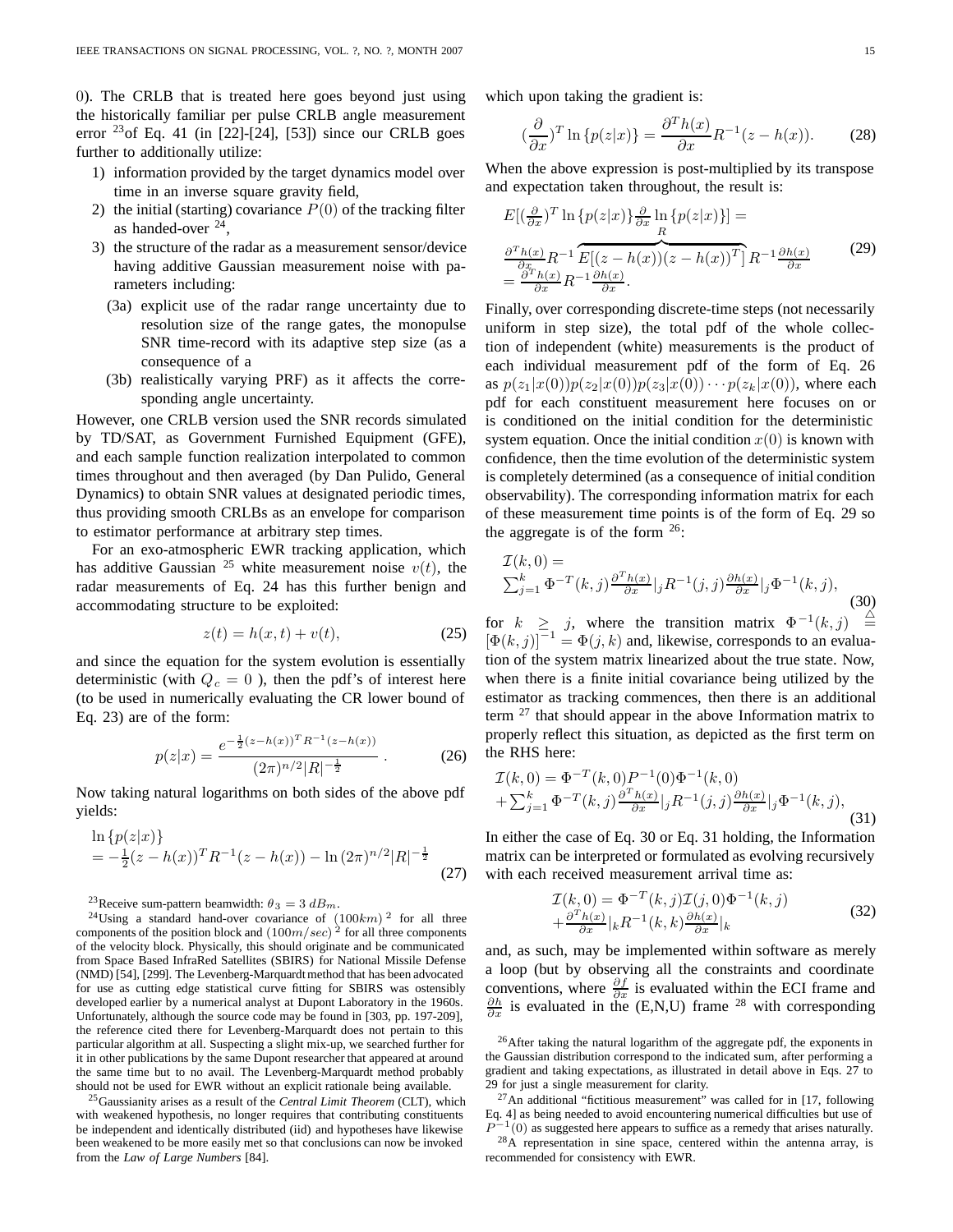translation offset to the location of the tracking radar)  $29$ . We have particular interest in the total position error and the corresponding total velocity error to determine how well we are actually doing in tracking a target complex. To this end, we must rigorously contort the inequality of Eq. 23 to a form that we can use. This is accomplished by properly applying matrix operations that yield the expressions that we seek  $30$ as:

$$
\begin{bmatrix}\n\sigma_{11}^2 & \sigma_{12}^2 & \sigma_{13}^2 \\
\sigma_{21}^2 & \sigma_{22}^2 & \sigma_{23}^2 \\
\sigma_{31}^2 & \sigma_{32}^2 & \sigma_{33}^2\n\end{bmatrix} = \begin{bmatrix}\n1 & 0 & 0 & 0 & 0 & 0 \\
0 & 1 & 0 & 0 & 0 & 0 \\
0 & 0 & 1 & 0 & 0 & 0 \\
0 & 0 & 1 & 0 & 0 & 0\n\end{bmatrix}.
$$
\n
$$
E[(x_t(t) - \hat{x}(t)) (x_t(t) - \hat{x}(t))^T | \mathcal{Z}(t)].
$$
\n
$$
\begin{bmatrix}\n1 & 0 & 0 & 0 & 0 & 0 \\
0 & 1 & 0 & 0 & 0 & 0 \\
0 & 0 & 1 & 0 & 0 & 0\n\end{bmatrix}^T \ge \begin{bmatrix}\n1 & 0 & 0 & 0 & 0 & 0 \\
0 & 1 & 0 & 0 & 0 & 0 \\
0 & 0 & 1 & 0 & 0 & 0\n\end{bmatrix} \mathcal{I}^{-1}
$$
\n
$$
\begin{bmatrix}\n1 & 0 & 0 & 0 & 0 & 0 \\
0 & 1 & 0 & 0 & 0 & 0 \\
0 & 0 & 1 & 0 & 0 & 0\n\end{bmatrix}^T = \begin{bmatrix}\ncrlb_{11} & crlb_{12} & crlb_{13} \\
crclb_{21} & crlb_{22} & crlb_{23} \\
crrlb_{31} & crlb_{32} & crlb_{33}\n\end{bmatrix}
$$
\n(33)

and

$$
\begin{bmatrix}\n\sigma_{44}^2 & \sigma_{45}^2 & \sigma_{46}^2 \\
\sigma_{54}^2 & \sigma_{55}^2 & \sigma_{56}^2 \\
\sigma_{64}^2 & \sigma_{65}^2 & \sigma_{66}^2\n\end{bmatrix} = \begin{bmatrix}\n0 & 0 & 0 & 1 & 0 & 0 \\
0 & 0 & 0 & 0 & 1 & 0 \\
0 & 0 & 0 & 0 & 0 & 1\n\end{bmatrix}.
$$
\n
$$
E[(x_t(t) - \hat{x}(t))(x_t(t) - \hat{x}(t))^T | \mathcal{Z}(t)].
$$
\n
$$
\begin{bmatrix}\n0 & 0 & 0 & 1 & 0 & 0 \\
0 & 0 & 0 & 0 & 1 & 0 \\
0 & 0 & 0 & 0 & 0 & 1\n\end{bmatrix}^T \ge \begin{bmatrix}\n0 & 0 & 0 & 1 & 0 & 0 \\
0 & 0 & 0 & 0 & 1 & 0 \\
0 & 0 & 0 & 0 & 0 & 1\n\end{bmatrix} \mathcal{I}^{-1}
$$
\n
$$
\begin{bmatrix}\n0 & 0 & 0 & 1 & 0 & 0 \\
0 & 0 & 0 & 0 & 1 & 0 \\
0 & 0 & 0 & 0 & 1 & 0 \\
0 & 0 & 0 & 0 & 0 & 1\n\end{bmatrix}^T = \begin{bmatrix}\ncrb_{44} & crlb_{45} & crlb_{46} \\
crrb_{54} & crlb_{55} & crlb_{56} \\
cr\ncrb_{64} & crlb_{65} & crlb_{66}\n\end{bmatrix},
$$
\n(34)

and then by taking the trace of a matrix throughout  $31$ respectively, yields **radial position error variance**:

$$
\sigma_{position}^{2} = \sigma_{11}^{2} + \sigma_{22}^{2} + \sigma_{33}^{2} = \mathbf{tr} \begin{bmatrix} \sigma_{11}^{2} & \sigma_{12}^{2} & \sigma_{13}^{2} \\ \sigma_{21}^{2} & \sigma_{22}^{2} & \sigma_{23}^{2} \\ \sigma_{31}^{2} & \sigma_{32}^{2} & \sigma_{33}^{2} \end{bmatrix}
$$

$$
\mathbf{tr} \begin{bmatrix} crlb_{11} & crlb_{12} & crlb_{13} \\ crlb_{21} & crlb_{22} & crlb_{23} \\ crlb_{31} & crlb_{32} & crlb_{33} \end{bmatrix} = crlb_{11} + crlb_{22} + crlb_{33}
$$
(35)

<sup>29</sup>Notice that nothing was presumed of the estimator in deriving and evaluating Eq. 29 beyond the underlying measurement structure of Eqs. 25, 26 and the availability of all measurements **up to the current time** k. Alternative estimators that "smooth" by estimating the state  $x_k$  using measurements beyond  $k$  may violate this assumption and this CRLB but they are not real-time. The appropriate CRLB to correspond to an estimator that uses measurements beyond the current time of interest (such as in "sliding window" smoothing or in "fixed point" smoothing, or BLS) should just have the additional corresponding terms beyond the current time also included in Eqs. 31 and 32.

<sup>30</sup>Pre- and post-multiplying  $A \geq B$  by the same matrix L yields  $LAL^T \geq$  $LBL^T$ .

<sup>31</sup>The matrix inequality  $A \geq B$  implies that  $\text{tr}[A] \geq \text{tr}[B]$ .

and **total velocity error variance**:

$$
\sigma_{velocity}^{2} = \sigma_{44}^{2} + \sigma_{55}^{2} + \sigma_{66}^{2}
$$
\n
$$
= tr \begin{bmatrix}\n\sigma_{44}^{2} & \sigma_{45}^{2} & \sigma_{46}^{2} \\
\sigma_{54}^{2} & \sigma_{55}^{2} & \sigma_{56}^{2} \\
\sigma_{64}^{2} & \sigma_{65}^{2} & \sigma_{66}^{2}\n\end{bmatrix} \ge
$$
\n
$$
tr \begin{bmatrix}\ncr^{2}U_{44} & crlb_{45} & crlb_{46} \\
cr^{2}U_{55} & crlb_{56} & crlb_{66}\n\end{bmatrix} = crlb_{44} + crlb_{55} + crlb_{66},
$$
\n(36)

and, finally, by taking squareroots throughout  $32$ , respectively, yields:

$$
\sigma_{position} = \sqrt{\sigma_{11}^2 + \sigma_{22}^2 + \sigma_{33}^2}
$$
  
\n
$$
\geq \sqrt{crlb_{11} + crlb_{22} + crlb_{33}} \stackrel{\triangle}{=} \text{CRLB}_{position}
$$
 (37)

and

$$
\sigma_{velocity} = \sqrt{\sigma_{44}^2 + \sigma_{55}^2 + \sigma_{66}^2}
$$
  
\n
$$
\geq \sqrt{crlb_{44} + crlb_{55} + crlb_{66}} \stackrel{\triangle}{=} \text{CRLB}_{velocity}.
$$
 (38)

Please notice in the above that we do not decouple position and velocity states but merely project both of the  $6 \times 6$  matrices of Eq. 32, respectively, into the position subspace (as Eqs. 33, 35, 37) and into the velocity subspace (as Eqs. 34, 36, 38) for viewing in a plotter display. These instantaneous inequalities are now the theoretically justified comparisons that we invoke in monitoring performance of a target tracking algorithm as a function of time.

# *E. Assessing BASELINE Performance: comparing existing standard EKF to the computed CRLB*

We illustrated the CRLB calculations relative to ensemble sampled Monte-Carlo results for the BMEWS radar: Thule <sup>33</sup> tracking an RV on a ballistic trajectory (post cut-off) having the following position and velocity states at cut-off time normalized to  $t_o = 0$  seconds:

$$
x^T(t_o) = [-3217302.678, 3527834.349, 4535013.695, -767.670, -2520.638, 5065.414]^T
$$

 $\frac{1}{2}$  where in the above, the units are in meters for position (39) and meters/sec for velocity, respectively. The simulations of the radar case, using known BMEWS published Cobra Dane  $3<sup>3</sup>$  measurement covariance's for range and angle being  $3<sup>4</sup>$ 

$$
\sigma_{\text{range}} = 30 \text{ meters (per pulse)};
$$
 (40)

$$
\sigma_{\text{angle}} = \frac{2.2}{1.6\sqrt{2 \cdot \text{SNR}(t)}} \text{ degrees (per pulse)}, (41)
$$

<sup>32</sup>Scalar  $a \ge b \ge 0$  implies that  $\sqrt{a} \ge \sqrt{b}$ .

<sup>33</sup>This 10 MHz bandwidth Thule radar (AN/FPS-123V5), with a beamwidth of 1.8<sup>o</sup> is located in Greenland at Latitude = 76.56<sup>o</sup> N, Longitude = 297.70<sup>o</sup> E. The actual range resolution is determined by beam forming to reduce sidelobes and assumptions on range accuracy of from as little as 15 meters (for the 10 MHz signal) up to more than 30 meters (for the 5 MHz signal) shouldn't significantly alter the subsequently computed results since sensitivity to the range uncertainty parameter is low as compared to the effect of the more dominant angle uncertainty.

 $34$ Expressed within the software in MKS units with angles in radians, respectively.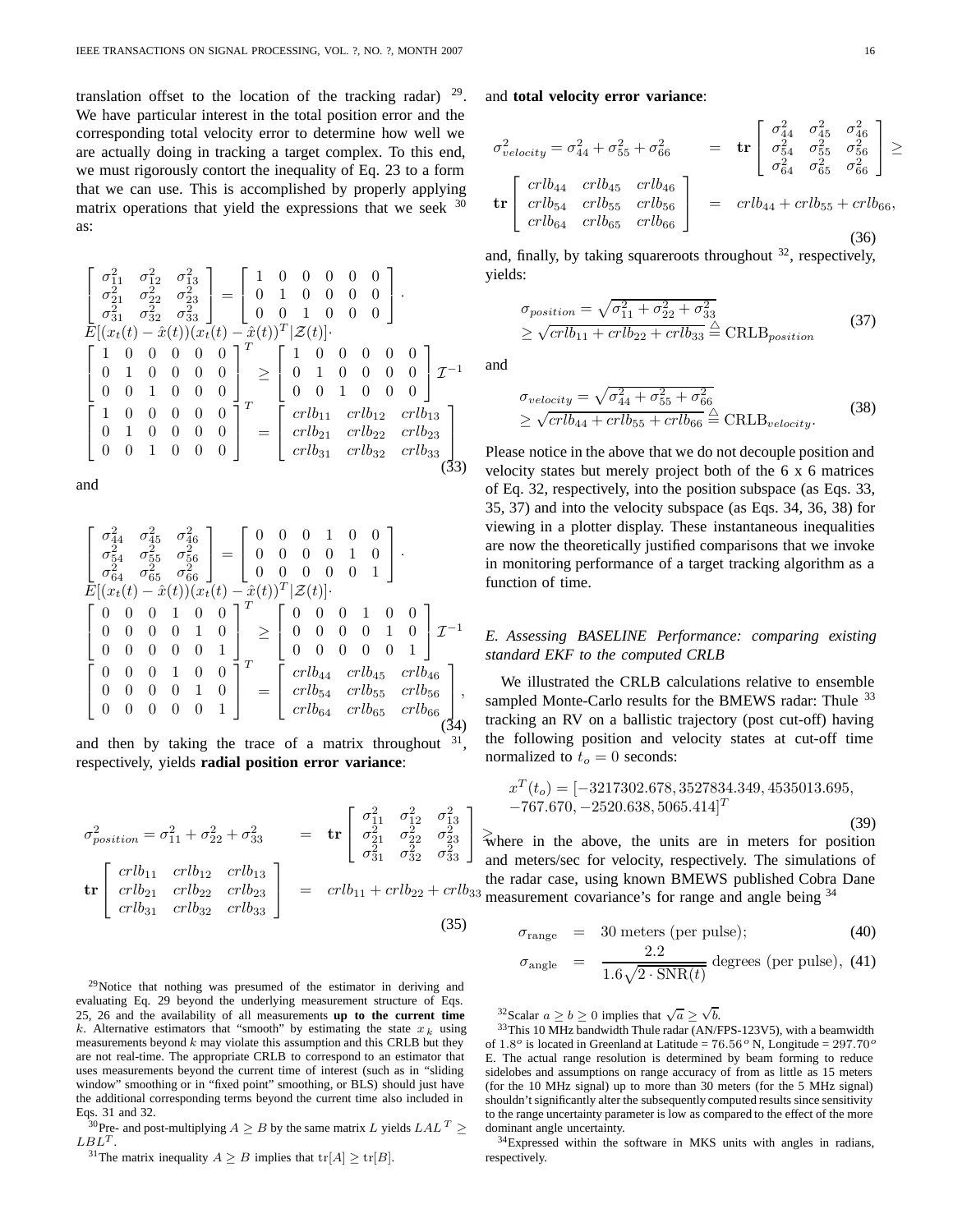respectively  $35$ , appear to be performing properly, as depicted in Fig. 5 for the case of a nonlinear target (corresponding to use of the system truth model used for simulating the trajectory, but linearized about the estimate within the EKF) while both situations utilized the same nonlinear measurement model. Both parameters in Eq. A.26 of [53] (with SNR varying with time) are used in Eq. A.69 of [53] with  $\sigma_E \equiv \sigma_{\text{angle}}$ . For position error at time  $t$  (and similarly for corresponding velocity with obvious direct replacement substitutions in the LHS of Eqs. 37 and 38), calculated as

$$
\sqrt{(x_t(t) - \hat{x}(t))^2 + (y_t(t) - \hat{y}(t))^2 + (z_t(t) - \hat{z}(t))^2},
$$
 (42)

and the corresponding ensemble sampled variance over N trials (N=250) being  $36$ :

$$
\Sigma_N = \left[ \frac{1}{N} \sum_{i=1}^N (x_t(t) - \hat{x}_i(t))^2 + (y_t(t) - \hat{y}_i(t))^2 + (z_t(t) - \hat{z}_i(t))^2 \right] - \left[ \frac{1}{N} \sum_{i=1}^N \sqrt{(x_t(t) - \hat{x}_i(t))^2 + (y_t(t) - \hat{y}_i(t))^2 + (z_t(t) - \hat{z}_i(t))^2} \right]^2,
$$
\n(43)

were depicted for UEWR as diagrammatic plots in [22]-[24], [53] (N=1,000 in 1997 results). The subscript t appearing in both of the above equations denotes the available "truth" that is unabashedly known in simulations.



Fig. 5. CRLB on radial velocity accuracy (for Threat 1)[53]

## VI. TRADE-OFFS BETWEEN BLS AND EKF

We now discuss trade-offs of Batch Least Squares (BLS) vs. Extended Kalman Filter (EKF) as these two algorithms affect radar target tracking efficacy. First, the Batch Least Squares Maximum Likelihood algorithm is familiar from being present at the core of many diverse yet familiar estimation approaches [58, Sec. 11] such as:

- the Prony method of power spectral estimation,
- some approaches to GPS Local Area Augmentation Systems (LAAS),
- within input probing for improved parameter identification [16].

The BLS that is present in all these situations has the following fundamental structure and characteristics in common, as discussed below.

<sup>36</sup>Notice that this is of the form  $E[(W - E[W])^2] = E[W^2] - (E[W])^2$ .

BLS use (which, as an algorithm, harkens back to Karl Frederick Gauss himself) incurs a larger computational burden than an EKF by needing a larger (and growing) CPU memory allocation to accommodate all the available sensor measurements for a particular candidate target track that are to be iteratively processed in one fell swoop over the entire time interval over which the available measurements have been accumulated and, consequently, BLS incurs more associated senescence (computational delay time that is not fixed but is also growing) than exhibited or needed by an in-place EKF (which has a delay time for computed output that is fixed and known to be on the order of  $n<sup>3</sup>$ , where n is the state size of the EKF). Since BLS processes all the available measurements en masse and is solved iteratively over all the measurement sensor data it is provided with, the BLS algorithm may converge if the measurement data are consistent with its internal model; but if not consistent enough (as with cross target measurement mis-associations caused by crossing targets or with anomalous radar propagation characteristics due to an atmosphere that is disturbed by sunspots or by other more ominous causes), may fail to converge (a situation prudently handled by specifying a parameter LMAX as the maximum number of allowable iterations, above which BLS is treated as having NOT converged and therefore stopped; thus being prevented from running away).

The EKF immediately avails outputted estimates in a more timely fashion and tends to, more or less, follow any measurement data that it is provided with. The EKF appears to be more appropriate to use with an MTT data association algorithms  $37$ because it is a fixed CPU burden, which is much less than that of a BLS. On the other hand, the BLS algorithm [300] provides more accurate estimates with a higher fidelity (i.e., being more trustworthy) on-line computed covariance accompanying its estimates for the same data segment length. EKF estimation errors obtained from the on-line prediction of 1-sigma bounds were observed to be 8 times higher than the actual value (gauged against truth) for the representative scenarios that were investigated [14], [15]. The BLS on-line calculation predicts  $1-\sigma$  errors of a similar magnitude but paid off by actually realizing estimation errors in the same vicinity and so possesses greater veracity in its covariance computed online than the standard EKF candidates discussed above (see Fig. 6).

Analyzing a variation on standard BLS use involves a slightly more complicated expression and corresponds to when BLS is called repeatedly at a known, fixed periodic rate. In this situation too, there is an upper bound worse case (conservatively arrived at to be when the BLS fails to converge) as:

$$
\text{LMAX} \cdot U \cdot \left( \sum_{i=1}^{\left[\frac{m}{r}\right]} i \right) \cdot r
$$
\n
$$
= \text{LMAX} \cdot U \cdot \left[\frac{m}{r}\right] \cdot \left(\left[\frac{m}{r}\right] + 1\right) \cdot \frac{r}{2} \text{ flops.} \tag{44}
$$

37Examples being *Munkres* algorithm, *generalized Hungarian* algorithm, Multiple Hypothesis Testing (MHT), *Murty's* algorithm, *Integer Programming* approach of Morefield, *Jonker-Valgenant-Castanon*, all of which either assign radar-returns-to-targets or targets-to-radar returns, respectively, like assigning resources to tasks as a solution to the *Assignment Problem* of Operations Research. Also see [85].

<sup>35</sup>The radar's intrinsic range gate size dictates the effective range resolution, which is a constraint that is less restrictive than the angle acuity. The structure of the phased array radar as a measurement sensor/device having additive Gaussian measurement noise with parameters including **(a)** explicit use of the radar range uncertainty due to resolution size of the range gates and **(b)** the monopulse SNR time-record (as deduced from sum and difference channels) with its adaptive step size (as a consequence of a realistically varying PRF) as it affects the corresponding angle uncertainty.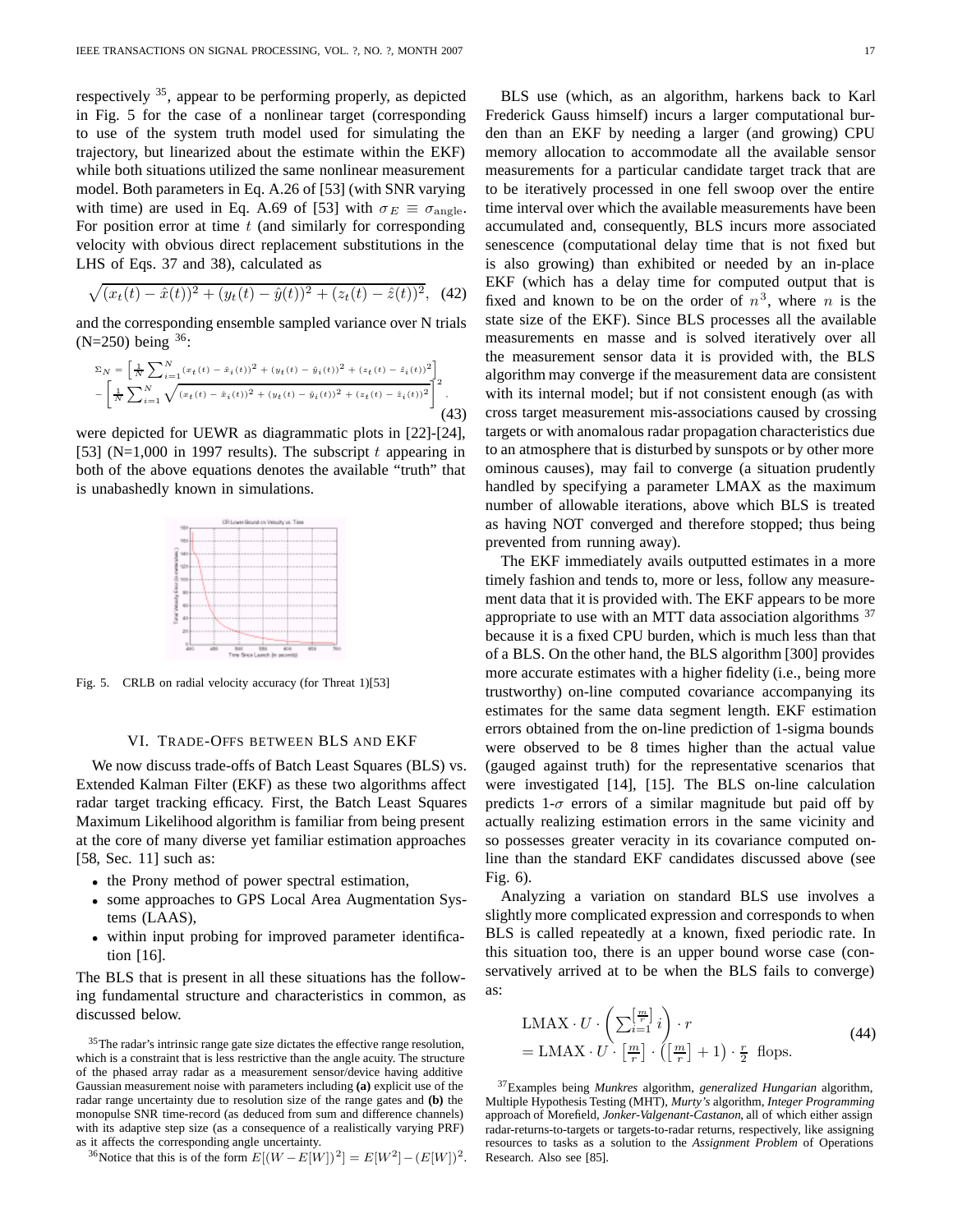

Fig. 6. Position & Velocity Track Estimation Errors vs. Time for Batch and EKF Simulations[15]

In the preceding expression,  $m$  is number of measurements and  $r$  is the period at which BLS is automatically invoked and the brackets in the upper limit of the finite summation and within the expression on the RHS (where the prior sum is simplified) denotes the smallest integer portion of the resulting division indicated to be performed within the brackets.  $U$  is the processing time required for the BLS to handle a single measurement (a per unit value).

The per measurement normalization for BLS utilized above appears to be appropriate and consistent with numerical analysis theory. The main problems being solved at the heart of each BLS iteration is the solution of a system of linear equations (the array of regression equations). Recall that this is the crux or fundamental kernel and the Householder transformation is usually used to solve it (as the algorithm of least computational complexity, which accomplishes the task at hand). Operations counts are available for a perfectly implemented sequential version of the Householder transform from [168, p. 148]  $(n<sup>2</sup>m - n<sup>3</sup>/3)$  and the associated back substitution step is  $O(mn)$ , where n is the state size and m is the total number of measurements from the particular target available at that time. The CPU burden of BLS is merely linear in the number of measurements being processed.

To see how the expression of Eq. 44 was obtained, first consider the case for measurements being processed by BLS at a periodic rate where BLS is invoked after every 10 measurements (where at each invocation, all the measurements logged since the beginning for this object ID are reprocessed by BLS). For the first 40 data measurement points, where BLS was invoked after 10, after 20, after 30, and after 40, the total number of data points processed after 40 is  $10 + 20$  $+ 30 + 40 = 100$ . This is 100 times the measured individual per measurement CPU times discussed above. At the  $47<sup>th</sup>$ measurement, the remainder now processed is nominally no more than at 40 since the big burden of BLS processing is not invoked again until at 50 data points as:

$$
\left(\sum_{i=1}^{\left[\frac{47}{10}\right]} i\right) \cdot 10 = \left[\frac{47}{10}\right] \cdot \left(\left[\frac{47}{10}\right] + 1\right) \cdot \frac{10}{2} = 4 \cdot 5 \cdot 5
$$
  
= 100, (45)

where a useful formula is

$$
\sum_{i=1}^{N} i = \frac{N(N+1)}{2}.
$$
\n(46)

Using this result in the above CPU loading factor at time step  $k$  for a periodically invoked BLS yields a loading of:

$$
\left(\sum_{i=1}^{\left[\frac{k}{c}\right]} i\right) \cdot c = \left[\frac{k}{c}\right] \cdot \left(\left[\frac{k}{c}\right] + 1\right) \cdot \frac{c}{2} \text{ flops.} \tag{47}
$$

Parallel implementations should be no slower than these estimates for a Von Neumann machine and parallel multithreaded implementations may be considerably faster; however, there are considerable parameter options and variations in a parallel mechanization such as number of processors, compatibility of algorithm architecture to parallelization, characteristics of the operating system, compiler switches, automatic distribution of algorithm over available processors or manual specification that may jeopardize expected ideal CPU timing (also see [278] for more).

This operations count goes as  $m$  (the dominant power) and again just grows linearly with  $m$ . Averaging by dividing the previous expression by  $m$  to obtain an expected per measurement normalization yields a constant based on this numerical analysis theory. A similar invocation of a Householder transformation per a measurement depicted on [168, p. 252] also obtained a constant that is a cubic in the remaining fixed variable, being  $n<sup>3</sup>$ . All theoretical CPU flop time estimates reported here are consistent among themselves and with what was observed within the numerical computations.

In general, the more accurate  $1-\sigma$  bounds from BLS help better constrain the region of space to be searched by a multitarget tracking (MTT) algorithm than would otherwise be provided by an EKF (see Fig. 6). Use of optimistic (smaller or tighter than true)  $1-\sigma$  bounds usually provided by an EKF as a practical real-time sub-optimal estimator usually causes search to be more limited than prudent in Fig. 2, although supporting theoretical calculations may falsely assure success (if they expect the 1- $\sigma$  available from the EKF to be trustworthy, which is usually not the case for the sub-optimal covariances provided from an EKF) while providing adequate state estimates of the target is an EKF's primary goal as a successful tracking filter (and providing covariance veracity is only secondary and is willingly sacrificed for the primary goal (notice that Zarchan et al did not even report covariances or show them in Ref. [151]). However, it is desirable to have both (and BLS does a better job at this) but EKF's are more expediently efficient.

Historically, a finite dimensional filter was sought for estimation and tracking so that it would not grow without bound as the length of the measurement data record got longer. Otherwise, the computer implementation code might overwrite itself or overwrite other critical functions (also required for mission success) that may reside on the same computer. As such, the KF processes a single measurement at a time. A trend that has been observed in investigating actual parallel implementations of other assorted algorithms over the last 20 years is that the ideal expected speed-up is seldom achieved, where a prior well-known sequential CPU time loading is anticipated to be scaled down by a factor of  $N$  or merely by a more modest squareroot of  $N$  (where  $N$  is the number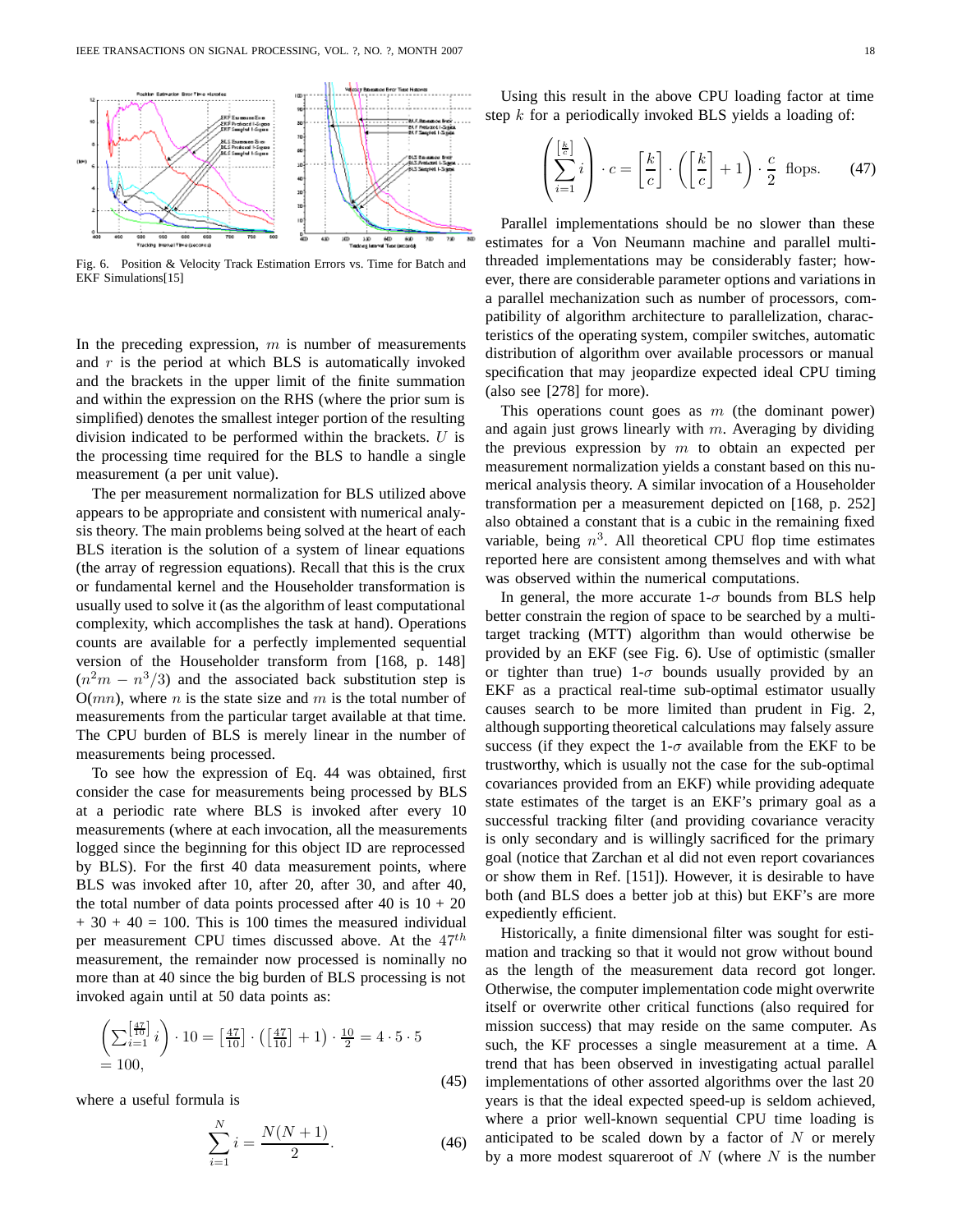of processor resources available in the particular application situation). Actual behavior also depends on the vagaries of the operating system (OS) at hand. Some OSes support parallel processing by allowing the user to stipulate where a particular module thread would reside and run. As an example, for Interactive Multiple Model (IMM) with two comparably sized filters and three available processors, having one filter per processor and the probability calculations/collations (weighted estimates and covariances) IMM output performed on its own processor, all synchronized, would be a natural fit. Other OSes no longer leave it for the user to specifically partition his own algorithm as he sees fit but instead performs this partitioning exercise for the user automatically (so the resulting fit may not be as nice as previously described). Having it done automatically is not always desirable especially if pieces of each IMM filter are distributed over all three available processors. The end result may exhibit worse CPU time than a sequentially implemented version. Performance also depends on the switch settings during compile time. See good tidings in [131] as compared to [129], [130]  $^{38}$ !

In lieu of not comparing to a prior Von Neumann bound for sequential machines as a parallel implementation is sought, the alternative is to run "open loop" without any comparison of this sort. In such a case, it may be tempting to accept any performance on the parallel processors as "the best that can be done" (whether it really is or not). According to [155], the structures of "interpolating loops" more readily reap the benefits of a likely speed-up in a parallel processor implementation than "integration loops" would. Apparently an early versions of BLS used only interpolation.

## VII. ONE SHOT SUCCESS WITH PROBABILITY ONE?

What is needed in Missile Defense is an ability to achieve one shot success with probability one (instead of in terms of Mean Square Monte-Carlo averages). Researchers should pursue the work <sup>39</sup> of the late Frank Kozin (Brooklyn Polytechnic Univ.) [137],[160] (also see [202], [203]). Kozin sought to make strong proofs about adequate results being reaped from each and every single sample function (i.e., as probability one arguments and not just as mean square arguments). According to Kozin, earthquake resistant buildings were a consequence of Kozin's work as it related to stochastic stability. Since much of current tracker filter evaluation of utility is from Monte-Carlo runs (e.g., Farina et al use 100 trials for their accuracy and consistency evaluations in [10]; others may use 250 or 1,000), a worry is that real missile interception possesses the characteristic of being a one shot Monte-Carlo trial. There are no averages available  $40$  from the target tracking filter in this real-world test, just the conclusion to answer the question: did it work or didn't it? Did the tracking filter convey the correct (or adequate) coordinates of the target to the intercepting missile or not?

#### VIII. USE OF AOT WHEN RADAR IS DENIED RANGE

Escort jammers (accompanying RV's as countermeasures) typically seek to deny target range to the observing radars but the well known and documented locations (and altitudes) of all participating EW radars can be used to an advantage to compute the baseline length between pairs of radars that can now simultaneously obtain almost synchronized views of the same targets from different perspectives and use the known observed angles to explicitly triangulate and deduce the target's range using the law of cosines (i.e., of known angleside-angle in Fig. 7). Even better is to implicitly triangulate and calculate target range within a single angle-only tracking (AOT) filter (because it uses the history of previously observed target locations) but in order to do so, measurements from two (or more  $41$ ) observing radars must be used simultaneously to update the filter. Historical consensus is that updating with the same measurement results from one-radar-at-a-time <sup>42</sup> simply will not resolve the ambiguity of many different target ranges corresponding to the same observed angle. MTT apparently still needs to be worked out for this situation and [216] and [243], [302] are good starts. AOT is even more sensitive to initial conditions than with range measurements being directly available. Target observability considerations for AOT are more challenging and are still evolving [146]-[149]. Although some analysts claim that AOT can be performed with just one sensor, the surface ship experience (Hammel and Aidala, 1981) is that with use of just one AOT sensor, the sensor platform is required to make a controlled maneuver in order to do so (while the target is assumed to be moving at a constant velocity). Alternative angles-only (a.k.a., bearings-only) filter formulations are discussed next.

Angle-only tracking (AOT) results are reported by J. R. Sklar '69; C.-B. Chang '73, '80; E. Tse, R. E. Larson, Y. Bar-Shalom, '73; R. W. Miller '78; C.-B. Chang and K.-P. Dunn

<sup>40</sup>Regarding averages, if 50% of the intercepts ended up 20- $\sigma$  ahead of the target at detonation time and 50% ended up  $20$ - $\sigma$  behind it at detonation time, is that considered, on the average, right on target? Recall that in seeking to approximate a periodic square wave by its *Fourier* series representation, even if an infinite number of terms are retained in the approximation, there would be no ringing at the jump points but, despite the fact that its *Fourier* series converges in mean square to the piecewise constant periodic idealization, the well known *Gibbs phenomenon* at the jump is a spike of 30% beyond the target goal. Such are the frailties of mean and mean square convergence behavior, respectively.

<sup>41</sup>In planar multi-target situations, many ghost targets arise from intersecting lines of sight (as the angles of actual targets are viewed by different sensors) but can be distinguished from actual targets by using more than just two simultaneously observing sensors with their more varied perspective views. Indeed, ghosts are less likely in 3-D where the variously skewed linesof-sight are less likely to intersect.

42I made this mistake 15 years ago, without warning from any mentor. However, except in simulations, it is impossible to obtain simultaneity of RV jammer target measurement reception even for bistatic situations. Simultaneous fix updating has a technical structure analogous to what arises in submarine navigation [44], [56] when 2 simultaneous navaid fixes of opportunity are taken together via different antennas, such as from both GPS and Loran-C [103].

<sup>38</sup>Refs. [129], [130] were constrained to use existing parallel processors that had architectures that were optimized for calculating FFT's without any specific consideration of the needs for parallelizing estimation.

 $39$ Early on, Prof. Kozin referenced these ideas to the late Prof. J. Clifton Samuels (Purdue University, Howard University).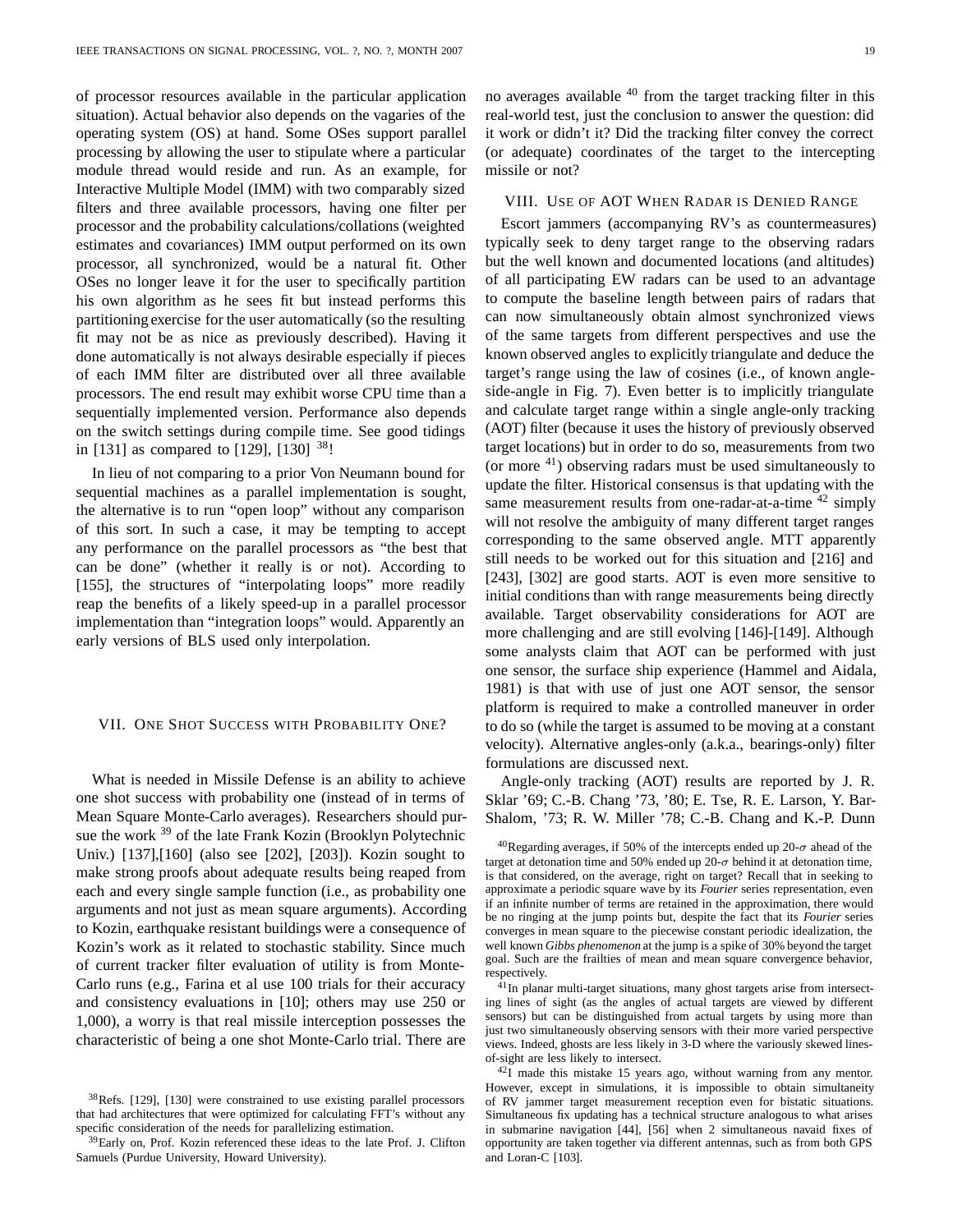

Fig. 7. Synchronous target triangulation from two (or more) radars([33])

'79; M. R. Salazar '81 [283]; C.-Y. Hsiao '88; F. D. Gorecki '91; D. V. Stallard '91; J. R. Guerci et al '94; L. G. Taff '97; and by J. P. LeCadre et al '97. An error that occurred in one of the above cited original 1973 AOT formulations, which persisted into its updated 1980 installment in IEEE AES, was discovered and corrected in [33] and the missing associated covariance (when the velocity constraints are active) was also obtained (otherwise the usual Kalman covariance should be used). The approach of [33] provides a Kalman filter formulation that removes considerable ambiguity in an RV target's motion by constraining the computed angles-only solution to lie within an acceptable range for RV velocities (similar to those mentioned in [107]). Alternative AOT approaches also exist [28]-[32] but a worry is that the batch approach of [31] may not be real-time enough. The handling of multi-targets is also aggravated in situations where angle-only information is available; however, inroads are apparently being made [279]. Other defense applications exhibiting a similar angle-only tracking geometry are: passive sonar/sonobuoy tracking using several participants, acoustic tracking of air breathing cruise missiles, and Space Based InfraRed Satellites. Once a good AOT solution is obtained, one size should fit all!

#### IX. HURTLES NEEDING FURTHER R&D TO OVERCOME

For the case of an **ideal linear possibly time-varying system** with additive Gaussian white process and measurement noises of known covariance intensities, with Gaussian initial condition 43, independent of the aforementioned noises and of specified mean  $\bar{x}_o$  and initial covariance,  $P_o$ , and satisfying certain technical regularity conditions (of being *Completely Totally Observable* and *Controllable* [99], [201] or satisfying less restrictive, more generally met, technical conditions of being merely *Detectable* and *Stabilizable*), the following 6 properties listed below are associated with the ideal KF filter:

- 1) the finite dimensional n-state Kalman filter is an **optimal linear** estimator and is also the overall **optimal** estimator (according to five different statistical criteria of goodness or measures of effectiveness (MOE) listed in [18]) for tracking the state of the n-state *linear* system;
- 2) the estimation problem is completely solved using just the conditional mean and variance available on-line in real-time from the Kalman filter estimate and its associated Riccati equation solution, respectively. (Conditional

refers to being conditioned on the sensor measurements received). Everything is Gaussian, so merely means and variances suffice;

- 3) there is a guarantee that the Kalman filter is stable and will converge to the true state (even if the underlying system being tracked is unstable), as has been proved using Lyapunov functions (see detailed references in [76] which explain how it was done);
- 4) the Kalman filter will converge exponentially asymptotically fast (this is darn quick) to the true state [115];
- 5) even if the initializing estimate  $x_o$  and  $P_o$  are way off (incorrect) but  $P<sub>o</sub>$  is still *positive definite*, then the Kalman filter will still converge quickly to the **right answer** (independent of how bad the initial guess or starting values were) [115];
- 6) the on-line computed covariance (from the Joseph's form of the Riccati equation) is an excellent gauge or measure of how well estimation is proceeding and is even better (more accurate) in fact than statistics computed from any finite number of Monte-Carlo simulations or mission time records.

The above 6 statements are being made only for the **linear** case with known Gaussian white noise statistics and only if the filter model appropriately matches the underlying linear system model (including correctly accounting for any biases present), unlike in [116]. For nonlinear systems or non-Gaussian noises, all six <sup>44</sup> of the above bets are off! All are violated in general! Strategic target tracking arising in EWR typically employs nonlinear system and measurement models, as discussed in Sec. 1. Historically for EWR, EKF's have been used almost exclusively except for the  $\alpha - \beta$  filters of an earlier era.

To explicitly distinguish between what to expect of a tracker for the above postulated ideal linear case and the more realistic nonlinear case encountered in practice [73], the status of approximate nonlinear filtering is discussed by paralleling the above presentation:

- 1) the **optimal nonlinear** filter is **infinite dimensional**, in general 45, and therefore not practical to attempt to compute (otherwise, taking possibly an infinite amount of time to do so) while a reasonable engineering approximation is to, instead, employ an Extended Kalman Filter as a **best linear** estimator (but not expected to be an optimal estimator  $\hat{x}(t)$  but, hopefully, adequate for tracking the state of the nonlinear system);
- 2) the estimation problem is **not** completely solved using just the conditional mean and variance available online in real-time from the Extended Kalman filter es-

44There was actually a seventh concern expressed in [58, Sec. 12] questioning the applicability of IMM for nonlinear system models and noting the apparent lack of prior precedents of IMM use with such nonlinear systems. The utility of IMM over purely KF's were recently demonstrated in [101] for certain linear systems but no nonlinear systems are treated in these comparisons of KF and IMM performance that favor IMM use. Similarly, [156] only uses linear system models for IMM even with PF that can ostensibly handle nonlinear systems and non-Gaussian noises. Also see [306].

45There are some limited nonlinear special cases that have finite dimensional optimal filters (as characterized by Beněs, Daum, Tam et al, Stafford [op. cit.]), where the distributions encountered within the system proper are of the *exponential family* [124, Chapts. 1-4] yet the marginal or conditional distributions may still be tractably Gaussian.

<sup>43</sup>Strictly speaking, even for a linear system with all the other usual conditions being satisfied, the filtering problem is infinite dimensional if the initial conditions are not Gaussian but instead belong to some other arbitrary known distribution [138].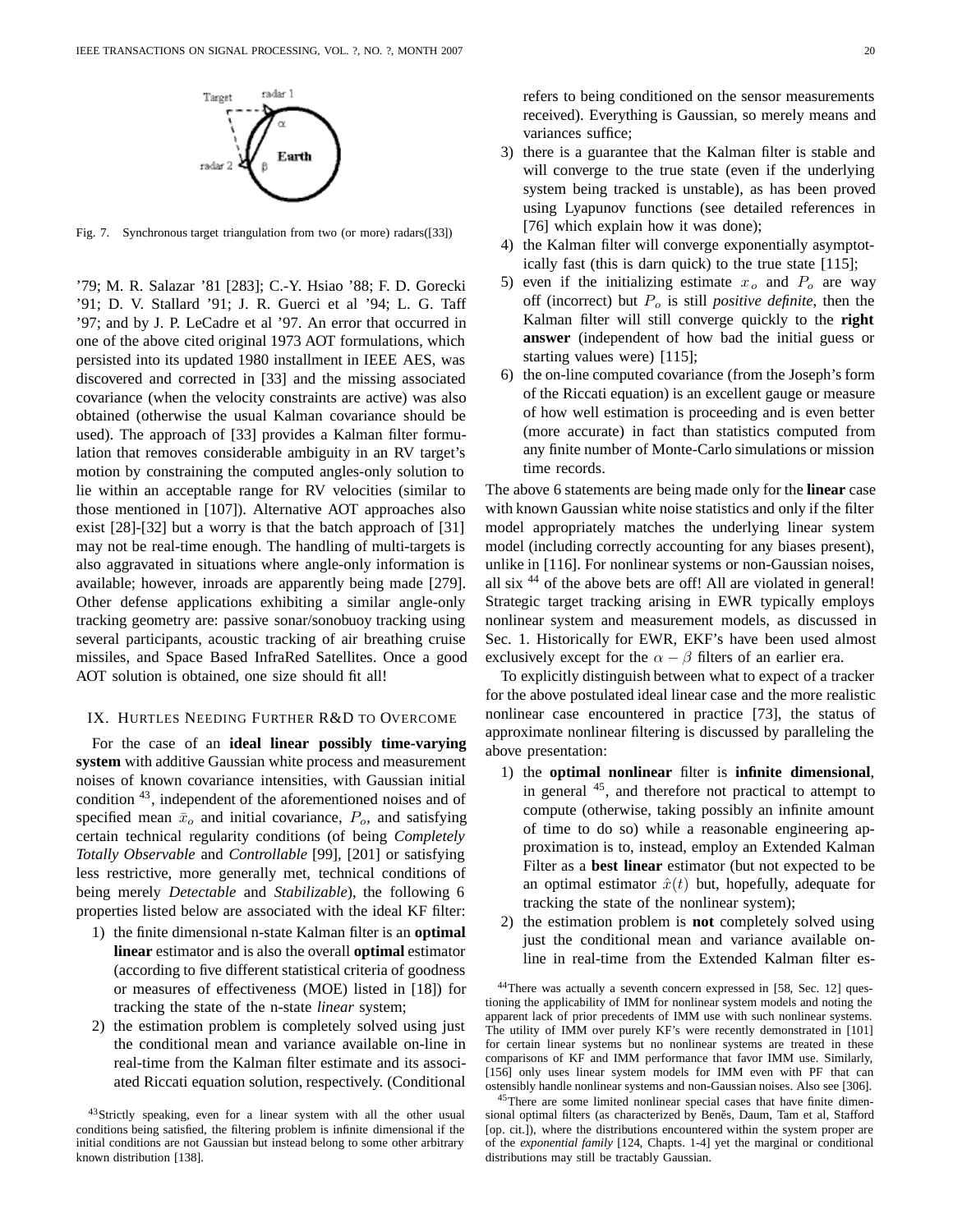timate and its associated Riccati solution, respectively. Hopefully, such an estimate will be adequate but its intermediary variance usually is not. Unlike the situation for the linear case, where everything is completely characterized by just the estimator mean and variance, the actual optimal estimator needs all higher moments specified as well [64, Ch. 1], [65] (or, equivalently, specification of the conditional pdf or of its Fourier transform, being its characteristic function, from which moments may be generated). The on-line variance can be optimistic (smaller than actual) or pessimistic (larger than actual) and may crisscross several times over a tracking time interval between being one or the other. The primary focus is usually on the adequacy of just the state estimate as the major consideration. However, there are situations where the variance needs to be of comparable quality (see Sec. 1);

- 3) there is **no longer any analytically provable guarantee** that the EKF is stable and will converge to the true state. Unfortunately, EKF's sometimes diverge [254];
- 4) the EKF **does not** converge exponentially asymptotically fast to the true state. We are happy if it gets there fast enough to be useful;
- 5) when the initializing estimate  $x<sub>o</sub>$  and  $P<sub>o</sub>$  are way off (incorrect) but  $P<sub>o</sub>$  is still positive definite, the EKF **may diverge** away from the right answer at an exponential rate [116]. (EKF performance can be highly dependent on how good or bad the initial guess or starting values are);
- 6) the on-line computed covariance (from the Joseph's form of the Riccati equation) is a **lousy** gauge or measure of how well estimation is proceeding and is **never** better (or even as accurate) as the off-line statistics computed from an adequately large finite number of Monte-Carlo simulations or mission time records. (Employing a 97% histogram-based Spherical Error Probable [SEP] from as many as 250 Monte-Carlo run evaluations is not atypical in some EWR applications.)

A desirable goal would be for researchers to eventually achieve as pleasant a situation in the above 6 categories for handling and tracking nonlinear systems as currently exists for handling the tracking of linear systems. Despite the plethora of new estimation algorithms offered and discussed in the March 2004 Special Issue of the *IEEE Proceedings* dedicated to "Estimation and Tracking" topics, it appears that not enough attention is given to the above 6 topics for the nonlinear case! Control theorists have also compiled a list of unsolved problems for esoteric abstract situations [233] yet have missed mentioning these 6 more mundane bread and butter issues that face estimation practitioners. New approaches should at least remedy one or more of the 6 problems listed above or what use are they? This same gap existed between theory and practice in 1965 and some remedies are in [241]. However, Refs. [34], [70], [104], [105], [109] 46, [121], [127] (fulfilling the promise of [128]) do appear quite lucrative and especially the milestone accomplishment of [108] for their particular imaging-based tracking solution. Ref. [108] has apparently constructively exploited every major ground breaking result in novel cutting edge random process theory that has occurred in the last 30 years (reaping structural benefits of martingale inequalities being available as associated with the greater rigor of using a Brownian motion process interpretation over merely a "Gaussian white noise" viewpoint, use of Poisson point process to capture realistic imaging aspects, use of Girsinov's transformations of measures to a computational advantage [125]) to push the envelop and reap landmark results (thus taking to fruition what Donald Snyder, Terrence McGarty, Moshe Zakai, David Sworder, Yaakov Bar-Shalom, and so many others may have had in mind as an ultimate goal for this evolving theory). This approach could eventually be as beneficial as Irving S. Reed's *streak processing* is for a similar space target application (but now no longer constrained to handling merely straight line tracks)! The new results of [172] appear to be very similar to those of Frederick E. Daum (1986, 1987). The results of [173] appear to be directly applicable to further performance analysis of a BLS batch filter (viz., CRLB). The results of [253] nicely augment the approach of [250]-[252].

For EWR, there is still room for improvement of the EKF itself including automated "process noise covariance filter tuning" [34] (recently developed and applied to GPS), [70]; possible use of iterated EKF's (of two different flavors) [35], [36]; or possible use of more terms in the Taylor series approximations of the significant nonlinearities present (constituting use of a Gaussian 2nd order filter) [3], [18], [19], [37]-[39]; and possible parallel mechanizations [40], [41] A recent evolutionary change is to use polynomial interpolations via Stirling's formula [71]or via [72] instead of evaluating any higher derivatives. All these strategies should improve the accuracy of the measurement linearization with but a slight increase in the computational burden. Manually calculating the first derivative and second derivative Jacobian <sup>47</sup> and Hessian matrices, respectively, was challenging 30 years ago but is quite tractable now with the advent of symbol manipulation software like Maple(C), MacSyma(C), or Mathematica(C)so [71], [72] are less enticing for this application than perhaps for others where derivatives are less readily available or

47Calculating the Jacobian for a 6 state filter corresponds to forming  $6<sup>2</sup> = 36$  derivatives that can be fairly challenging. Seeking to calculate 2<sup>nd</sup> derivative Hessians is very taxing unless symbol manipulation software is utilized.

<sup>46</sup>While it is a laudable evolutionary service to collect and analyze the various models available for describing maneuvering targets, as done in [109], some may disagree with the remark on page 1349 that the models of Eqs. 79, 80 there are highly nonlinear. In fact, they are *bilinear* and, as such, are slightly less tractable than purely linear systems [110] (so there is no need to "pretend" in obtaining the results of Eqs. 81 and 82). Prof. Roger Brockett (Harvard) helped pioneer how to get such nice results for these almost linear systems. Alan Willsky (MIT) and David Kleinman (NPS) have stability results for these too (circa 1974) and Willsky and J.T.-H. Lo have estimation results for similar systems that have associated *Lie Algebras* that are finite dimensional (as do Beněs, Daum, Tam, Wong and Yau, Mahler [191, Chap. 5], [196], [197] also see [190], [232]). Ref. [109] missed including [111], which creatively utilizes the *Maximum Principle*. Newer approaches also exist [309].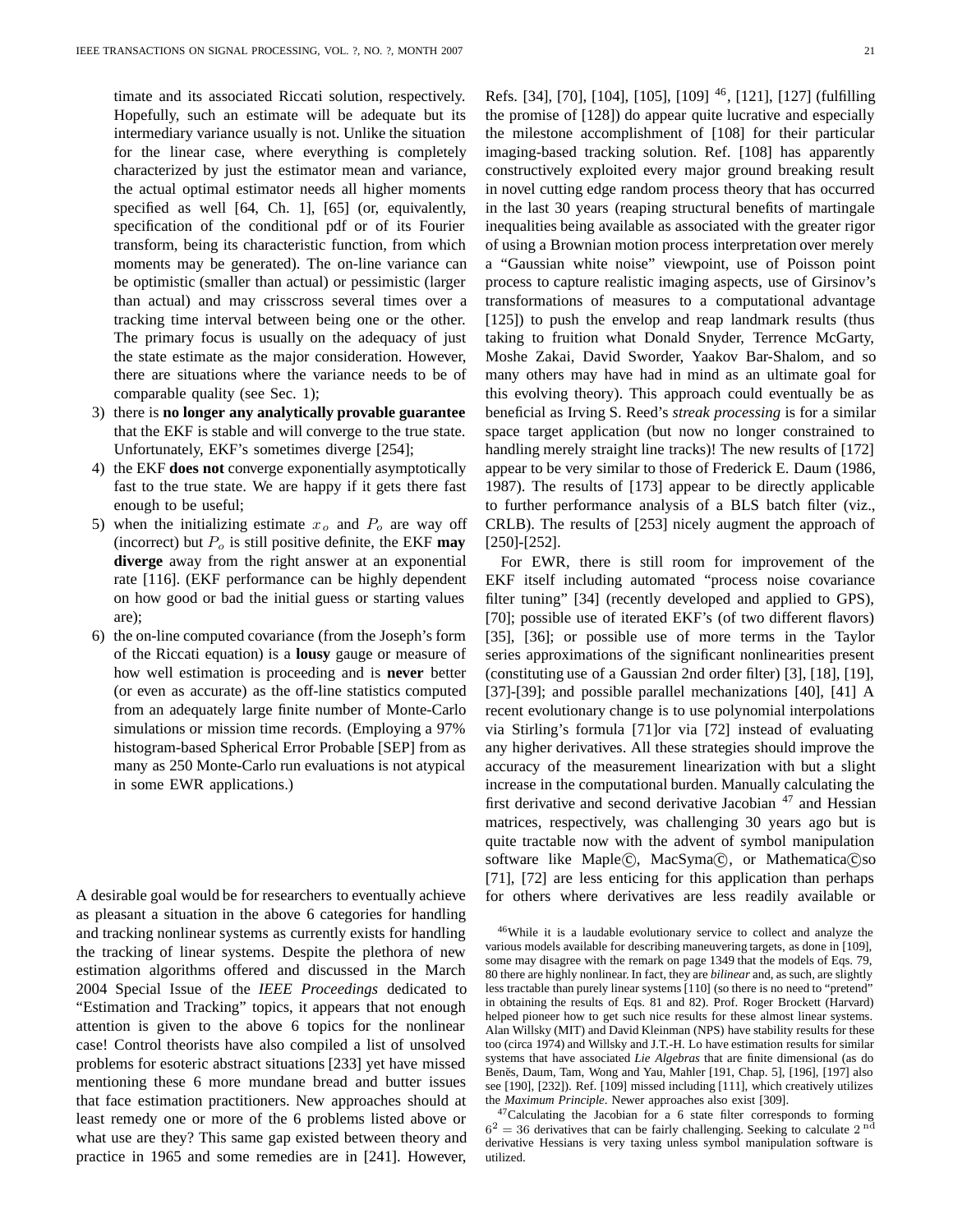nonexistent. Recent innovative results in contraction mapping analysis [157], [158] should be explored for likely relevance in seeking to improve theoretical underpinnings of EKF for nonlinear applications.

New exact and approximate solutions have been obtained for incorporating out-of-sequence measurements into Kalman filters [174]. This will likely be useful to compensate for transport delay incurred in cross-communications if several EWR participate to jointly track the same targets as seen from different geographical perspectives or even when augmented with the output of other types of sensors to enhance targettracking capabilities beyond that availed from each alone. A caution is that innovative researchers sometimes use a definition of stability that differs from that classically and historically agreed upon and consistently used for decades. As a consequence, new results can validly claim to yield "stable systems" or to yield an "algorithm that converges" even though limit cycles are present (that historically would be viewed as being unstable or as an algorithm that did not converge). An earlier precedent for this situation occurring arises with use of the Min-H technique, as discussed in [44], (that is guaranteed to converge in-the-sense-of-orthogonalsearch-algorithms) yet can actually vacillate and never settle down completely but, instead, can continue to hop around forever between a small finite number of equally valid options as solutions. Occasionally, the Min-H technique converges to a single unique answer and only then is its output useful as a solution to the problem at hand (as used in [44], [56]).

Rudolf Kalman used the *Hilbert Space Projection Theorem* in originally deriving the Kalman filter in 1960 (cf. [315]). The norm in  $L^2$  is also an inner product, which is what one needs in a *Hilbert Space* (along with the space being *complete* by containing all its *limit points*). Other researchers, such as Ruth Curtin, have pursued use of *Banach space* techniques for obtaining Optimal filters for systems whose dynamics are described by Partial Differential Equations (PDE's) and whose corresponding observations constitute natural boundary conditions [266, Chap. 5]. Kalman filters for such PDE systems are also found in Andrew Sage's 1968 textbook, as identified (with applications) in [52], [58]. Randall V. Gressang and Gary B. Lamont submitted "Observers for Systems Characterized by Semi-groups," to IEEE Automatic Control in 1977 but it was rejected (not because it was wrong but because it was so far ahead of its time). Gressang and Lamont's paper posed the problem (arising for infinite dimensional systems described by PDE's) and solved it using only corresponding *Banach space* techniques (rather than use the Hilbert Space techniques that were prevalent at the time and familiar to the reviewers who failed to recognize that the Hilbert space techniques were inappropriate to use for this particular infinite dimensional situation). There is also an existing mathematical theory for handling unbounded linear operators that some believe is appropriate to use in this context when the operator at hand involves derivatives. Ref. [195] uses *Banach space* techniques when needed to handle Riccati Equations.

## X. RAMIFICATIONS OF NEWER ESTIMATORS IN STOCHASTIC CONTROL? NOT YET!

We now discuss an open question that remains to be addressed for the new alternative estimation approaches. But first a short review is needed to set the context and define terms: the term LQG represents the feedback control strategy obtained by concatenating two back-to-back ideas of using a Kalman filter in conjunction with use of a Linear Quadratic (LQ) feedback control. The LQ regulator is the feedback control for driving a noise-free linear system to the zero state (termed "regulation") that minimizes or optimizes an associated convex Quadratic integral cost function (i.e., quadratic in both the state and the control), with such an endeavor being achieved over a finite time interval  $[t_0, t_1]$  (for a finite planning horizon) or over an infinite interval  $[t_0, \infty]$  (for an infinite planning horizon) and thus minimizing or optimizing the total energy expended in each case.

When the linear system to be regulated via a feedback control is noise corrupted, the **Separation Theorem** allows us to validly decompose the problem into the two parts mentioned above by first obtaining an estimate of the state in lieu of not having the actual noise-free state available for multiplying by the LQ feedback gain as feedback control:  $u(t) = M(t)x(t)$ ; then we, instead, use the best available estimate of the state (being the output of the Kalman filter) in forming the corresponding LQG feedback control:  $u(t) = M(t)\hat{x}(t)$ . This approach is straightforward but requires solving two similar looking Matrix Riccati equations:

- 1) one solved forwards in time for the KF covariance used in computing the KF gain,  $K(t)$ , which, in turn, is used in obtaining the state estimate  $\hat{x}(t)$ ;
- 2) one solved backwards in time to obtain the matrix subsequently used in computing the (possibly timevarying) LQ gain  $M(t)$ .

If there is negligible noise present in both the plant and in the measurement sensors, then a Luenberger Observer is utilized instead of the Kalman filter to reconstruct any unavailable states (i.e., states that are not directly accessible) for use in the feedback control.

The **Separation Theorem** (for linear, possibly time-varying, systems) supports the above described strategy by guaranteeing that the Optimal Control, which minimizes the expected value of the scalar Quadratic Convex cost function, can validly be separated into two sequentially applied parts. Unfortunately, such an easy-to-obtain solution lacks a reasonably conservative phase margin to guard against instability of this LQG control result ([88], [89]). Pure LQG solutions have a paucity (as in zero) in phase and gain margins! (As previously observed with the calculus of variations for obtaining the elusive optimum solution, it had already been observed by earlier generations of researchers that the (piece-wise continuous) time-optimal bang-bang control is also on the cusp of being unstable since a drastic instability occurs if any of the indicated "switching instants" actually implemented are even slightly offset from the ideal switching goals, and these systems can similarly go unstable even with the associated smooth LQG control strategies (cf. [119]). Loop Transfer Recovery (LTR) [90] is a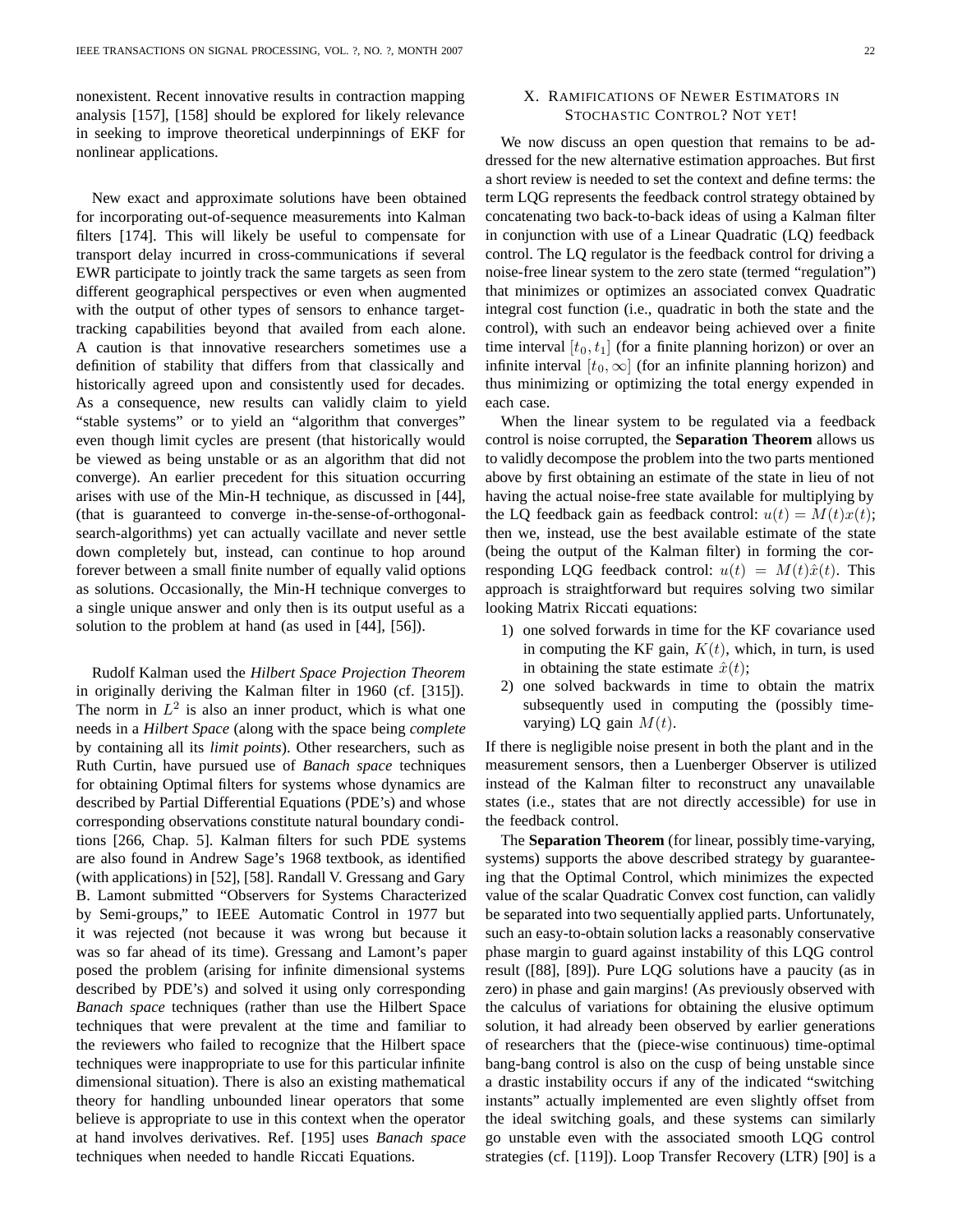further slight modification of the basic LQG methodology to force a practical solution that does have the necessary margins for safety's sake so that the resulting total feedback control solution of LQG/LTR is more robust in a changing environment (of aging hardware components resulting in slightly changing parameter values, possible presence of unmodeled high frequency dynamics unaccounted for because they did not reveal themselves as being present during the original data reduction, where the test stimulus may have been of a lesser bandwidth than needed in implementation) and, as a consequence, the LQG/LTR feedback control strategy is no longer on the cusp of going unstable, as use of LQG alone would be.

Richard Gran (retired from Grumman Aerospace and later from The MathWorks) authored [91]. W. H. Wonham (Brown University, now with Univ. of Toronto wrote in the same proceedings [92]. Many others have also participated in this quest for nonlinear separation [93]-[96].

A famous counterexample, where nonlinear separation fails, was published by H. S. Witenhausen (Bell Labs) [97]. It reveals the fallacy of attempting nonlinear separation and dashed hopes (for awhile anyway) for complete generality in the nonlinear case but engineering approximations frequently invoke this Separation procedure anyway by separating the problem of nonlinear optimal control with noise being present into two distinctly different sub-problems that are treated and solved separately, in isolation, by first performing nonlinear estimation followed by nonlinear optimal control. This twostep technique can sometimes still be useful by treating the total problem sequentially in this way although, in reality, the problem of nonlinear optimal estimation and nonlinear optimal control is inherently mixed together. Extensive simulations of the resulting algorithms are used to gauge whether it is adequate for the application at hand. More research is needed to crack this nut and reduce reliance on mere simulation (especially since no directions arise pointing to a better solution strategy as the next step to pursue if the results of the initial simulation of the separated and later combined strategy are disappointing) except [123] as a recent suggestion.

Appealing to use of the more recent so-designated  $H^{\infty}$ or Robust Control methodology will not likely take up the slack! (See further confirming revelations in [117, Epilogue], [118] cf. [119]) Although an  $H^{\infty}$  approach may perhaps be useful for process control applications, where possessing a rapid response time is not an issue because it is not sought as a goal in process control; by assuming a worse case situation for its implementation, it usually has a conservative response that is notoriously sluggish (analogous to the situation of being over-damped in 2nd order linear time-invariant systems). An example supporting this assertion is that the useful and very familiar Least Mean Squares (LMS) algorithm that is known to converge [307], but sometimes slowly [308], [314], has been

shown in [161] to be  $H^{\infty}$ -optimal <sup>48</sup>. More to the point, the Robust Control methodology does not yet handle general timevarying linear systems, general nonlinear systems, nor systems with noises present for MIMO except in some heroic cases for a single isolated scalar system component. This is especially unsettling upon recalling that when general nonlinear systems are linearized, the result is a time-varying linear system! Recently,  $H^{\infty}$  control techniques have been used to detect the event of hardware component failures in systems, where the simulated failures were 1,000 times nominal; thus, use of such gigantic failure magnitudes merely conveys the impression of good performance (since results are less impressive for more reasonably sized failure magnitudes). Such demo tricks were historically warned about in [75], [141]-[143] but, evidently, still occur. Do  $H^{\infty}$  approaches offer solutions to any problems that could not already be solved more conventionally?

Although the late George Zames is credited in a moving (and extremely informative) tribute on pp. 590-595 in the May 1998 issue of IEEE Trans. on Automatic Control with, essentially, single-handedly bringing mathematical functional analysis to the aid of control and system theory via use of the contraction mapping principle (CMP) in [136] (see [264]), please peruse the earlier contribution by Jack M. Holtzman's (Bell Telephone Lab., Whippany, NJ) [132], which also has the use of CMP as its main theme in such systems. However, Holtzman worked everything out in detail in [132] so that his results were on a platter in such a form that they could be easily understood and conveniently applied immediately to practical system design by engineering readers faced with real applications and who may not necessarily be interested in abstract results in a technical paper whose significance is not known until several years later. Charles Desoer's and M. Vidyasagar's (U. C., Berkley) textbook came out several years earlier than Zames too and also had a functional analysis bent. A. V. Balakrishnan (UCLA) has also been an avid practitioner of functional analysis in analyzing the behavior of systems and in understanding optimal control (including numerical solution algorithms) since the early 1960's. Ref. [43, App.] even uses CMP in its convergence proof as does [55].

What about the use of *feedback linearization* or the use of neural networks for control? Answers to these questions appear in [106]. Apparently, we are still awaiting investiga-

<sup>48</sup>Over 12 years ago, some Japanese researchers reported getting better estimation accuracy for a somewhat uncertain system model when they used covariances, P(t), that were **not** positive definite but instead were indefinite. While such results initially appeared to be counter to prior analytic intuition, considering the important role that positive definiteness was known to play in estimation theory and LQG control and in its underlying proofs, the subsequent analysis of Refs. [162], [163] explains how this can occur when estimation is posed in a *Krein Space* rather than in a *Hilbert space*. Application results are reported in [163] but are applicable only to systems with linear time invariant (LTI) plant and measurement models but [163] provides further insight into the interrelationship with estimation and control.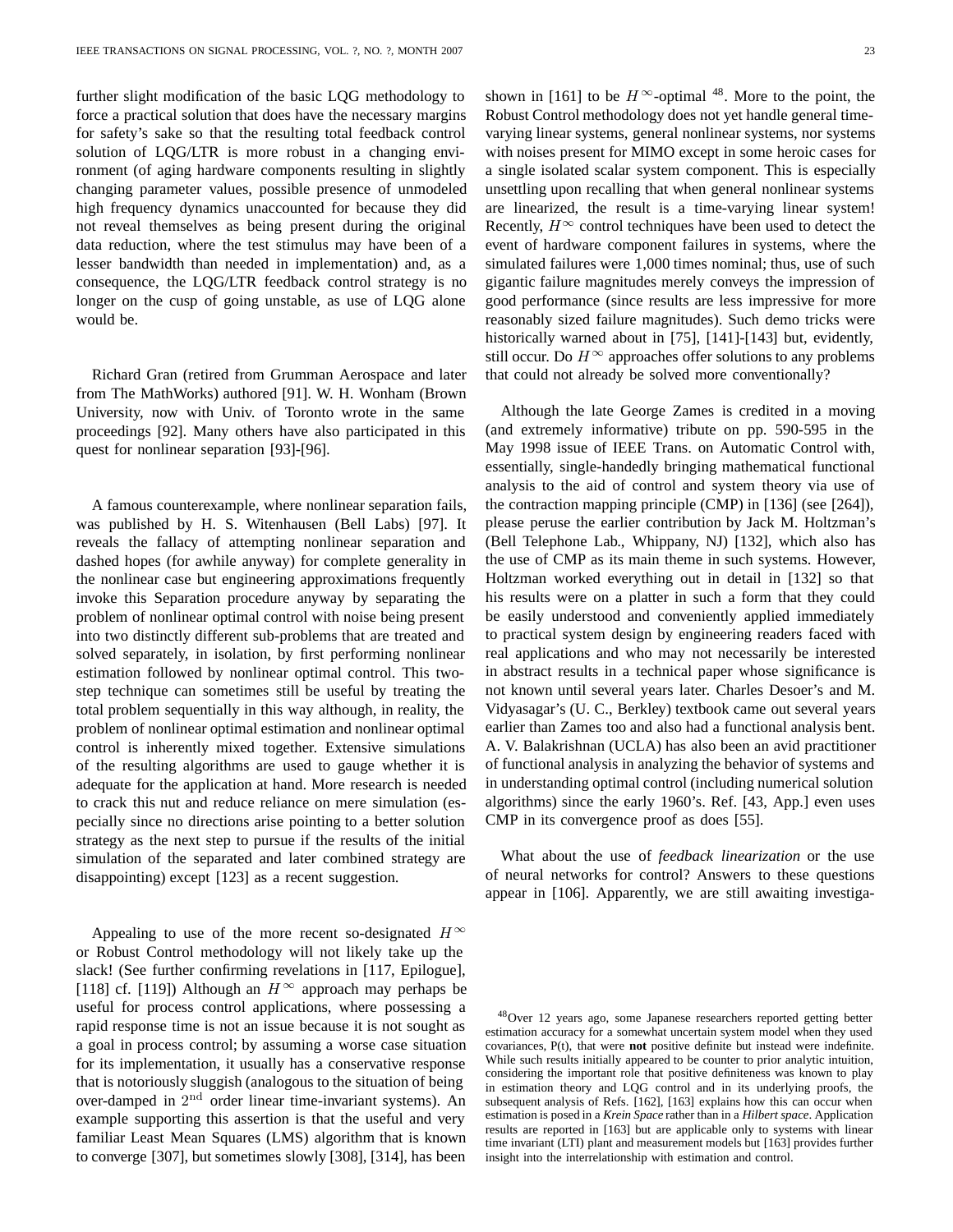tions <sup>49</sup> into the **downstream control impact of using the new alternative estimation approaches** of Sec. 4 in place of EKF's as the first step for actively controlling noise corrupted nonlinear systems. (See Vol. II of [64] for an alternative approach as a precedent for handling or compensating for the effect of noise on relays and on the synchronization of oscillators.) Unlike the situation for EKF's, apparently none of the new (or alternative older algorithms) "yet play a role in Stochastic Control". Evidence confirming this assertion is available by perusing the recently published Ref. [159]. Indeed, Ref. [159] elucidates a new, well-funded application area in Stochastic Control yet nary a word is mentioned about using  $\alpha$ - $\beta$  filters in the pursuit of stochastic control algorithms, nor use of Particle Filters, nor Unscented Filters (= Oxford Filters  $50 =$  Sigma Point Filters) even though the editors of this special issue are at Oxford.

## XI. SUMMARY

We encourage investigations into new estimation approaches (such as in  $[182]$ - $[185]$ ,  $[221]$ ) as a way to possibly get past prior fundamental barriers that nonlinear filtering practitioners had tripped up on in the past (that we reconnoiter about in Secs. 9 and 10). However, we also desire that realistic procedures be used to evaluate the suitability of the new as well as older conventional  $\alpha$ - $\beta$  filter and BLS algorithms for specific applications, where we are only specifically concerned herein with EWR.

Covariance Intersection was shown to be wanting in Sec. 2 and questionable aspects were identified in the derivation of the Unscented or Oxford filter in Sec. 4 (footnotes). In Secs. 3 and 4, we were concerned with an apparent lack of realism relative to the EWR mission in the evaluations of [10] as it would severely affect tallies of absolute accuracy (that ignored the existence of out-of-plane errors by treating them as being essentially zero as also done in like manner in a 1998 AIAA/BMDO workshop presentation by Paul Zarchan and R. Jesionowski [313] as a possibly misleading precedent) and consequently treated by default as no longer contributing to the total error incurred in tracking. This is a serious oversight since a major part of the EWR problem, in attempting to track targets under central forces, is to identify what oscillating plane they occupy. However, since all 4 algorithms considered in [10] were evaluated under identical controlled conditions, the CPU timing and CPU loading studies of [10] for crosscomparing the algorithms were still appreciated and reported

49We are also awaiting investigations into why Space-Time Adaptive Processing (STAP) algorithms assume enemy threat is merely stationary WGN "barrage" jamming. STAP appears to be very vulnerable to nonstationary jamming [57]. Many STAP algorithms to date (e.g., [145]) have utilized Wiener filters (which only handle time invariant situations in the frequency domain) instead of using Kalman filters (which can handle nonstationary time varying situations directly in the time domain). It is well-known that Wiener filters are a special more restrictive case of a Kalman filter [139, p.142, 242] and that MIMO Wiener filters incur the more challenging extra baggage of needing Matrix Spectral Factorization [47], [49] to take them to fruition instead of equivalently just needing to compute the more benign Matrix Riccati Equation solution. In the early 1990's in an award winning paper [144], Thomas Kailath (Stanford) and his thesis student established that most adaptive filters in current use are merely special cases of Kalman filters.

50Named for the affiliation of the original developers.

here as useful (but the state dimension of the tracker models were too low). For a higher dimensional system dynamics model of greater significance to EWR (of at least 6 states: 3 position and 3 velocity) instead of the 4 used in [10] and 5 used in what Paul Zarchan and R. Jesionowski presented [313] (in an indo-atmospheric situation where there should be at least 7 states), the CPU burden increases or blossoms nonlinearly as the model state size increases and is affected by other parameters as well (as quantified in [8] for only a particular type of Particle Filter with Bells and Whistles, as a class). We also offered warning relative to the use of  $\alpha$ - $\beta$ filters for EWR at the end of Sec. 4.

In Sec. 5, we revisited the appropriateness of an historical 30 year old approach to CRLB evaluation as still being valid for EWR. In Sec. 6, we obtained new original expressions for BLS CPU timing and loading bounds for a sequentially implemented version so that this bound may be used as a starting place gauge for comparison as more modern versions of BLS are implemented on parallel processing machines to, hopefully, reap considerable speed-ups by scaling down the CPU operations times relative to this upper bound. In Sec. 9, we reviewed the various new approaches for improving the behavior of EKF's since EKF's have historically been the workhorse in EWR and are likely to remain so for the immediate future. In Sec. 10, we noted what remains to be done before other estimation approaches fill the role that EKF's currently occupy exclusively within strategies for handling noisy control systems. Since the topics of "one-shot trials" and AOT in Secs. 7 and 8 are likely of relevance to applications beyond just EWR (as identified), we rounded out our discussion by pointing to the future with desiderata. We hope that others find our insights and comments on the field useful and relevant to their own unique estimation applications.

## APPENDIX

## SUMMARY OF KALMAN FILTER-LIKE ALGORITHMS

As promised, here is an overview summary of the salient aspects of a Kalman filter in Fig. A.1, with structural details and consequences that can be exploited to an advantage in Figs. A.2, A.3.



Fig. 8. Essential Aspects of using a Kalman Filter (as explained in detail in [35], [45], [51], [52], and, especially, as offered in [58] as validation crosschecks for S/W developers)

The optimal estimate is always the conditional expectation for both linear and nonlinear systems and with Gaussian or Non-Gaussian noises being present. Only for linear system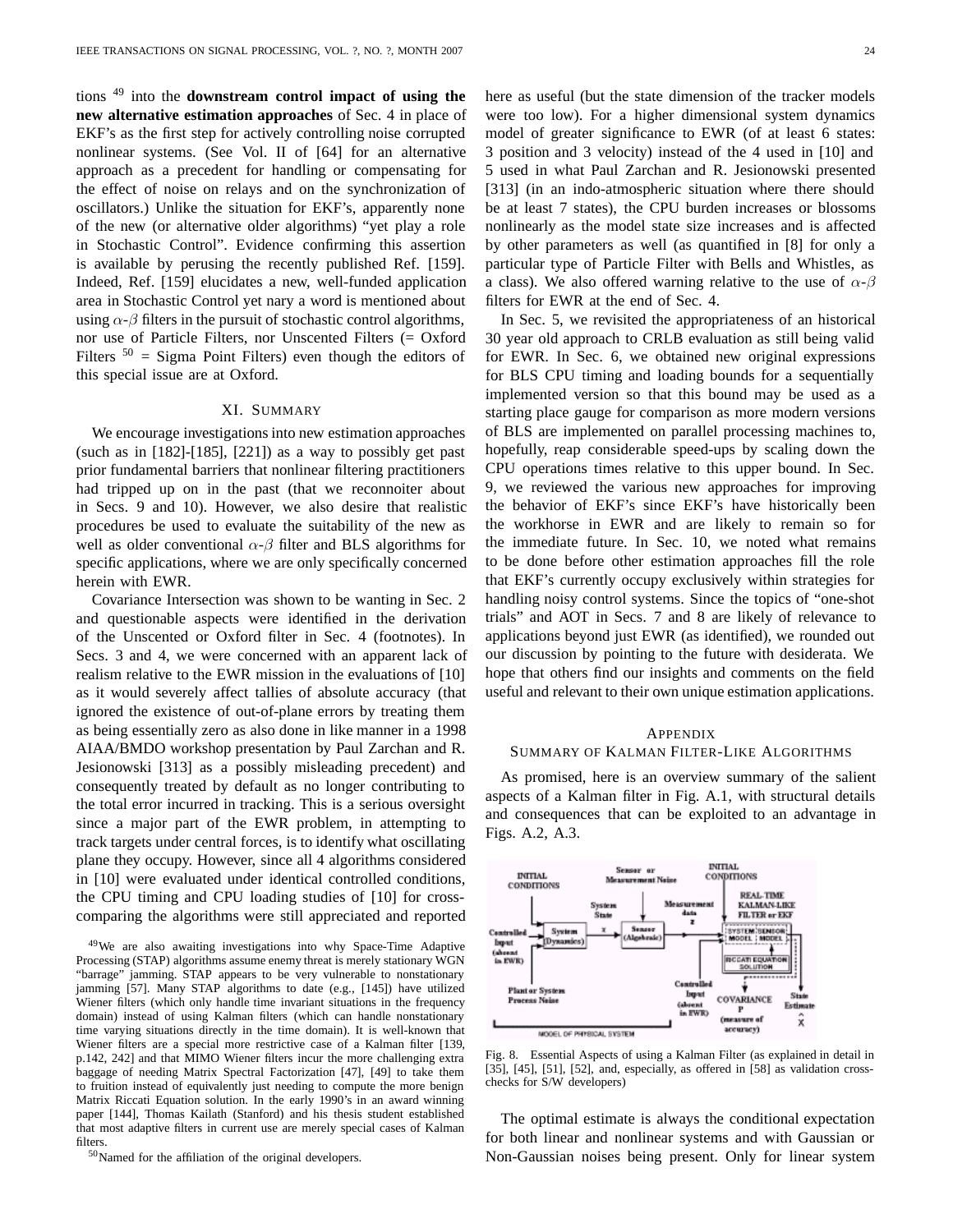structures and only for exclusively additive Gaussian noises being present does the Kalman filter exactly provide such an estimate (using only a finite dimensional linear filter structure with a time-varying gain) that processes the measurements as inputs and provides this optimal estimate as output. An important aspect is that a Kalman filter can be implemented in real-time. When the underlying system and or measurement model is nonlinear or when the noises are non-Gaussian, then the structure of the filter needed to obtain an optimal estimate is, in general, nonlinear and infinite-dimensional. Since an infinite dimensional filter would be impractical to implement for real-time use, approximations are invoked and use of an Extended Kalman Filter is one such approach that yields a best linear estimate (i.e., a linear function of the measurements) that frequently provides enough accuracy to satisfy the application at hand and also involves only computations that are expediently real-time. A nonlinear estimator could ostensibly be more accurate (but would likely be impractical to pursue further because of a likely exorbitant computational burden that would preclude being real-time). Novel EKF generalizations for non-Gaussian noises are [204]-[206].

From Fig. A.1, it is seen that when the original system is linear (possibly time-varying) and all noises are WGN, then the linear system structure of the available measurements feeding into a Kalman filter (with time-varying gains) for further processing preserves Gaussianess throughout since linearity is preserved throughout. Gaussian processes are completely characterized by just their mean and variance. The Kalman filter is just an efficient computational algorithm for generating both the conditional mean and its associated accompanying covariance in real-time. Use of Extended Kalman filters (EKF) is one way to attempt an approximation for handling nonlinear and or non-Gaussian applications in the same way. Sometimes such EKF use is adequate. Several engineering refinements to a basic EKF are described in this paper as relevant to EWR use.

Both refs. [175], [176] present insightful cutting edge results from probability and statistics, already laid out within a Kalman filtering context and tailored to estimation applications, that pertain specifically to extending KF applicability to situations involving noises from exponential families and in seeking out sufficient statistics that, by capturing the available information in the most compact way, minimizes the complexity incurred in algorithm implementation. See [180]. Jerry Mendel and Max Nikias trail blazed with many published papers and a book (along with a short course in the 1990's through their company: Circuits and Systems Inc.) on  $\alpha$ -stable noises and "stack filters" (and on sorting out bispectra and trispectra approaches for multidimensional/multichannel real and/or complex random processes in engineering systems) yet their breakthrough work done decades earlier is not referenced in recent papers on these same topics [214], [215]. Other rigorous approaches that appear to be very useful arise in [235]-[240].

While Extended Kalman Filters are model-based (as is the Kalman filter for the purely linear case), both are generally applied to state variable representations of the system, which for radar target tracking usually models the target dynamics (and any maneuvers anticipated for the particular application). A generalization of the standard state variable representation is to model the system in terms of so-designated *descriptor* systems (DS), where simplifications frequently accrue that reduce the computational burden associated with implementation of the appropriate estimator corresponding to the descriptor structure of the dynamics model [198]-[200], [226], [246]-[248], [276], [280]. When these types of descriptor model representations are utilized as a more natural fit of the physical system to its software implementation with estimation algorithms, the block-by-block connection diagrams such as those used by The MathWorks' Simulink $\mathcal{C}$  (or IBM's CSMP $\mathcal{C}$ ), as a throwback to the technology of 30 years ago are no longer necessary, as was originally clearly explained in [209], [210]. Such a descriptor systems approach avoids or side steps the need for special high CPU overhead algorithms for integrating "stiff differential equations" (typically done for block-by-block representations via use of Gear's implicit integration routines [211]), as touted for MatLab $\langle \hat{c} \rangle$ /Simulink $\langle \hat{c} \rangle$ in [212]. Descriptor system representations decompose the short circuit fast loop or short time constant into an algebraic equation devoid of dynamics along with a lower dimensional residual dynamics representation. Both of these operations reduce the complexity in adequately representing such otherwise "stiff" systems and, moreover, frequently obviate the need for special Gear-type implicit integration algorithms altogether in these particular situations since simpler Runge-Kutta predictor-corrector algorithms frequently suffice. However, in systems that have a residual wide range of effective time constants (even after algebraic loops are removed) or fast inner and slow outer control loops present (as with fighter aircraft guidance laws) or because of the presence of multiple sampling rates, Geartype integration may sometimes still be needed, but now less frequently and more parsimoniously invoked.

## ACKNOWLEDGMENT

Research funded by TeK Associates' IR&D Contract No. 07-102 associated with the development of its commercial Kalman filter estimation/Extended Kalman Filter/Iterated Extended Kalman Filter/Least Mean Square/Linear Quadratic Gaussian/Loop Transfer Recovery optimal feedback control PC software product:  $TK-MIP(\hat{c})$ , and its related built-in tutorials on the relevant supporting technology at www.TeKAssociates.biz.

#### **REFERENCES**

- [1] Julier, S. J., Uhlmann, J. K., and Durrant-Whyte, H. F., "A New Method for the Nonlinear Transformation of Means and Covariances in Filters and Estimators," *IEEE Trans. on Autom. Contr.*, Vol. 45, No. 8, May 2000, pp. 477-482.
- [2] Lefebvre, T., Bruyninckx, H., De Schutter, J., "Comment on 'A New Method for the Nonlinear Transformation of Means and Covariances in Filters and Estimators'," *IEEE Trans. on Autom. Contr.*, Vol. 47, No. 8, Aug. 2002, pp. 1406-1408.
- [3] Ito, K., Xiong, K., "Gaussian Filters for Nonlinear Filtering Problems," *IEEE Trans. on Autom. Contr.*, Vol. 45, No. 8, May 2000, pp. 910-927.
- [4] Van Zandt, J. R., "A More Robust Unscented Transform," *Proceedings of SPIE, Session 4473: Tracking Small Targets*, San Diego, CA, 29 Jul.-3
- Aug. 2001, pp. ?.<br>[5] Covariance Intersection Web Sites:
	- http://www.ait.nrl.navy.mil/people/uhlmann/CovInt.html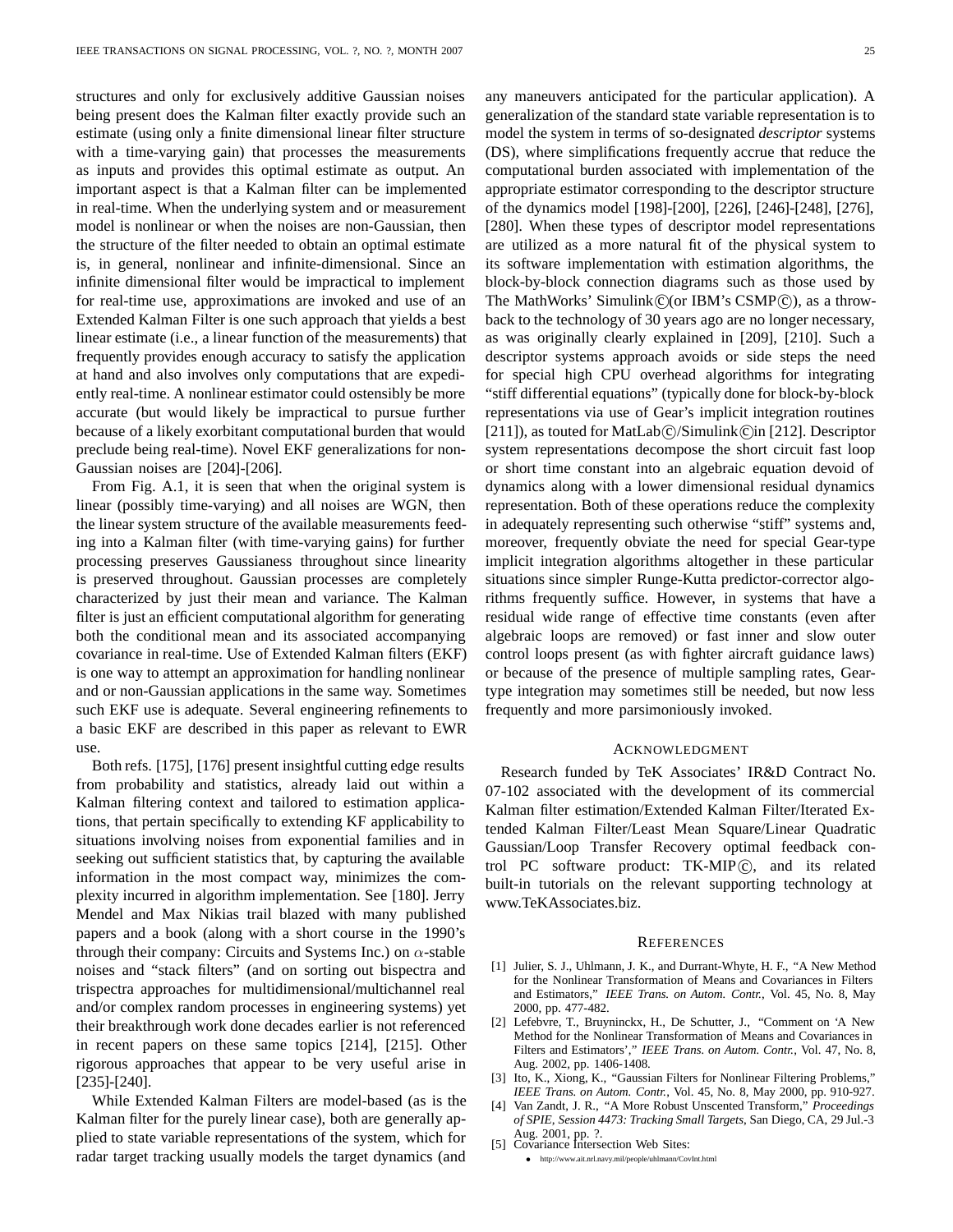**E**xtended **K**alman **F**ilter software implementations are applicable to systems whose state variable representation is a **Nonlinear System** (which means not necessarily linear and can include linear systems as a special case).



**Figure 9:** *Structural Aspects of a System's Model can be exploited to an Advantage—Part I*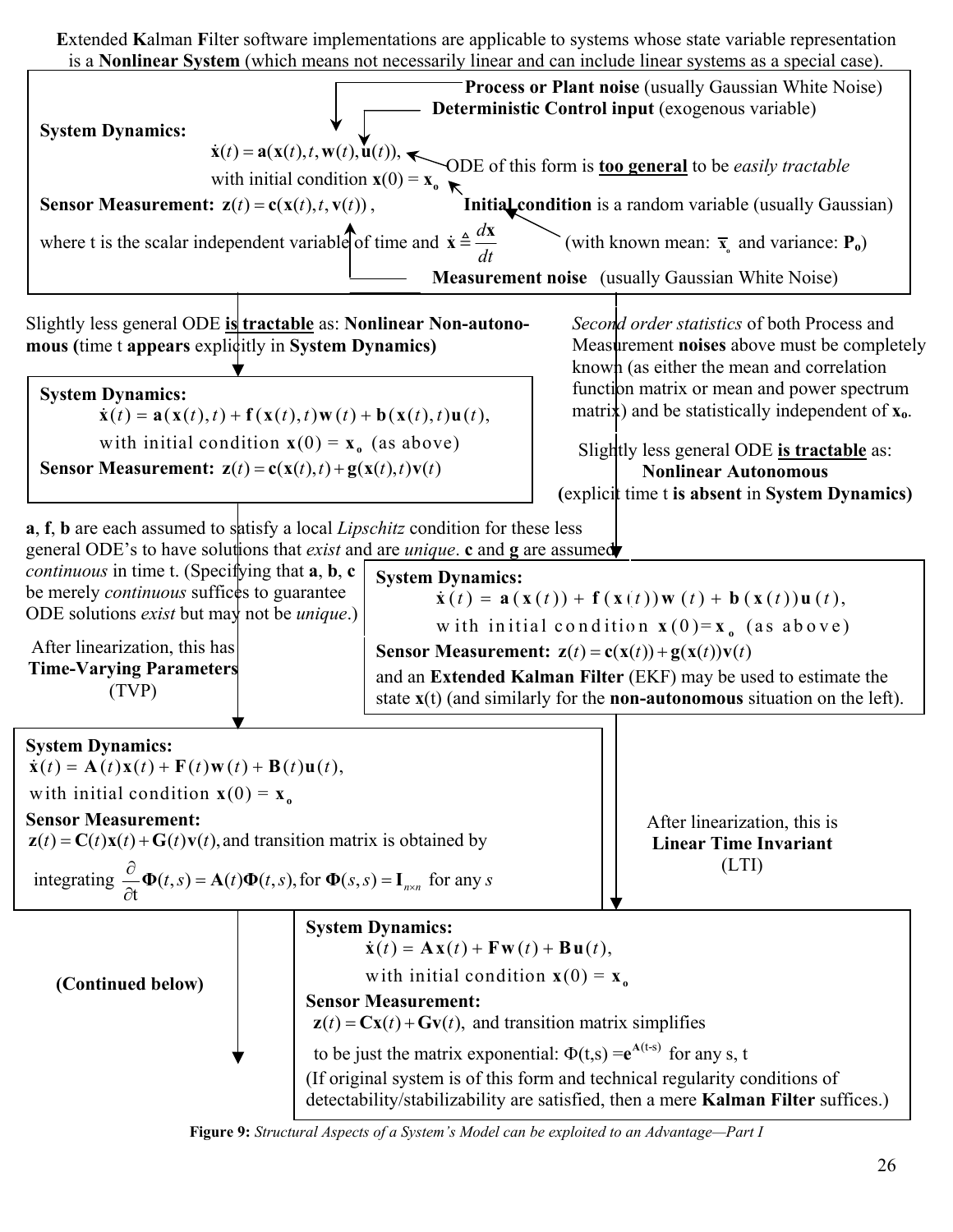**System Dynamics:**  $\dot{\mathbf{x}}(t) = \mathbf{A}\mathbf{x}(t) + \mathbf{F}\mathbf{w}(t) + \mathbf{B}\mathbf{u}(t),$ with initial condition  $\mathbf{x}(0) = \mathbf{x}_0$ **Sensor Measurement:**  to be just the matrix exponential:  $\Phi(t,s) = e^{A(t-s)} \; \forall s,t$  $z(t) = Cx(t) + Gv(t)$ , and transition matrix simplifies **Solution representation when there is a synchronous time-step** ∆ **throughout:**  Accrues **No** additional structurally beneficial simplifications other than those already indicated above. **Solution representation (for asynchronous time steps):**   $\mathbf{f}(t) = \Phi(t,s)\mathbf{x}(s) + \int^t \Phi(t,\tau) [\mathbf{F}(\tau)\mathbf{w}(\tau) + \mathbf{B}(\tau)\mathbf{u}(\tau)]$  $\mathbf{x}(t_{k+1}) = [\mathbf{\Phi}(t_{k+1}, t_k)] \mathbf{x}(t_k) + \mathbf{w}'(t_k) + \mathbf{\bar{B}}(t_{k+1}, t_k) \mathbf{u}(t_k),$ then let  $t = t_{k+1}$  and  $s = t_k$ , thus we have (where **u** is assumed to be constant over the interval from  $t_k$  to  $t_{k+1}$ )  $\mathbf{x}(t) = \Phi(t,s)\mathbf{x}(s) + \int_s^s \Phi(t,\tau) \left[ \mathbf{F}(\tau)\mathbf{w}(\tau) + \mathbf{B}(\tau)\mathbf{u}(\tau) \right] d\tau$ Now the above is of the form of a time-varying, discrete-time linear system and digital electronically sampled measurements are usually only available at discrete instants of time as:  $\mathbf{z}(t_{\iota}) = \mathbf{C}(t_{\iota})\mathbf{x}(t_{\iota}) + \mathbf{G}(t_{\iota})\mathbf{v}(t_{\iota})$ **Solution representation (for most general asynchronous time steps):**   $g(t) = e^{A(t-s)}\mathbf{x}(s) + \int^t e^{A(t-\tau)} [\mathbf{F}M(\tau) + \mathbf{B}u(\tau)]$  $(t_{k\!+\!1}$   $\neg t_k)$   $\neg$   $\mathbf{v}(t)$   $\perp$   $\mathbf{v}$  $(t)$   $\perp$   $\mathbf{v}$  $(t_{k\!+\!1}$   $\neg t$ then let  $t = t_k$  and  $s = t_{k+1}$ , thus we have  $h(t_{k+1}) = \left[ e^{\mathbf{A}(t_{k+1}-t_k)} \right] \mathbf{x}(t_k) + \mathbf{w}'(t_k) + \left[ \int_{t}^{t_{k+1}} e^{\mathbf{A}(t_{k+1}-\tau)} \mathbf{B} d\tau \right] \mathbf{u}(t_k) \leftarrow$  (assumed to be constant over the interval) which is of the form of a time-varying, discrete-time linear system: *k*  $\mathbf{x}(t) = \mathbf{e}^{A(t-s)}\mathbf{x}(s) + \int_{s}^{t} \mathbf{e}^{A(t-\tau)}\left[\mathbf{F} \mathbf{w}(\tau) + \mathbf{B} \mathbf{u}(\tau)\right] d\tau$  $(t_{k+1}-t_k)$  $\mathbf{x}(t_{k+1}) = \left[ \mathbf{e}^{\mathbf{A}(t_{k+1}-t_k)} \right] \mathbf{x}(t_k) + \mathbf{w}'(t_k) + \left[ \int_{t_k}^{t_{k+1}} \mathbf{e}^{\mathbf{A}(t_{k+1}-\tau)} \mathbf{B} d\tau \right] \mathbf{u}(t_k) \leftarrow$  $\mathbf{x}(t_{k+1}) = \overline{\mathbf{A}}(t_{k+1} - t_k)\mathbf{x}(k) + \mathbf{w}'(t_k) + \overline{\mathbf{B}}(t_{k+1}, t_k) \mathbf{u}(t_k),$ and digital electronically sampled measurements are usually only available at discrete instants of time as:  $\mathbf{A}^{\mathbf{1}}$   $\mathbf{A}^{(\ell_{k+1}-\tau)}$   $\mathbf{E}$   $\mathbf{A}^{\mathbf{1}}$   $\mathbf{A}^{\mathbf{1}}$   $(t_{k+1})$ k  $(t_{k+1}-\tau)$   $\sum_{\mathbf{L}} \prod_{\alpha} \mathbf{A}^{\mathbf{L}}(t_{k+1}-\tau)$  $\mathbf{z}(t_k) = \mathbf{C}\mathbf{x}(t_k) + \mathbf{G}\mathbf{v}(t_k)$ ; and for w' the effective  $Q(t_{k+l, t_k}) \triangleq \int_{t_k}^{t_{k+l}} e^{\mathbf{A}(t_{k+l}-\tau)} \mathbf{F} \mathbf{Q} \mathbf{F}^{\mathrm{T}} e^{\mathbf{A}^{\mathrm{T}}(t_{k+l}-\tau)} d\tau$ Assumption that control **u** is constant over these brief time intervals can be *enforced* using a zero order hold **(ZOH),**  otherwise, may consider time interval to be taken to be **short enough** for this assumption to be true. **Solution representation when there is a synchronous time-step** ∆**throughout:**  Let  $t = (k+1) \cdot \Delta$  and  $s = k \cdot \Delta$ , thus we have  $\mathbf{x}(t_{k+1}) = \left[e^{\mathbf{A}(t_{k+1} - t_k)}\right] \mathbf{x}(t_k) + \mathbf{w}(t_k) + \mathbf{B}(t_{k+1} - t_k) \mathbf{u}(t_k)$ , which is of the form of a time invariant, discrete-time linear system:  $\mathbf{x}(k+1) = \overline{\mathbf{A}}(\Delta)\mathbf{x}(k) + \mathbf{w}'(t_k) + \overline{\mathbf{B}}(\Delta)\mathbf{u}(t_k) \implies \mathbf{x}(k+1) = \overline{\mathbf{A}}\mathbf{x}(k) + \mathbf{w}'(k) + \overline{\mathbf{B}}\mathbf{u}(k),$  $\mathrm{T}_{\boldsymbol{\alpha}} \!\mathbf{A}^{\!\mathrm{T}}$  $z(k) = Cx(k) + Gv(k)$ ; and for w' the effective  $Q \triangleq \int_0^{\Delta} e^{Ax} FQF^T e^{A^T \tau} d\tau$  (a constant matrix) and digital electronically sampled measurements are usually only available at discrete instants of time as: **System Dynamics:**  $\dot{\mathbf{x}}(t) = \mathbf{A}(t)\mathbf{x}(t) + \mathbf{F}(t)\mathbf{w}(t) + \mathbf{B}(t)\mathbf{u}(t),$ with initial condition  $\mathbf{x}(0) = \mathbf{x}_0$ **Sensor Measurement:**  $z(t) = C(t)x(t) + G(t)v(t)$ , and transition matrix is obtained by integrating  $\frac{\partial}{\partial t} \Phi(t, s) = \mathbf{A}(t) \Phi(t, s)$ , for  $\Phi(s, s) = \mathbf{I}_{n \times n}$  for any s (If original system is already of this form and controllability/ observability conditions hold, then a mere **Kalman Filter** suffices.) After linearization, this is **Linear Time Invariant** (LTI)

**Figure 10:** *Structural Aspects of a System's Model can be exploited to an Advantage—Part II*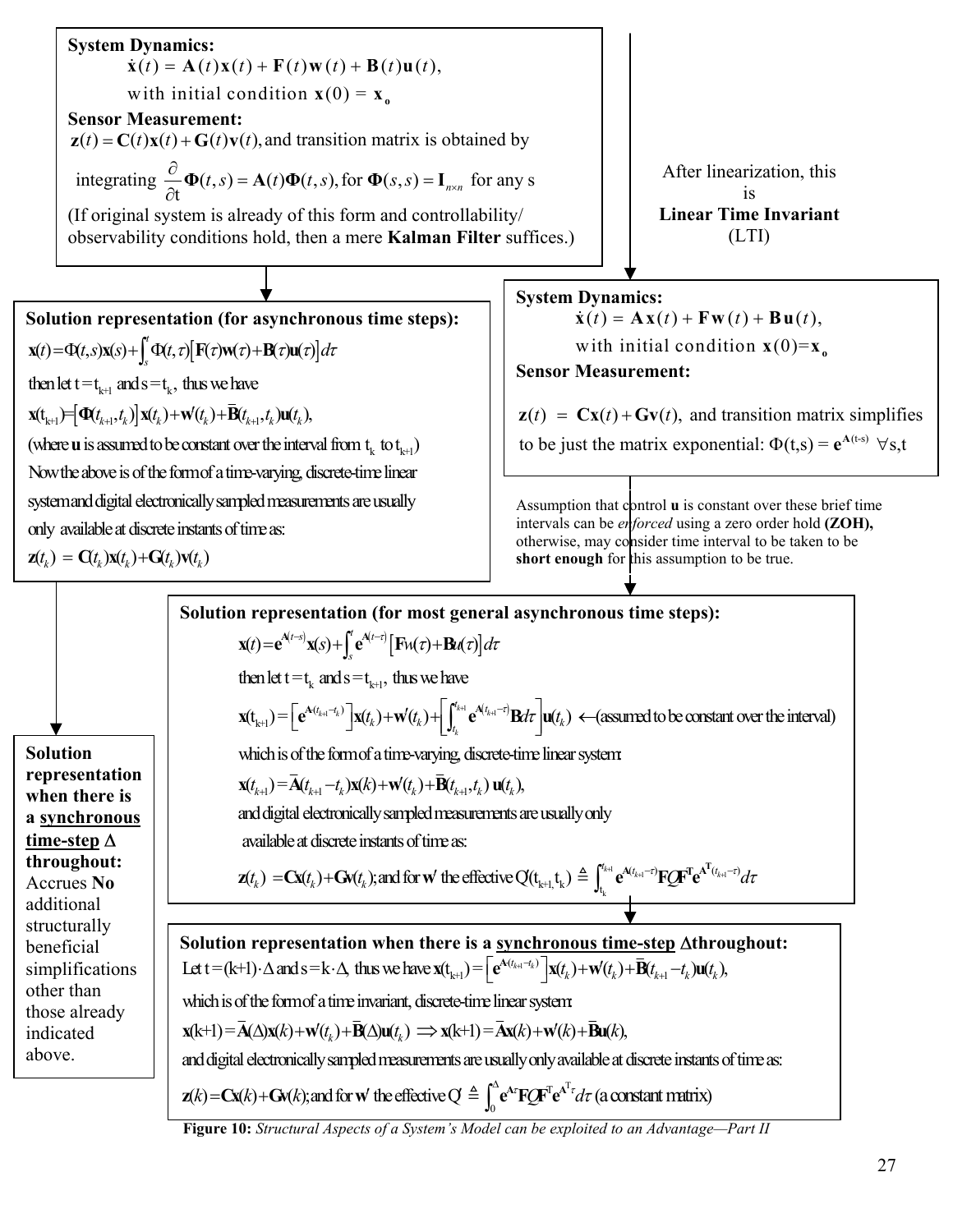- [6] Chen, L., Arambel, P. O., Mehra, R. K., "Estimation Under Unknown Correlation: Covariance Intersection Revisited," *IEEE Trans. on Auto. Contr.*, Vol. 47, No. 11, Nov. 2002, pp. 1879-1882.
- [7] Gordon, N. J., Salmond, D. J., Smith, A., "Novel Approach to Nonlinear-Gaussian Bayesian State Estimation," *Proceedings of the IEE*, Part F, Vol. 140, No. 2, Apr. 1993, pp. 107-113.
- [8] Daum, F. E., Huang, J., "The Curse of Dimensionality for Particle Filters," *Proceedings of IEEE Aerospace Conference*, Big Sky, Montana, 8-15 Mar. 2003.
- [9] Farina, A., Ristic, B., Timmoneri, L., "Cramer-Rao Bound for Nonlinear Filtering with  $P_d < 1$  and its Application to Target Tracking," *IEEE Trans. on Signal Processing*, Vol. 50, No. 8, Aug. 2002, pp. 1916-1924.
- [10] Farina, A., Ristic, B., Benvenuti, D., "Tracking a Ballistic Target: Comparison of Several Nonlinear Filters," *IEEE Trans. Aerosp. Electron. Syst.*, Vol. 38, No. 3, Jul. 2002, pp.854-867.
- [11] Fitzgerald, R. J., "Effects of Range-Doppler Coupling on Chirp Radar Tracking," *IEEE Trans. Aerosp. Electron. Syst.*, Vol. 10, No. 4, Jul. 1974, pp. 528-532.
- [12] Fitzgerald, R. J., "On Reentry Vehicle Tracking in Various Coordinate Systems," *IEEE Trans. on Autom. Contr.*, Vol. 19, No. 5, Jul. 1974, pp. 581-582.
- [13] Daum, F. E. and Fitzgerald, R. J., "Decoupled Kalman Filters for Phased Array Radar Tracking," *IEEE Trans. on Autom. Contr.*, Vol. 28, No. 3, Mar. 1983, pp. 269-283.
- [14] Kerr, T. H., and Satz, H. S., "Evaluation of Batch Filter Behavior in comparison to EKF," TeK Associates, Lexington, MA, (for Raytheon, Sudbury, MA), 22 Nov. 1999.
- [15] Satz, H. S., Kerr, T. H., "Comparison of Batch and Kalman Filtering for Radar Tracking," Proceedings of 10<sup>th</sup> Annual AIAA/BMDO Conference, Williamsburg, VA, 25 Jul. 2001 (Unclassified).
- [16] Kerr, T. H., "A New Multivariate Cramer-Rao Inequality for Parameter Estimation (Application: Input Probing Function Specification)," *Proc. of IEEE Conf. on Decision and Control*, Phoenix, AZ, Dec. 1974, pp. 97-103.
- [17] Taylor, J. H., "Cramer-Rao Estimation Error Bound Analysis for Nonlinear Systems," *IEEE Trans. on Autom. Contr.*, Vol. 24, No. 2, Apr. 1979, pp. 343-345.
- [18] Jazwinski, A. H., *Stochastic Processes and Filtering Theory*, Academic Press, N.Y., 1970.
- [19] Maybeck, P. S., *Stochastic Models, Estimation, and Control*, Vol. 2, Academic Press, N.Y., 1982.
- [20] Balakrishnan, A. V., *Kalman Filtering Theory*, Optimization Software, Inc., NY, 1987.
- [21] Kerr, T. H., "Status of CR-Like Lower bounds for Nonlinear Filtering," *IEEE Trans. Aerosp. Electron. Syst.*, Vol. 25, No. 5, Sept 1989, pp. 590-601 (reply in Vol. 26, No. 5, Sep. 1990, pp. 896-898).
- [22] Kerr, T. H., "Cramer-Rao Lower Bound Implementation and Analysis for NMD Radar Target Tracking," TeK Associates Tech. Rpt. No. 97- 101 (for MITRE), Lexington, MA, 26-30 Oct. 1997.
- [23] Kerr, T. H., "Cramer-Rao Lower Bound Implementation and Analysis: CRLB Target Tracking Evaluation Methodology for NMD Radars," MITRE Tech. Report, Contract No. F19628-94-C-0001, Project No. 03984000-N0, Bedford, MA, Feb. 1998.
- [24] Kerr, T. H., "Developing Cramer-Rao Lower Bounds to Gauge the Effectiveness of UEWR Target Tracking Filters," *Proceedings of* 7th *Annual AIAA/BMDO Technology Readiness Conference and Exhibit*, Session 9: Innovative Science and Technology, paper No. 09-04, Fort Carlson, Colorado Springs, CO, 3-6 Aug. 1998 (Unclassified).
- [25] Tichavsky, P., Muravchik, C., Nehorai, A., "Posterior Cramer-Rao Bounds for Adaptive Discrete-Time Nonlinear Filtering," *IEEE Trans. on Sig. Proc.*, Vol. 46, No. 5, May 1998, pp. 1386-1396.
- [26] Souris, G. M., Chen, G., Wang, J., "Tracking an Incoming Ballistic Missile Using an Extended Interval Kalman Filter," *IEEE Trans. Aerosp. Electron. Syst.*, Vol. 33, No. 1, Jan. 1997, pp. 232-240.
- [27] Chen, G., Wang, J., Shieh, L. S., "Interval Kalman Filtering," *IEEE Trans. Aerosp. Electron. Syst.*, Vol. 33, No. 1, Jan. 1997, pp. 250-259.
- [28] Payne, A. N., "Observability Problem for Bearings-Only Tracking," *International Journal of Control*, Vol. 49, No. 3, 1989, pp. 761-768.
- [29] Zhou, Y., Sun, Z., "Observability Analysis of Single Passive Observer," *Proceedings of the 1995 IEEE National Aerospace and Electronics Conference*, NY, 1995, pp. 215-219.
- [30] Murphy, D. J., "Noisy Bearings-Only Target Motion Analysis," Ph.D. Dissertation, Dept. of Electrical Engineering, Northeastern University, Boston, MA, 1969.
- [31] Kirubarajan, T., Bar-Shalom, Y., Lerro, D., "Bearings-Only Tracking of Maneuvering Targets using a Batch-Recursive Estimator," *IEEE Trans. Aerosp. Electron. Syst.*, Vol. 37, No. 3, Jul. 2001, pp. 770-780.
- [32] Kerr, T. H., "Angle-Only Tracking," slide presentation for Reentry Systems Program Review at Lincoln Laboratory, Lexington, MA, 10 Jan. 1989 (unclassified).
- [33] Kerr, T. H., "Assessing and Improving the Status of Existing Angle-Only Tracking (AOT) Results," *Proceedings of the International Conference on Signal Processing Applications & Technology (ICSPAT)*, Boston, MA, 24-26 Oct. 1995, pp. 1574-1587.
- [34] Powell, T. D., "Automated Tuning of an Extended Kalman Filter Using the Downhill Simplex Algorithm," *AIAA Jour. of Guid., Control, and Dyn.*, Vol. 25, No. 5, Sep./Oct. 2002, pp. 901-909.
- [35] Kerr, T. H., "Streamlining Measurement Iteration for EKF Target Tracking," *IEEE Trans. Aerosp. Electron. Syst.*, Vol. 27, No. 2, Mar. 1991, pp. 408-420 (correction in Nov. 1991).
- [36] Gura, I. A., "Extension of Linear Estimation Techniques to Nonlinear Problems," *The Journal of Astronautical Sciences*, Vol. XV, No. 4, Jul./Aug. 1968, pp. 194-205.
- [37] Liang, D. F., and Christensen, G. S., "Exact and Approximate State Estimation for Nonlinear Dynamic Systems," *Automatica*, Vol. 11, 1975, pp. 603-612.
- [38] Liang, D. F., "Exact and Approximate Nonlinear Estimation Techniques," in Advances in the Techniques and Technology in the Application of Nonlinear Filters and Kalman Filters, edited by C. T. Leondes, NATO Advisory Group for Aerospace Research and Development, AGARDograph No. 256, Noordhoff International Publishing, Lieden, Chap. 2, 1981.
- [39] Widnall, W. S., "Enlarging the Region of Convergence of Kalman Filter Employing Range Measurements," *AIAA Journal*, Vol. 11, No. 3, Mar. 1973, pp. 283-287.
- [40] Baheti, R. S., O'Halloron, D. R., Itzkowitz, H. R., "Mapping Extended Kalman Filters onto Linear Arrays," *IEEE Trans. on Autom. Contr.*, Vol. 35, No. 12, Dec. 1990, pp. 1310-1319.
- [41] Chui, C. K., Chen, G., Chui, H. C., "Modified EKF and Real-Time Parallel Algorithms for System Parameter Identification," *IEEE Trans. on Auto. Cont.*, Vol. 35, No. 1, Jan. 1990, pp. 100-104.
- [42] Kerr, T. H., "An Analytic Example of a Schweppe Likelihood Ratio Detector," *IEEE Trans. Aerosp. Electron. Syst.*, Vol. 25, No. 4, Jul. 1989, pp. 545-558.
- [43] Kerr, T. H., "Real-Time Failure Detection: A Static Nonlinear Optimization Problem that Yields a Two Ellipsoid Overlap Test," *Journal of Optimiz. Theory and Applic.*, Vol. 22, No. 4, Aug. 1977, pp. 509-535.
- [44] Kerr, T. H., "Modeling and Evaluating an Empirical INS Difference Monitoring Procedure Used to Sequence SSBN Navaid Fixes," *Proceedings of the Annual Meeting of the Institute of Navigation*, U.S. Naval Academy, Annapolis, Md., 9-11 Jun. 1981. (reprinted in *Navigation: Journal of the Institute of Navigation*, Vol. 28, No. 4, Winter 1981-82, pp. 263-285.)
- [45] Kerr, T. H., "Computational Techniques for the Matrix Pseudoinverse in Minimum Variance Reduced-Order Filtering and Control," in Control and Dynamic Systems-Advances in Theory and Applications, Vol. XXVIII: *Advances in Algorithms and computational Techniques for Dynamic Control Systems*, Part 1 of 3, C. T. Leondes (Ed.), Academic Press, N.Y., 1988, pp. 57-107.
- [46] Kerr, T. H., "Multichannel AR Modeling for the Active Decoy (U)," MIT Lincoln Laboratory Report No. PA-499, Lexington, MA, Mar. 1987 (SECRET).
- [47] Kerr, T. H., "Multichannel Shaping Filter Formulations for Vector Random Process Modeling Using Matrix Spectral Factorization," MIT Lincoln Laboratory Report No. PA-500, Lexington, MA, 27 Mar. 1989 (BSD limited distribution).
- [48] Kerr, T. H., "Fallacies in Computational Testing of Matrix Positive Definiteness/Semidefiniteness," *IEEE Trans. Aerosp. Electron. Syst.*, Vol. 26, No. 2, Mar. 1990, pp. 415-421.
- [49] Kerr, T. H., "Emulating Random Process Target Statistics (using MSF)," *IEEE Trans. Aerosp. Electron. Syst.*, Vol. 30, No. 2, Apr. 1994, pp. 556- 577.
- [50] Kerr, T. H., "Rationale for Monte-Carlo Simulator Design to Support Multichannel Spectral Estimation and/or Kalman Filter Performance Testing and Software Validation/Verification Using Closed-Form Test Cases," MIT Lincoln Laboratory Report No. PA-512, Lexington, MA, 22 Dec. 1989 (BSD limited distribution).
- [51] Kerr, T. H., "Numerical Approximations and Other Structural Issues in Practical Implementations of Kalman Filtering," chap. in Approximate Kalman Filtering, edited by Guanrong Chen, 1993, pp. 193-220.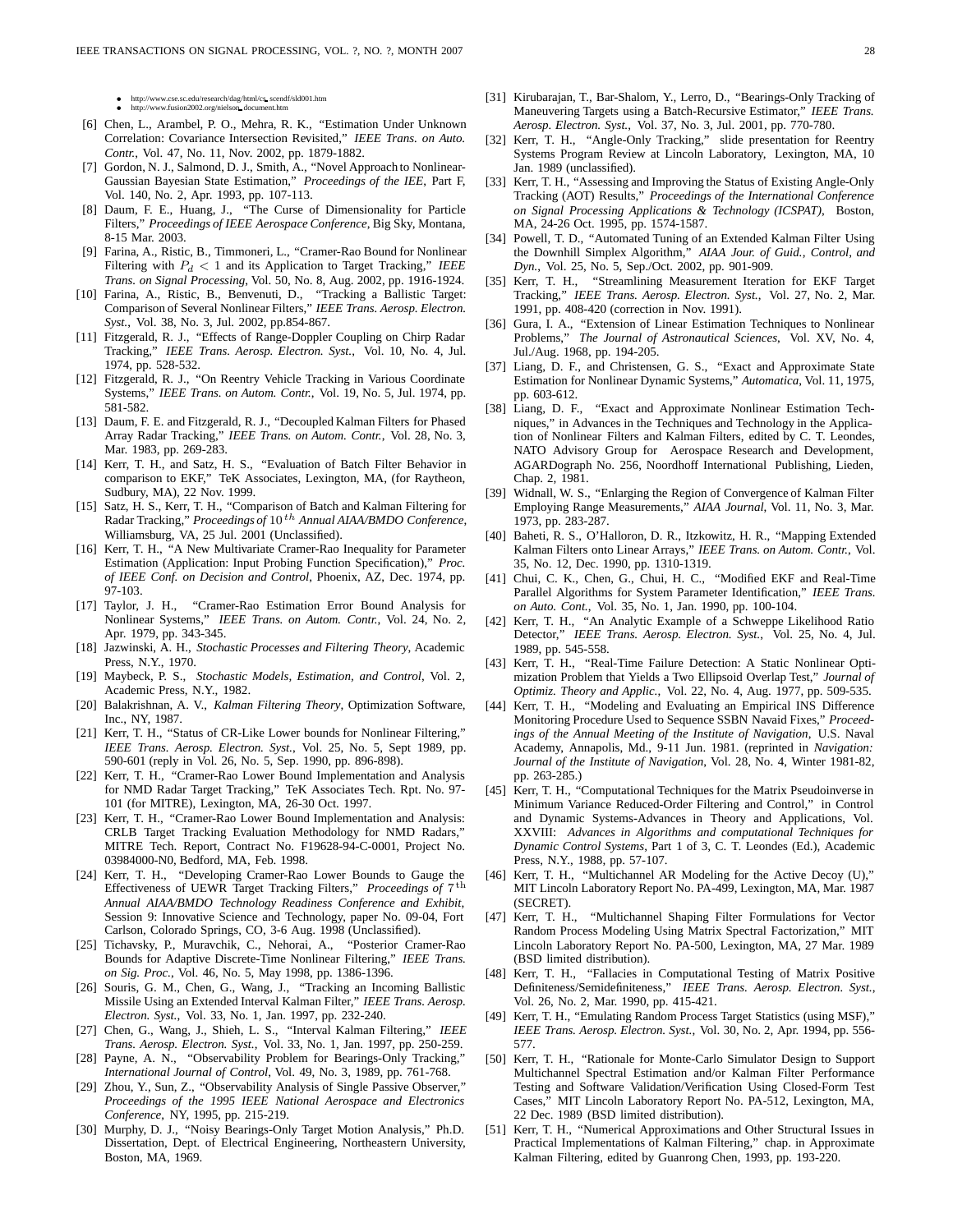- [52] Kerr, T. H., "Extending Decentralized Kalman Filtering (KF) to 2D for Real-Time Multisensor Image Fusion and/or Restoration: Optimality of Some Decentralized KF Architectures," *Proceedings of the International Conference on Signal Processing Applications & Technology (ICSPAT96)*, Boston, MA, 7-10 Oct. 1996, pp. 155-170.
- [53] Kerr, T. H., *UEWR Design Notebook-Section 2.3: Track Analysis*, TeK Associates, Lexington, MA, (for XonTech, MA), XonTech Report No. D744-10300, 29 Mar. 1999.
- [54] Kerr, T. H., "Considerations in whether to use Marquardt Nonlinear Least Squares vs. Lambert Algorithm for NMD Cue Track Initiation (TI) calculations," TeK Associates Technical Report No. 2000-101, Lexington, MA, (for Raytheon, Sudbury), 27 Sep. 2000.
- [55] Kerr, T. H., "Statistical Analysis of a Two Ellipsoid Overlap Test for Real-Time Failure Detection," *IEEE Trans. on Autom. Contr.*, Vol. 25, No. 4, Aug. 1980, pp. 762-773.
- [56] Kerr, T. H., "Sensor Scheduling in Kalman Filters: Evaluating a Procedure for Varying Submarine Navaids," *Proceedings of 57th Annual Meeting of the Institute of Navigation*, Albuquerque, NM, 9-13 Jun. 2001, pp. 310-324.
- [57] Kerr, T. H., "Vulnerability of Recent GPS Adaptive Antenna Processing (and all STAP/SLC) to Statistically Non-Stationary Jammer Threats,' *Proceedings of SPIE, Session 4473: Tracking Small Targets*, San Diego, CA, 29 Jul.-3 Aug. 2001, pp. 62-73.
- [58] Kerr, T. H., "Exact Methodology for Testing Linear System Software Using Idempotent Matrices and Other Closed-Form Analytic Results," *Proceedings of SPIE, Session 4473: Tracking Small Targets*, San Diego, CA, 29 Jul.-3 Aug. 2001, pp. 142-168.
- [59] Wishner, R. P., Larson, R. E., and Athans, M., "Status of Radar Tracking Algorithms," *Proc. of* 1st *Symposium on Nonlinear Estimation Theory & Its Applications*, San Diego, CA, 1970, pp. 32-54.
- [60] Athans, M., Wishner, R. P., and Bertolini, A., "Suboptimal State Estimation for Continuous-Time Nonlinear Systems from Discrete Noisy Measurements," *IEEE Trans. on Autom. Contr.*, Vol. 13, No. 5, Oct. 1968, pp. 504-514.
- [61] Wishner, R. P., Tabaczynski, J. A., and Athans, M., "A Comparison of Three Non-Linear Filters," *Automatica*, Vol. 5, 1969, pp. 487-496.
- [62] Mehra, R. K., "A Comparison of Several Nonlinear Filters for Reentry Vehicle Tracking," *IEEE Trans. on Autom. Contr.*, Vol. 16, No. 4, Aug. 1971, pp. 307-319.
- [63] Mendel, J. M., "Computational Requirements for a Discrete Kalman Filter," *IEEE Trans. on Autom. Contr.*, Vol. 16, No. 6, Dec. 1971, pp. 748-758.
- [64] Stratonovich, R. L., *Topics in the Theory of Random Noise*, Vol. I, Translated by Richard Silverman, Gordon and Breach, Second Printing, New York, 1967.
- [65] Athans, M., "An Example for Understanding Non-Linear Prediction Algorithms," MIT Electronics Systems Lab., Technical Memorandum ESL-TM-552, Cambridge, MA, Jun. 1974.
- [66] Kerr, T. H., "Three Important Matrix Inequalities Currently Impacting Control and Estimation Applications," *IEEE Trans. on Autom. Contr.*, Vol. 23, No. 6, Dec. 1978, pp. 1110-1111.
- [67] Kalandros, M., Pao, L. Y., "Covariance Control for Multisensor Systems," *IEEE Trans. Aerosp. Electron. Syst.*, Vol. 38, No. 4, Oct. 2002, pp. 1138-1157.
- [68] Kerr, T. H., "Comments on 'Federated Square Root Filter for Decentralized Parallel Processes'," *IEEE Trans. Aerosp. Electron. Syst.*, Vol. 27, No. 6, Nov. 1991.
- [69] Chang, C. B., Tabaczynski, J. A., "Application of State Estimation to Target Tracking," *IEEE Trans. on Autom. Contr.*, Vol. 29, No. 2, Feb. 1984, pp. 98-109.
- [70] Boers, Y., Driessen, H., Lacle, N., "Automatic Track Filter Tuning by Randomized Algorithms," *IEEE Trans. Aerosp. Electron. Syst.*, Vol. 38, No. 4, Oct. 2002, pp. 1444-1449.
- [71] Norgaand, M., Paulsen, N. K., Ravn, O., "New Developments in State Estimation for Nonlinear Systems," *Automatica*, Vol. 36, No. 11, Nov. 2000, pp. 1627-1638.
- [72] Schei, T. S., "A Finite Difference Method for Linearization in Nonlinear Estimation Algorithms," *Automatica*, Vol. 33, No. 11, Nov. 1997, pp. 2051-2058.
- [73] Netto, A., Gimeno, N. L., and Mendes, M. J., "On the Optimal and Suboptimal Nonlinear Problem for Discrete-Time Systems," *IEEE Trans. on Autom. Contr.*, Vol. 23, No. 6, Dec. 1978, pp. 1062-1067.
- [74] C. Y. Chong, S. Mori, "Convex Combination and Covariance Intersection Algorithms in Distributed Fusion," *Proc. of 4th Intern. Conf. on Information Fusion*, Montreal, CA, Aug. 2001.
- [75] Kerr, T. H., "Decentralized Filtering and Redundancy Management for Multisensor Navigation," *IEEE Trans. Aerosp. Electron. Syst.*, Vol. 23, No. 1, Jan. 1987, pp. 83-119.
- [76] Kerr, T.H., and Chin, L., "The Theory and Techniques of Discrete-Time Decentralized Filters," in *Advances in the Techniques and Technology in the Application of Nonlinear Filters and Kalman Filters*, edited by C.T. Leondes, NATO Advisory Group for Aerospace Research and Development, AGARDograph No. 256, Noordhoff International Publishing, Lieden, 1981, pp. 3-1 to 3-39.
- [77] Schweppe, F. C., *Uncertain Dynamic Systems*, Prentice-Hall, Englewood Cliffs, NJ, 1973.
- [78] Levy, L. J., "Sub-optimality of Cascaded and Federated Filters," *Proc. of* 53rd *Annual ION Meeting: Navigation Technology in the 3rd Millennium*, Cambridge, MA, Jun. 1996, pp. 399-407.
- [79] Mutambra, A. G. O., *Decentralized Estimation and Control Systems*, CRC Press, NY, 1998.
- [80] Alfano, S., Greer, M. L., "Determining if Two Solid Ellipsoids Intersect," *AIAA Journal of Guidance, Control, and Dynamics*, Vol. 26, No. 1, Jan.-Feb. 2003, pp. 106-110.
- [81] Lee, J.-W., Khargonekar, P.P., "A Convex Optimization-Based Nonlinear Filtering Algorithm with applications to Real-Time sensing for patterned wafers," *IEEE Trans. on Autom. Contr.*, Vol. 48, No. 2, Feb. 2003, pp. 224-235.
- [82] Hsieh, C.-S., "General Two-Stage Extended Kalman Filters," *IEEE Trans. on Autom. Contr.*, Vol. 48, No. 2, Feb. 2003, pp. 289-293.
- [83] Li, X.-R., "Multiple Model Estimation with Variable Structure-Part II: Model Set Adaptation," *IEEE Trans. on Autom. Contr.*, Vol. 45, No. 11, Nov. 2000, pp. 2047-2060.
- [84] Ninness, B., "Strong Law of Large Numbers Under Weak Assumptions with Applications," *IEEE Trans. on Autom. Contr.*, Vol. 45, No. 11, Nov. 2000, pp. 2117-2122.
- [85] Blackman, S. S., "Multiple Hypothesis Tracking for Multiple Target Tracking," *Systems Magazine Tutorials of IEEE Aerospace and Electron. Sys.*, Vol. 19, No. 1, Jan. 2004, pp. 5-18.
- [86] Mahler, R. P. S., "Statistics 101 for Multisensor, Multitarget Data Fusion," *Systems Magazine Tutorials of IEEE Aerospace and Electronic Systems*, Vol. 19, No. 1, Jan. 2004, pp. 53-64.
- [87] Haykin, S. (Ed.), *IEEE Proceedings: Special Issue on Sequential State Estimation*, Vol. 92, No. 3, Mar. 2004.
- [88] Doyle, J. C., "Guaranteed Margins for LQG Regulators," *IEEE Trans. on Autom. Contr.*, Vol. 23, No. 4, Aug. 1978, pp. 756-757.
- [89] Astrom, K. J., Hagguend, T., "Automatic Tuning of Simple Regulators with Specification on Phase and Amplitude Margins," *Automatica*, Vol. 20, No. 5, 1984, pp. 645-651.
- [90] Lewis, F. L., *Applied Optimal Control and Estimation*, Prentice-Hall and Texas Instruments Digital Signal Processing Series, 1992.
- [91] Gran, R., "An Approach to the Separation of Control and Estimation in Nonlinear Systems," *Proceedings of First Symposium on Nonlinear Estimation Theory & Its Applications*, pp. 215-220, San Diego, CA, 21-25 Sep. 1970.
- [92] Wonham, W. H., "The Separation Theorem of Stochastic Control," (abstract only), *Proceedings of First Symposium on Nonlinear Estimation Theory & Its Applications*, San Diego, CA, 21-25 Sep. 1970, page 8.
- [93] Lainiotis, D.G., Upadhyay, T. N., Deshpande, J. G., "A Nonlinear Separation Theorem," *Proceedings of Second Symposium on Nonlinear Estimation Theory & Its Applications*, San Diego, CA, 13-15 Sep. 1971, pp. 184-187.
- [94] Davis, M. H. A. "The Separation Principle in Stochastic Control Via Girsanov Solutions," *Proceedings of Fifth Symposium on Nonlinear Estimation Theory & Its Applications*, San Diego, CA, 23-25 Sep. 1974, pp. 62-68.
- [95] Atassi, A. N., Khalil, H. K., "A Separation Principle for the Control of a Class of Nonlinear Systems," *IEEE Trans. on Autom. Contr.*, Vol. 46, No. 5, May 2001, pp. 742-746.
- [96] Costa, O. L. V., Tuesta, E. F., "Finite Horizon Quadratic Optimal Control and A Separation Principle for Markovian Jump Linear Systems," *IEEE Trans. on Autom. Contr.*, Vol. 48, No. 10, Oct. 2003, pp. 1836-1842.
- Witenhausen, H. S., "A counterexample in stochastic optimal control," *SIAM J. of Control*, Vol. 6, No. 1, 1968, pp. 131-147.
- [98] Smith, S.C., Seiler, "Estimation with Lousy Measurements: Jump Estimators for Jump Systems," *IEEE Trans. on Autom. Contr.*, Vol. 48, No. 12, Dec. 2003, pp. 2163-2171.
- [99] Leiva, H., Siegmund, S., 'A Necessary Algebraic Condition for Controllability and Observability of Linear Time-Varying Systems," *IEEE Trans. on Autom. Contr.*, Vol. 48, No. 12, Dec. 2003, pp. 2229-2232.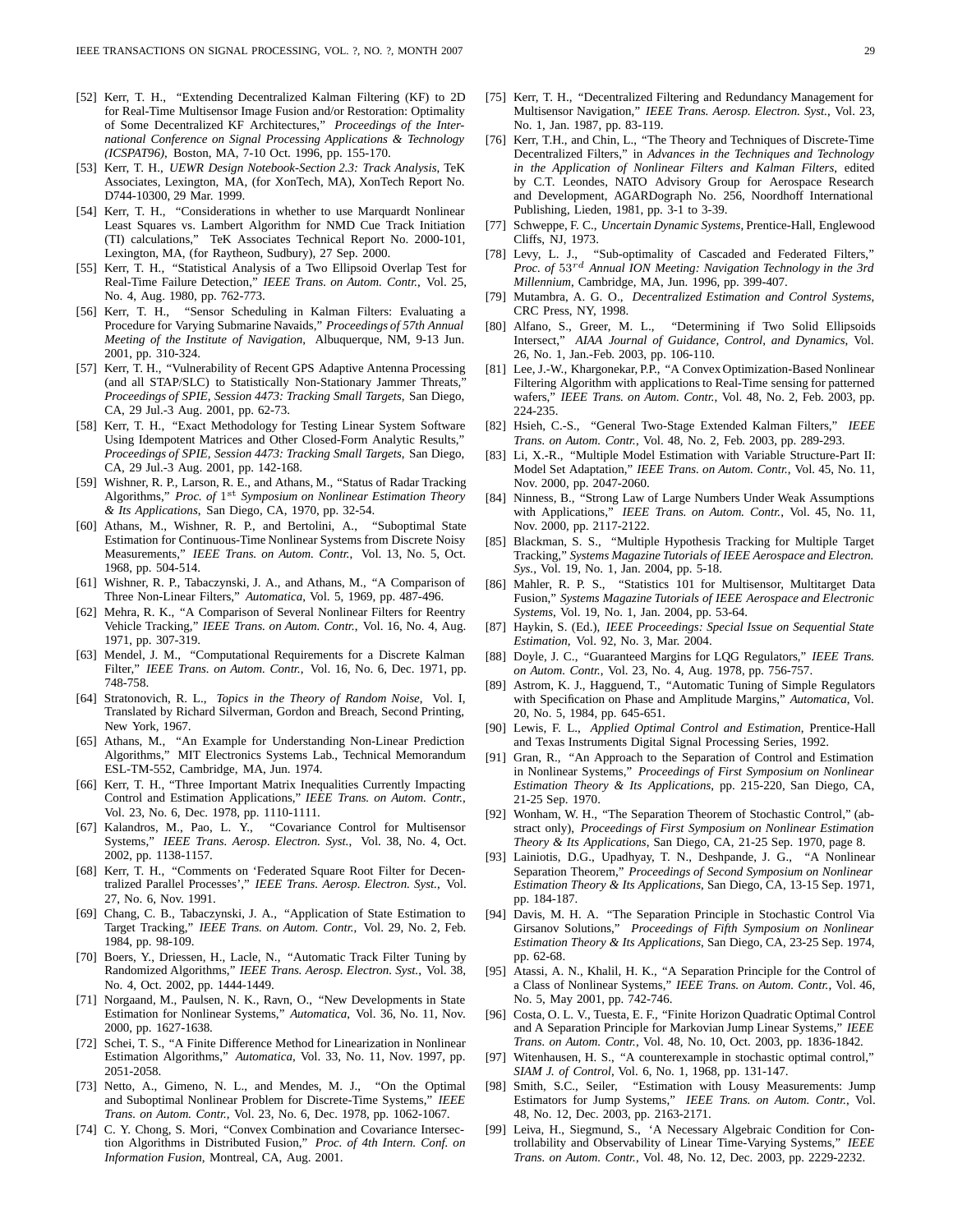- [100] Asif, A., "Fast Implementations of the Kalman-Bucy Filter for Satellite Data Assimilation," *IEEE Signal Processing Letters*, Vol. 11, No. 2, Feb. 2004, pp. 235-238.
- [101] Kirubarajan, T. Bar-Shalom, Y., "Kalman Filter Versus IMM Estimator: When do we need the latter?," *IEEE Trans. on Aerospace and Electron. Sys.*, Vol. 39, No. 4, Oct. 2003, pp. 1452-1457.
- [102] Mahler, R. P. S., "Multitarget Bayes Filtering via First Order Multitarget Moments," *IEEE Trans. Aerosp. Electron. Syst.*, Vol. 39, No. 4, Oct. 2003, pp. 1152-1178.
- [103] Monim, A., "Submarine Floating Antenna Model for Loran-C Signal Processing," *IEEE Trans. Aerosp. Electron. Syst.*, Vol. 39, No. 4, Oct. 2003, pp. 1304-1315.
- [104] Lee, J.-W., Khargonekar, P.P., "A Convex Optimization-Based Nonlinear Filtering Algorithm with applications to Real-Time sensing for patterned wafers," *IEEE Trans. on Autom. Contr.*, Vol. 48, No. 2, Feb. 2003, pp. 224-235.
- [105] Hsieh, C.-S., "General Two-Stage Extended Kalman Filters," *IEEE Trans. on Autom. Contr.*, Vol. 48, No. 2, Feb. 2003, pp. 289-293.
- [106] Kerr, T. H., "Critique of Some Neural Network Architectures and Claims for Control and Estimation," *IEEE Trans. Aerosp. Electron. Syst.*, Vol. 34, No. 2, Apr. 1998, pp. 406-419.
- [107] Zadunaisky, P. E., "Small Pertubations on Artificial Satellites," *IEEE Trans. Aerosp. Electron. Syst.*, Vol. 39, No. 4, Oct. 2003, pp. 1270-1276.
- [108] Krishnamurthy, V., Dey, S., "Reduced Spatio-Temporal Complexity for MMPP and Image Based Tracking Filters for Maneuvering Targets," *IEEE Trans. Aerosp. Electron. Syst.*, Vol. 39, No. 4, Oct. 2003, pp. 1277- 1291.
- [109] Li, X.-R., Jilkov, V.P., "Survey of Maneuvering Target Tracking. Part I: Dynamic Models," *IEEE Trans. Aerosp. Electron. Syst.*, Vol. 39, No. 4, Oct. 2003, pp. 1333-1364.
- [110] Bruni, C., DiPillo, G., Koch, G., "Bilinear Systems: An appealing class of 'almost linear' systems," *IEEE Trans. on Autom. Contr.*, Vol. 18, No. 4, Aug. 1972, pp. 334-348.
- [111] Abutaleb, A. S., "A Tracking Filter for Maneuvering Sources," *IEEE Trans. on Autom. Contr.*, Vol. 34, No. 4, Apr. 1989, pp. 471-475.
- [112] Chaffee, J., Kovach, K., Robel, G., "Integrity and the Myth of Optimal Filtering," *Proceedings of the Institute of Navigation*, Winter Technical Meeting, Jan. 1997.
- [113] Rogers, S. R., "Instability of a Decoupled Tracking Filter," *IEEE Trans. on Autom. Contr.*, Vol. 34, No. 4, Apr. 1989, pp. 469-471.
- [114] Cox, C. M., Chao, B. F., "Detection of a Large-Scale Mass Redistribution in the Terrestrial System Since 1998," *Science*, Vol. 297, 2 Aug. 2002, pp. 831-833 (also see [217]).
- [115] Anaes, H. B., and Kailath, T., "Initial-Condition Robustness of Linear Least Squares Filtering Algorithms," *IEEE Trans. on Autom. Contr.*, Vol. 19, No. 4, Aug. 1974, pp. 393-397.
- [116] Fitzgerald, R. J., "Divergence of the Kalman Filter," *IEEE Trans. on Autom. Contr.*, Vol. 16, No. 6, Dec. 1971, pp. 736-747.
- [117] Zames, G., "Input-Output Feedback Stability and Robustness: 1959- 1985," *IEEE Control System Magazine*, Vol. 16, No. 3, Jun. 1996, pp. 61-66.
- [118] Kell, L. H., Bhattacharyya, S. P., "Robust, Fragile, or Optimal," *IEEE Trans. on Autom. Contr.*, Vol. 42, No. 8, Aug. 1997, pp. 1098-1105 (also see comments on pp. 1265-1267 and authors' polite reply to bellowing on p. 1268 in Vol. 43, No. 9, pp. 1265-1267, Sep. 1998 issue).
- [119] Rosenbrock, H. H., McMorran, P. D., "Good, Bad, or Optimal," *IEEE Trans on Autom. Contr.*, Vol. 16, No. 6, Dec. 1971, pp. 552-553.
- [120] Tam, L.-F., Wong, W.-S., and Yau, S.S.-T., "On a Necessary and Sufficient Condition for Finite Dimensionality of Estimation Algebras," *SIAM Journal on Control and Optimization*, Vol. 28, No. 1, Jan. 1990, pp. 173-185.
- [121] Boutayeb, M., Rafaralahy, H., Darouach, M., "Convergence Analysis of the Extended Kalman Filter Used as an Observer for Nonlinear Discrete-Time Systems," *IEEE Trans. on Autom. Contr.*, Vol. 42, No. 4, Apr. 1997, pp. 581-586.
- [122] Bell, B. M., Cathey, F. W., "The Iterated Kalman Filter Update as a Gauss-Newton Method," *IEEE Trans. on Autom. Contr.*, Vol. 38, No. 2, Feb. 1993, pp. 294-298.
- [123] Lee, J. T., Lay, F., Ho, Y.-C., "The Witsenhausen Counterexample: A Hierarchical Search Approach for Nonconvex Optimization Problems," *IEEE Trans. on Autom. Contr.*, Vol. 46, No. 3, Mar. 2001, pp. 382-397.
- [124] Arnold, B. C., Castillo, E., Sarabia, J. M., *Conditional Specification of Statistical Models*, Springer Series on Statistics, Spinger-Verlag, NY, 1999.
- [125] *Recent Advances in Stochastic Calculus*, Edited by J. S. Baras and V. Mirelli, Progress in Automation and Information Systems, Springer-Verlag, NY, 1990.
- [126] Hu, G.-Q., Yau, S. S.-T., "Finite-Dimensional Filters with Nonlinear Drift XV: New Direct Method for Construction of Universal Finite-Dimensional Filter," *IEEE Trans. on Autom. Contr.*, Vol. 47, No. 3, Mar. 2002, pp. 50-57.
- [127] Pulford, G. W., La Scala, B. F., "MAP Estimation of Target Maneuver Sequence with the Expectation-Maximization Algorithm," *IEEE Trans. Aerosp. Electron. Syst.*, Vol. 38, No. 2, Apr. 2002, pp. 367-377.
- [128] Shumway, R. H., Stoffer, D. S., "An Approach to Time Series Smoothing and Forecasting Using the EM Algorithm," *Journal of Time Series Analysis*, Vol. 3, No. 4, 1982, pp. 253-264.
- [129] Tse, E., "Parallel Computation of the Conditional Mean State Estimate for Nonlinear Systems," *Proceedings of Symposium on Nonlinear Estimation and its Applications*, San Diego, CA, Sep. 1971, pp. 385-394.
- [130] Tse, E., Larson, R. E., and Senne, K., "A Survey of Parallel Processing Algorithms for Nonlinear Estimation," *Proceedings of the Symposium on Nonlinear Estimation and its Applications*, San Diego, CA, 23-25 Sep. 1974, pp. 257-269.
- [131] Baheti, R. S., O'Halloron, D. R., Itzkowitz, H. R., "Mapping Extended Kalman Filters onto Linear Arrays," *IEEE Trans. on Autom. Contr.*, Vol. 35, No. 12, Dec. 1990, pp. 1310-1319.
- [132] Holtzman, J. M., *Nonlinear System Theory: A Functional Analysis Approach*, Prentice-Hall, 1970.
- [133] Olson, D. K., "Converting Earth-Centered, Earth-Fixed Coordinates to Geodetic Coordinates," *IEEE Trans. on Aero. and Electr. Sys.*, Vol. 32, No. 1, Jan. 1996, pp. 473-475.
- [134] Wu, Y., Wong, P., Hu, X., "Algorithm of Earth-Centered, Earth-Fixed Coordinates to Geodetic Coordinates," *IEEE Trans. on Aero. and Electr. Sys.*, Vol. 39, No. 4, Oct. 2003, pp. 1457-1461.
- [135] Carr, E. M., Jones, H. M., Carey, M. O., *MAXLIK: A Computer Program to Determine Satellite Orbits from Radar Metric Data (U)*, MIT Lincoln Laboratory Report No. PSI-126, Lexington, MA, Dec. 1981 (limited distribution).
- [136] Zames, G., "Feedback and Optimal Sensitivity: model reference transformations, multiplicative semi-norms, and approximate inverses," *IEEE Trans. on Auto. Contr.*, Vol. 26, Apr. 1981, pp. 744-752.
- [137] Kozin, F., "On the Probability Densities of the Output of Some Random Systems," *Journal of Applied Mechanics*, Vol. 28, 1961, pp. 161-165.
- [138] Song, T. T., *Random Differential Equations in Systems and Engineering*, Academic Press, NY, 1973.
- [139] Gelb, A. (Ed.), *Applied Optimal Estimation*, MIT Press, Cambridge, MA, 1974.
- [140] Kerr, T. H., "False Alarm and Correct Detection Probabilities Over a Time Interval for Restricted Classes of Failure Detection Algorithms," *IEEE Trans. on Inform. Theory*, Vol. 28, No. 4, Jul. 1982, pp. 619-631.
- [141] Kerr, T. H., "Examining the Controversy Over the Acceptability of SPRT and GLR Techniques and Other Loose Ends in Failure Detection," *Proceedings of the American Control Conference*, San Francisco, CA, 22-24 Jun. 1983, pp. 966-977.
- [142] Kerr, T. H., "A Critique of Several Failure Detection Approaches for Navigation Systems," *IEEE Trans. on Autom. Contr.*, Vol. 34, No. 7, Jul. 1989, pp. 791-792.
- [143] Kerr, T. H., "On Duality Between Failure Detection and Radar/Optical Maneuver Detection," *IEEE Trans. Aerosp. Electron. Syst.*, Vol. 25, No. 4, Jul. 1989, pp. 581-583.
- [144] Sayed, A. H., and Kailath, T., "A State-Space Approach to Adaptive RLS Filtering," *IEEE Signal Processing Magazine*, Vol. 11, No. 3, Jul. 1994, pp. 18-60. (Please see its sequel.)
- [145] Scharf, L., Chong, E., McWhorter, L. T., Zoltowski, M., Goldstein, J. S., "Algebraic Equivalence of the Multistage Wiener Filter and the Conjugate Gradient Weiner Filter," *Proceedings of the 7th Annual Adaptive Sensor Array Processing Workshop*, Lincoln Laboratory of MIT, Lexington, MA, 11-13 Mar. 2003.
- [146] Payne, A. N., "Observability Problem for Bearings-Only Tracking," *International Journal of Control*, Vol. 49, No. 3, 1989, pp. 761-768.
- [147] Zhou, Y., Sun, Z., "Observability Analysis of Single Passive Observer," *Proceedings of the 1995 IEEE National Aerospace and Electronics Conference*, NY, 1995, pp. 215-219.
- [148] Jauffret, C., Pillon, D., "Observability in Passive Target Motion Analysis," *IEEE Trans. Aerosp. Electron. Syst.*, Vol. 32, No. 4, Oct. 1996, pp. 1290-1300.
- [149] Rao, S. K., "Comments on 'Observability in Passive Target Motion Analysis'," *IEEE Trans. Aerosp. Electron. Syst.*, Vol. 34, No. 2, Apr. 1998, p. 700.
- [150] Meurer, G. W., "The TRADEX MTT Multitarget Tracker," *The Lincoln Laboratory Journal*, Vol. 5, No. 3, 1992, pp. 317-349.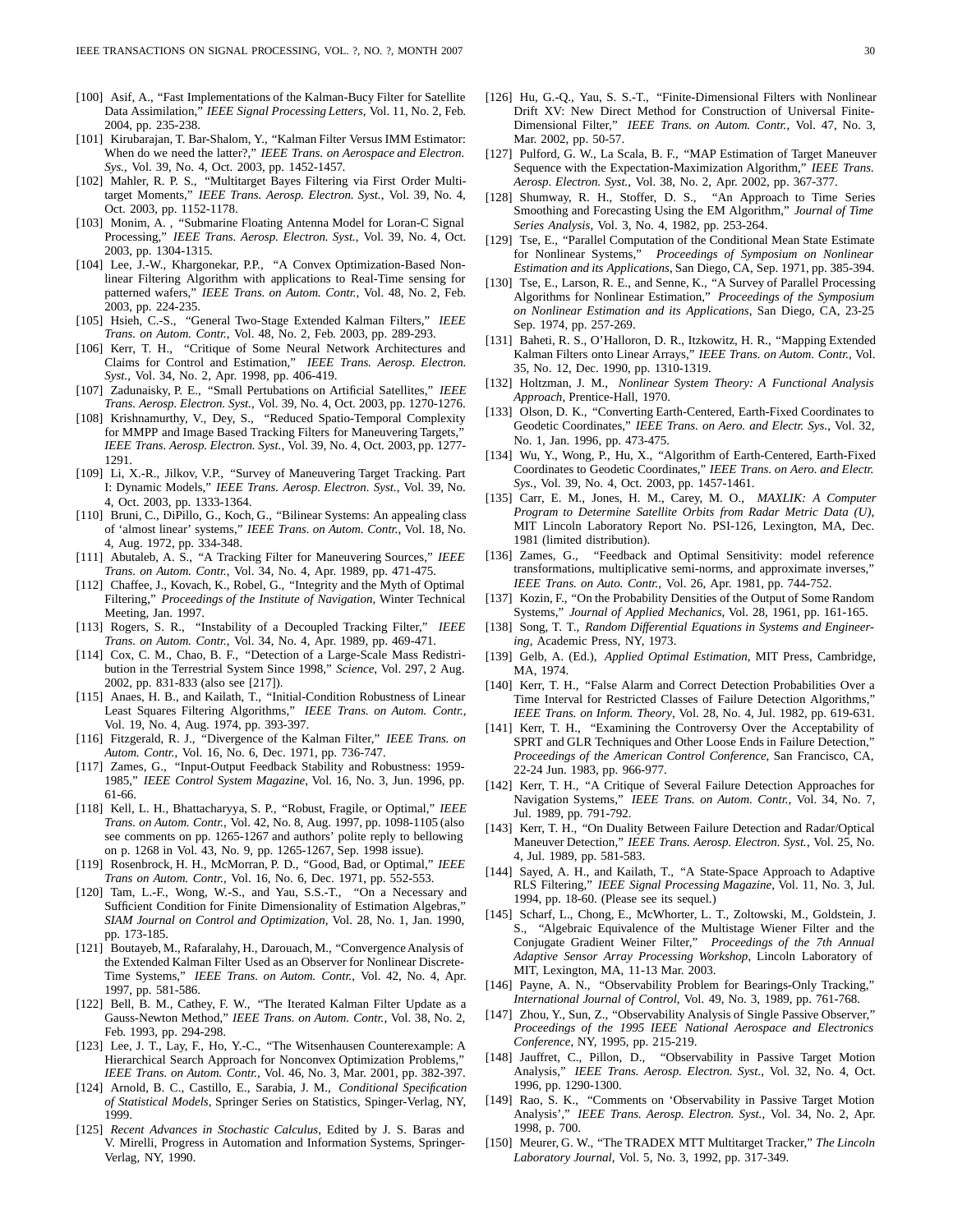- [151] Lawton, J. A., Jesionowski, R. J., Zarchan, P., "Comparison of Four Filtering Options for Radar Tracking Problems," *AIAA Journal of Guidance, Control, and Dynamics*, Vol. 21, No. 4, Jul.-Aug. 1998, pp. 618-623.
- [152] Ramachandra, K. V., *Kalman Filtering Techniques for Radar Tracking*, Marcel Dekker, Inc., NY, 2000.
- [153] Bridgewater, A. W., "Analysis of Second and Third Order Steady-State Tracking Filters," in *AGARD Conference Proceedings No. 252: Strategies for Automatic Track Initiation*, Ed. By Dr. S. J. Rabinowitz, Monterey, CA, 16-17 Oct. 1978, pp. 9-1 to 9-11.
- [154] Brookner, E., *Tracking and Kalman Filtering Made Easy*, John Wiley & Sons, Inc., NY, 1998.
- [155] Press, W. H., Teukolsky, S. A., et al, *Numerical Recipes in Fortran 90: The art of parallel scientific computing*,  $2<sup>nd</sup>$  Edition, Vol. 2 of *Fortran Numerical Recipes*, Cambridge University Press, NY, 1996 (1999 reprint with corrections).
- [156] Kreucher, C., Hero, A., Kastella, K., "Multiple Model Particle Filtering for Multi-Target Tracking," *Proceedings of the 12th Annual Adaptive Sensor Array Processing Workshop*, Lincoln Laboratory of MIT, Lexington, MA, 16-18 Mar. 2004.
- [157] Lohmiller, W. and Slotine, J.-J. E., "On Contraction Analysis for Nonlinear Systems," *Automatica*, Vol. 34, No. 6, 1998.
- [158] Slotine, J.-J. E., "Modular Stability Tools for Distributed Computation and Control," *Int. Jour. on Adaptive Control and Signal Processing*, Vol. 17, No. 6, 2003.
- [159] *Special Issue on Stochastic Control methods applied to Financial Engineering*, *IEEE Trans.on Autom. Contr.*, Vol. 49, No. 3, Mar. 2004.
- [160] *Selected Papers of Frank Kozin: Stochastic Analysis and Engineering Applications*, Ed. by Y. Sunahara, MITA Press, Tokyo, Japan, 1994 (entirely in English).
- [161] Hassibi, B., Sayed, A. H., Kailath, T., " $H^{\infty}$  Optimality of the LMS Algorithm," *IEEE Trans. on Sig. Proc.*, Vol. 44, No. 2, Feb. 1996, pp. 267-281.
- [162] Hassibi, B., Sayed, Kailath, T., "Linear Estimation in Krein Spaces– Part I: Theory," *IEEE Trans. on Autom. Contr.*, Vol. 41, No. 1, Jan. 1996, pp. 18-33.
- [163] Hassibi, B., Sayed, Kailath, T., "Linear Estimation in Krein Spaces-Part II: Applications," *IEEE Trans. on Autom. Contr.*, Vol. 41, No. 1, Jan. 1996, pp. 34-50.
- [164] Brunke, S., Cambell, M. E., "Square Root Sigma Point Filtering for Real-Time Nonlinear Estimation," *AIAA Journal of Guidance, Control, and Dynamics*, Vol. 27, No. 2, Mar.-Apr. 2004, pp. 314-17. (2005, p. 383).
- [165] Klinger, A., "Information and Bias in Sequential Estimation," *IEEE Trans. on Autom. Contr.*, Vol. 10, No. 1, Feb. 1968, pp. 102-103.
- [166] P. Kalatchin, I. Chebotko, et al, *The Revolutionary Guide to Bitmapped Graphics*, Wrox Press Ltd., Birmingham, UK, 1994.
- [167] Kerr, T. H., "Comments on 'An Algorithm for Real-Time Failure Detection in Kalman Filters'," *IEEE Trans. on Autom. Contr.*, Vol. 43, No. 5, May 1998, pp. 682-683.
- [168] Golub, G. H., Van Loan, C. F., *Matrix Computations*, 3rd Edition, Johns Hopkins University Press, Baltimore, MD, 1996.
- [169] Chan, K., "A Simple Mathematical Approach for Determining Intersection of Quadratic Surfaces," *Proceedings of American Astronautical Society*, Part III, AAS Paper 01-358, Jul.-Aug. 2001, pp. 785-801.
- [170] Leva, J. L., "An Alternative Closed-Form Solution to the GPS Pseudorange Equations," *IEEE Trans. Aerosp. Electron. Syst.*, Vol. 32, No. 4, Oct. 1996, pp. 1430-1439.
- [171] Galvin, W. P., "Matrices with 'Custom-Built' Eigenspaces," *SIAM Mathematical Monthly*, May 1984, pp. 308-309.
- [172] Yau, S.-T., Yau, S. S.-T., "Bonlinear Filtering and Time Varying Schrodinger Equation 1," *IEEE Trans. Aerosp. Electron. Syst.*, Vol. 40, No. 1, Jan. 2004, pp. 284-292.
- [173] Mahata, K., Soderstrom, T., "Large Sample Properties of Separable Nonlinear Least Squares Estimators," *IEEE Trans. on Sig. Proc.*, Vol. 52, No. 6, Jun. 2004, pp. 1650-1658.
- [174] Bar-Shalom, Y., Chen, H., Mallick, M., "One Step Solution for the Multistep Out-of-Sequence-Measurement Problem," *IEEE Trans. Aerosp. Electron. Syst.*, Vol. 40, No. 1, Jan. 2004, pp. 27-37.
- [175] Mendel, J. M., *Lessons in Digital Estimation*, Prentice-Hall, Englewood, Cliffs, NJ, 1987.
- [176] Mendel, J. M., *Lessons in Estimation Theory for Signal Processing, Communications, and Control*, Prentice-Hall, Upper Saddle River, NJ, 1995.
- [177] Ristic, B., Arulampalam, S., Gordon, N., *Beyond the Kalman Filter: Particle Filters for Tracking Applications*, Artech House, Boston, MA, 2004.
- [178] Kulhavy, R., *Recursive Nonlinear Estimation: A Geometric Approach*, Lecture Notes in Control and Information Sciences, Springer, NY, 1996.
- [179] Eldar, Y. C., "Minimum Variance in Biased Estimation: Bounds and Asymptotically Optimal Estimators," *IEEE Trans. on Sig. Proc.*, Vol. 52, No. 7, Jul. 2004, pp. 1915-1930.
- [180] Bernado, J. M., Smith, A. F. M., *Bayesian Theory*, Wiley Series in Probability and Mathematical Statistics, John Wiley & Sons, NY, 1993.
- [181] Snieder, R., *A guided Tour of Mathematical Methods for the Physical Sciences*, (Especially Chap. 20 on Potential Theory for gravity of nonspherical earth) Cambridge University Press, Cambridge, UK, 2001.
- [182] Hanzon, B., "A differential-geometric approach to approximate nonlinear filtering," in C. T. J. Dodson (Ed.), *Geometrization of Statistical Theory*, ULDM Publications, Lancaster, UK, 1987, pp. 219-224.
- [183] Hanzon, B. Hut, R., "New Results on the projection filter," *Proceedings of the* 1st *European Control Conference*, Grenoble, France, 1991, pp. 623-628.
- [184] Brigo, D., "On the nice behavior of the Gaussian Projection Filter with small observation noise," *Proceedings of the* 3<sup>rd</sup> *European Control Conference*, Rome, Italy, Vol. 3, 1995, pp. 1682-1687.
- [185] Brigo, D., Hazon, B., and Gland, F. Le, "A differential-geometric approach to nonlinear filtering: the projection filter," *Proceedings of the* 34th *IEEE Conference on Decision and Control*, New Orleans, LA, Vol. 4, 1995, pp. 4006-4011.
- [186] Gorlatch, S., Lengauer, C. (Eds.), *Constructive Methods for Parallel Programming, Advances in Computation: Theory and Practice*, Vol. 10, Nova Science Publishers Inc. NY, 2000.
- [187] Tadonki, C., Philippe, "Parallel Multiplication of Vector by a Kronecker Product of Matrices," Chap. 5 in *Parallel Numerical Linear Algebra*, J. Dongarra, Erricos John Kontoghiorghes (ds.), Nova Science Publishers, Huntington, NY, 2001.
- [188] Voinov, V. G., Nikulin, M. S., *Unbiased Estimators and Their Applications*, Vol. 2: Multivariate Case, (especially App. 2: On Evaluating Some Multivariable Integrals), Kluwer Academic publishers, Boston, MA, 1996.
- [189] Young, P., *Recursive Estimation and Time Series Analysis: An Introduction*, (especially App. 2: Gauss's derivation of recursive least squares & App. 3: Instantaneous Cost function associated with recursive least squares) Springer-Verlag, NY, 1984.
- [190] Ibragimov, N. H. (Ed.), *CRC Handbook of Lie Group Group Analysis of Differential Equations*, Vol. 1: Symmetries, Exact Solutions, and Conservation Laws, CRC Press, Inc., Boca Raton, FL, 2000.
- [191] Mohler, R. R., *Nonlinear Systems: Vol. II: Applications to Bilinear Control*, Prentice-Hall, Englewood Cliffs, NJ, 1991.
- [192] Chikte, S. D., "Bilinear Systems with Nilpotent Lie Algebras: Least Squares Filtering," *IEEE Trans. on Autom. Contr.*, Vol. 25, No. 6, Dec. 1979, pp. 948-953.
- [193] Speyer, J. L., "Computation and Transmission Requirements for a Decentralized Linear-Quadratic-Gaussian Contol Problem," *IEEE Trans. on Autom. Contr.*, Vol. 24, No. 2, Apr. 1979, pp. 266-269.
- [194] Saridis, G. N., *Self-Organizing Control of Stochastic Systems*, Control and Systems Theory Series, Vol. 4, Marcel Dekker, NY, 1977.
- [195] Abou-Kandil, H., Freiling, G., Ionescu, V., Jank, G., *Matrix Riccati Equations in Control*, Birkhauser, Basel, Switzerland, 2003.
- [196] Milman, M. H., Scheid, Jr., R. E., "A Note on Finite Dimensional Estimators for Infinite Dimensional Systems," *IEEE Trans. on Autom. Contr.*, Vol. 30, No. 12, Dec. 1985, pp. 1214-1217.
- [197] Elliott, R. J., Krishnamurthy, V., Poor, H. V., "Exact Filters for Certain Moments and Stochastic Integrals of the State of Systems with Beněs Nonlinearity," *IEEE Trans. on Autom. Contr.*, Vol. 44, No. 10, Oct. 1999, pp. 1929-1933.
- [198] Nikoukhah, R., Campbell, S. L., Delebecque, F., "Kalman Filtering for General Discrete-Time Linear Systems," *IEEE Trans. on Autom. Contr.*, Vol. 44, No. 10, Oct. 1999, pp. 1829-1839.
- [199] Nikoukhah, R., Taylor, D., Willsky, A. S., Levy, B. C., "Graph Structure and Recursive Estimation of Noisy Linear Relations," *Journal of Mathematical Systems, Estimation, and Control*, Vol. 5, No. 4, 1995, pp. 1-37.
- [200] Nikoukhah, R., Willsky, A. S., Levy, B. C., "Kalman Filtering and Riccati Equations for Descriptor Systems," *IEEE Trans. on Autom. Contr.*, Vol. 37, 1992, pp. 1325-1342.
- [201] Chung, D., Park, C. G., Lee J. G., "Robustness of Controllability and Observability of Continuous Linear Time-Varying Systems with Parameter Perturbations," *IEEE Trans. on Autom. Contr.*, Vol. 44, No. 10, Oct. 1999, pp. 1919-1923.
- [202] Aihara, S. I., Bagchi, A., "On the Mortensen Equation for Maximum Likelihood State Estimation," *IEEE Trans. on Autom. Contr.*, Vol. 44, No. 10, Oct. 1999, pp. 1955-1961.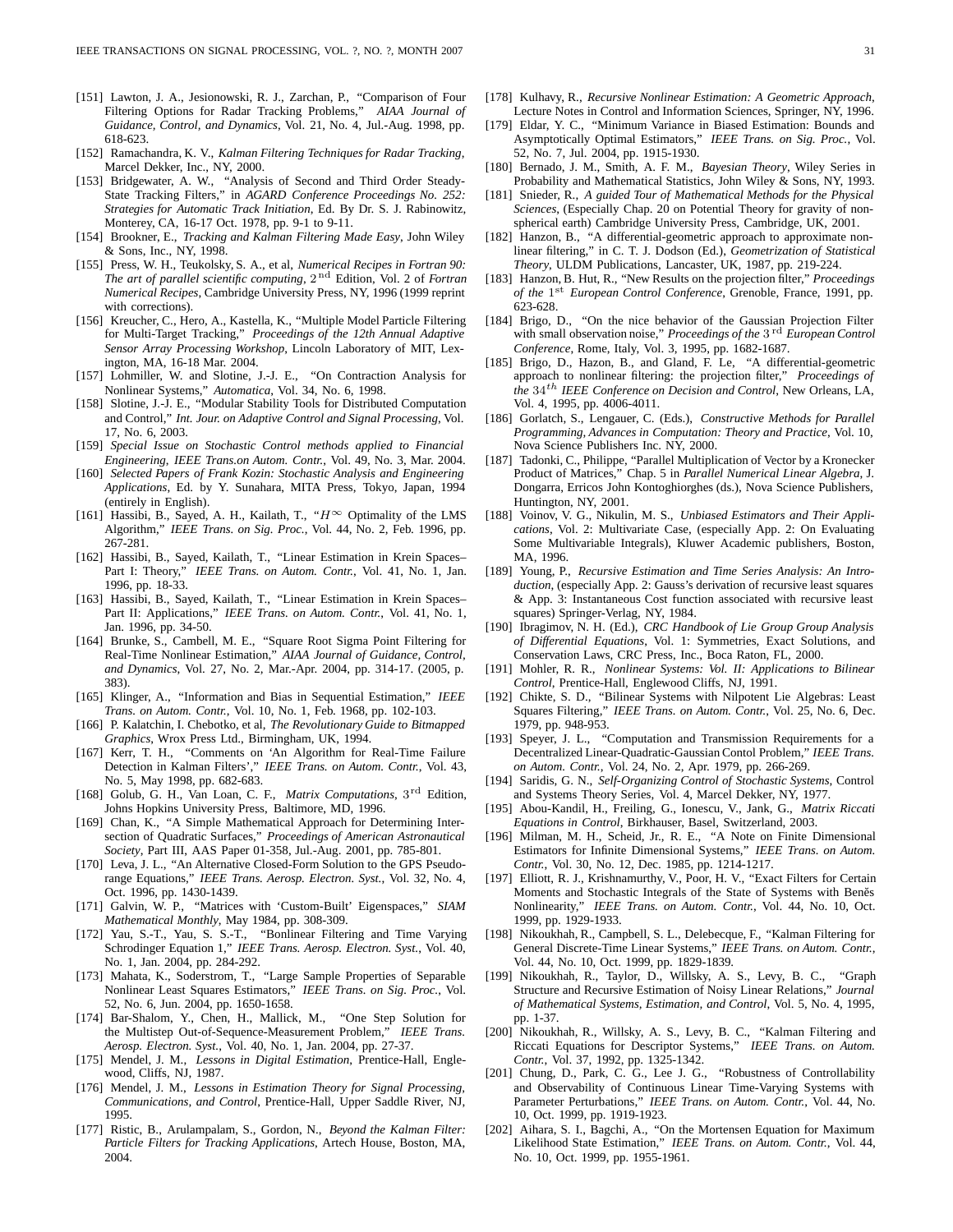- [203] Lasserre, J. B., "Sample-Path Average Optimality for Markov Control Processes," *IEEE Trans. on Autom. Contr.*, Vol. 44, No. 10, Oct. 1999, pp. 1966-1971.
- [204] Aliev, F. A., Ozbek, L., "Evaluation of Convergence Rate in the Central Limit Theorem for the Kalman Filter," *IEEE Trans. on Autom. Contr.*, Vol. 44, No. 10, Oct. 1999, pp. 1905-1909.
- [205] Spall, J. C., Wall, K. D., "Asymptotic Distribution Theory for the Kalman Filter State Estimator," *Communications on Statistical Theory and Methods*, Vol. 13, 1984, pp. 1981-2003.
- [206] Spall, J. C., "Validation of State-Space Models from a Single Realization of Non-Gaussian Measurements," *IEEE Trans. on Autom. Contr.*, Vol. 30, 1985, pp. 1212-1214.
- [207] Ibrahim, S., Rajagopalan, A. N., "Image Estimation in Film-Grain Noise," *IEEE Signal Processing Letters*, Vol. 12, No. 3, Mar. 2005, pp. 238-241.
- [208] Chang, C., Ansari, R., "Kernel Particle Filtering for Visual Tracking, *IEEE Signal Processing Letters*, Vol. 12, No. 3, Mar. 2005, pp. 242-246.
- [209] Luenberger, D. G., *Introduction to Dynamic Systems: Theory, Models, and Applications*, John Wiley & Sons, NY, 1979.
- [210] Luenberger, D. G., "Dynamic Equations in Descriptor Form," *IEEE Trans. on Autom. Contr.*, Vol. 22, No. 3, Jun. 1977, pp. 312-321.
- [211] Shampine, L. F., Reichett, M. W., "The MatLab ODE Suite," *SIAM Journal on Scientific Computing*, Vol. 18, 1997, pp. 1-22.
- [212] Gear, C. W., Watanabe, D. S., "Stability and Convergence of Variable Order Multi-step Methods," SIAM Journal of Numerical Analysis, Vol. 11, 1974, pp. 1044-1058. (Also see Gear, C. W., *Automatic Multirate Methods for Ordinary Differential Equations*, Rept. No. UIUCDCS-T-80-1000, Jan. 1980.)
- [213] Gini, F., Regggianini, R., Mengali, U., "The Modified Cramer-Rao Lower Bound in Vector Parameter Estimation," *IEEE Trans. on Sig. Proc.*, Vol. 46, No. 1, Jan. 1998, pp. 52-60.
- [214] Prasad, M. K., "Stack Filter Design Using Selection Probabilities," *IEEE Trans. on Sig. Proc.*, Vol. 53, No. 3, Mar. 2005, pp. 1025-1037.
- [215] Brcich, R. F., Iskander, D. R., Zoubir, A. M., "The Stability Test for Symmetric Alpha-Stable Distributions," *IEEE Trans. on Sig. Proc.*, Vol. 53, No. 3, Mar. 2005, pp. 977-986.
- [216] Zheng, Z. W., Zhu, Y.-S., "New Least-Squares Registration Algorithm for Data Fusion," *IEEE Trans. Aerosp. Electron. Syst.*, Vol. 40, No. 4, Oct. 2004, pp. 1410-1416.
- [217] de Morais, T. N., Oliveira, A. B. V., Walter, F., "Global Behavior of the Equatorial Anomaly Since 1999 and Effects on GPS," *IEEE AES Systems Magazine*, Vol. 20, No. 3, Mar. 2005, pp. 15-23.
- [218] Minvielle, P., "Decades of Improvements in Re-entry Ballistic Vehicle Tracking," *IEEE A&E Systems Magazine*, Vol. 20, No. 8, part 1 of 2, Aug. 2005, pp. CF-1 to CF-14.
- [219] Wu, Y., Hu, X., Hu, D., Wu, M., "Comments on 'Gaussian Particle Filtering'," *IEEE Trans. on Sig. Proc.*, Vol. 53, No. 8, Aug. 2005, pp. 3350-3351.
- [220] Evans, R., Krishnamurthy, V., Nair, G., Sciacca, L., "Networked Sensor Management and Data Rate Control for Tracking Maneuvering Targets," *IEEE Trans. on Sig. Proc.*, Vol. 53, No. 6, Jun. 2005, pp. 1979-1991.
- [221] Daum, F. E., "Nonlinear Filters: Beyond the Kalman Filter," *IEEE Aerospace and Electronic Systems Magazine*, Tutorials II, Vol. 20, No. 8, Part 2 of 2, Aug. 2005, pp. 57-69.
- [222] Bar-Shalom, Y., Challa, S., Blom, H. A. P., "IMM Estimator Versus Optimal Estimator for Hybrid Systems," *IEEE Trans. Aerosp. Electron. Syst.*, Vol. 41, No. 3, Jul. 2005, pp. 986-991.
- [223] Cai, J., Sinha, A., Kirubarajan, T., "EM-ML Algorithm for Track Initiation using Possibly Noninfomative Data," *IEEE Trans. Aerosp. Electron. Syst.*, Vol. 41, No. 3, Jul. 2005, pp. 1030-1048.
- [224] Bruno, M. G. S., Pavlov, A., "Improved Sequential Monte-Carlo Filtering for Ballistic Target Tracking," *IEEE Trans. Aerosp. Electron. Syst.*, Vol. 41, No. 3, Jul. 2005, pp. 1103-1109.
- [225] Coraluppi, S., Carthel, C., "Distributed Tracking in Multistatic Sonar," *IEEE Trans. Aerosp. Electron. Syst.*, Vol. 41, No. 3, Jul. 2005, pp. 1138- 1147.
- [226] Yan, Z., Duan, G., "Time Domain Solution to Descriptor Variable Systems," *IEEE Trans. on Autom. Contr.*, Vol. 50, No. 11, Nov. 2005, pp. 1796-1798.
- [227] Bucy, R. S., Joseph, P. D., *Filtering for Stochastic Processes with Applications to Guidance*, 2<sup>nd</sup> Edition, Chelsea, NY, 1984 (1<sup>st</sup> Edition, Interscience, NY, 1968).
- [228] Bucy, R. S., "Nonlinear Filtering," *IEEE Trans. on Autom. Contr.*, Vol. 10, No. 2, Apr. 1965, p. 198.
- [229] Bucy, R. S., "Information and Filtering," *Information Sciences*, Vol. 18, 1979, pp. 179-187.
- [230] Bucy, R. S., "Distortion Rate Theory and Filtering," IEEE Trans. on Information Theory, Vol. 28, 1982, pp. 336-339.
- [231] Bucy, R. S. (with assistance of B. G. Williams), *Lectures on Discrete Time Filtering*, Springer-Verlag, NY, 1994.
- [232] Bucy, R. S., Moura, J. M. F., *NATO Advanced Study Institute on Nonlinear Stochastic Problems*, NATO ASI Series, Series C: Mathematical and Physical Sciences, No. 104, Kluwer, Boston, MA, 1982.
- [233] Blondel, V. D., Megretski, A. (eds.), *Unsolved Problems in Mathematical Systems and Control Theory*, Princeton University Press, Princeton, NJ, 2004.
- [234] Sawitski, G., "Finite-Dimensional Filter Systems in Discrete Time," *Stochastics*, Vol. 5, 1981, pp. 107-114.
- [235] Damm, T., *Rational Matrix Equations in Stochastic Control*, Springer-Verlag, NY, 2004.
- [236] Kushner, H. J., Dupuis, P. G., *Numerical Methods for Stochastic Control Problems in Continuous Time*, Springer-Verlag, NY, 1992.
- [237] Costa, O. L. V., Fragoso, M. D., Marques, R. P., *Discrete-Time Jump Linear Systems, Series on Probability and Its Applications*, Gani, J., Heyde, C. C., Jagers, P., Kurtz, T. G. (Eds.), Springer-Verlag, NY, 2005.
- [238] Murata, K., *Matrices and Matroids for Systems Analysis*, Series on Algorithms and Combinatorics 20, Springer-Verlag, NY, 2000.
- [239] Stone, L. D., Barlow, C. A., Corwin, T. L., *Bayesian Multiple Target Tracking*, Artech, Boston, MA, 1999.
- [240] Blahut, R. E., Miller Jr., W., Wilcox, C. H., *Radar and Sonar*, Part 1, The IMA Volumes in Mathematics and Its Applications, Vol. 32, Springer-Verlag, NY, 1991.
- [241] Chestnut, H., "Bridging the Gap in Control-Status 1965," *IEEE Trans. on Autom. Contr.*, Vol. 10, Apr. 1965, pp. 125-126 (evidently still a problem in 2005) [Harold Chestnut discussed this issue with me at G.E. in 1971.]
- [242] Rapoport, I, Oshman, Y., "Fault-Tolerant Particle Filtering by Using Interactive Multiple Model-Based Rao-Blackwellization," *AIAA Journal of Guidance, Control, and Dynamics*, Vol. 28, No. 6, Nov.-Dec. 2005, pp. 1171-1177.
- [243] Xin, J., Sano, A., "Efficient Subspace-Based Algorithm for Adaptive Bearing Estimation and Tracking," *IEEE Trans. on Sig. Proc.*, Vol. 53, No. 12, Dec. 2005, pp. 4485-4505.
- [244] Kerr, T. H., "Comments on 'Determining if Two Solid Ellipsoids Intersect'," *AIAA Journal of Guidance, Control, and Dynamics*, Vol. 28, No. 1, Jan.-Feb. 2005, pp. 189-190.
- [245] Kerr, T. H., "Integral Evaluation Enabling Performance Trade-offs for Two Confidence Region-Based Failure Detection," *AIAA Journal of Guidance, Control, and Dynamics*, Vol. 29, No. 3, May-Jun. 2006, pp. 757-762.
- [246] Zhang, L., Lam, J., Zhang, Q., "Lyapunov and Riccati Equations of Discrete-Time Descriptor Systems," *IEEE Trans. on Autom. Contr.*, Vol. 44, No. 11, Nov. 1999, pp. 2134-2139.
- [247] Stykel, T., "On Some Norms for Descriptor Systems," *IEEE Trans. on Autom. Contr.*, Vol. 51, No. 5, May 2006, pp. 842-847.
- [248] Fridman, E., "Descriptor Discretized Lyapunov Functional Method: Analysis and Design," *IEEE Trans. on Autom. Contr.*, Vol. 51, No. 5, May 2006, pp. 890-897.
- [249] McEneaney, W. M., *Max-Plus Methods for Nonlinear Control and Estimation*, Birkhauser, Boston, 2006.
- [250] Lu, P., "Nonlinear Predictive Controllers for Continuous Systems," *AIAA Journal of Guidance, Control, and Dynamics*, Vol. 17, No. 3, May-Jun. 1994, pp. 553-560.
- [251] Crassidis, J. L., Markley, F. L., "Predictive Filtering for Nonlinear Systems," *AIAA Journal of Guidance, Control, and Dynamics*, Vol. 20, No. 3, May-Jun. 1997, pp. 566-572.
- [252] Crassidis, J. L., Markley, F. L., "Predictive Filtering for Attitude Estimation Without Rate Sensors," *AIAA Journal of Guidance, Control, and Dynamics*, Vol. 20, No. 3, May-Jun. 1997, pp. 522-527.
- [253] Li, J., Zhang, H.-Y., "Stochastic Stability Analysis of Predictive Filters," *AIAA Journal of Guidance, Control, and Dynamics*, Vol. 29, No. 3, May-Jun. 2006, pp. 738-741.
- [254] Konrad, R., Srefan, G., Engin, Y., "Stochastic Stability of the Discrete Time Extended Kalman Filter," *IEEE Trans. on Autom. Contr.*, Vol. 44, No. 4, Apr. 1999, pp. 714-728.
- [255] Isaac, A., Zhang, X., Willet, P., Bar-Shalom, Y., "A Particle Filter for Tracking Two Closely Spaced Objects Using Monopulse Radar Channel Signals," *IEEE Signal Processing Letters*, Vol. 13, No. 6, Jun. 2006, pp. 357-360.
- [256] Roberts, W. J. J., Ephraim, Y., Dieguez, E., "On Ryden's EM Algorithm for Estimating MMPPs," *IEEE Signal Processing Letters*, Vol. 13, No. 6, Jun. 2006, pp. 373-376.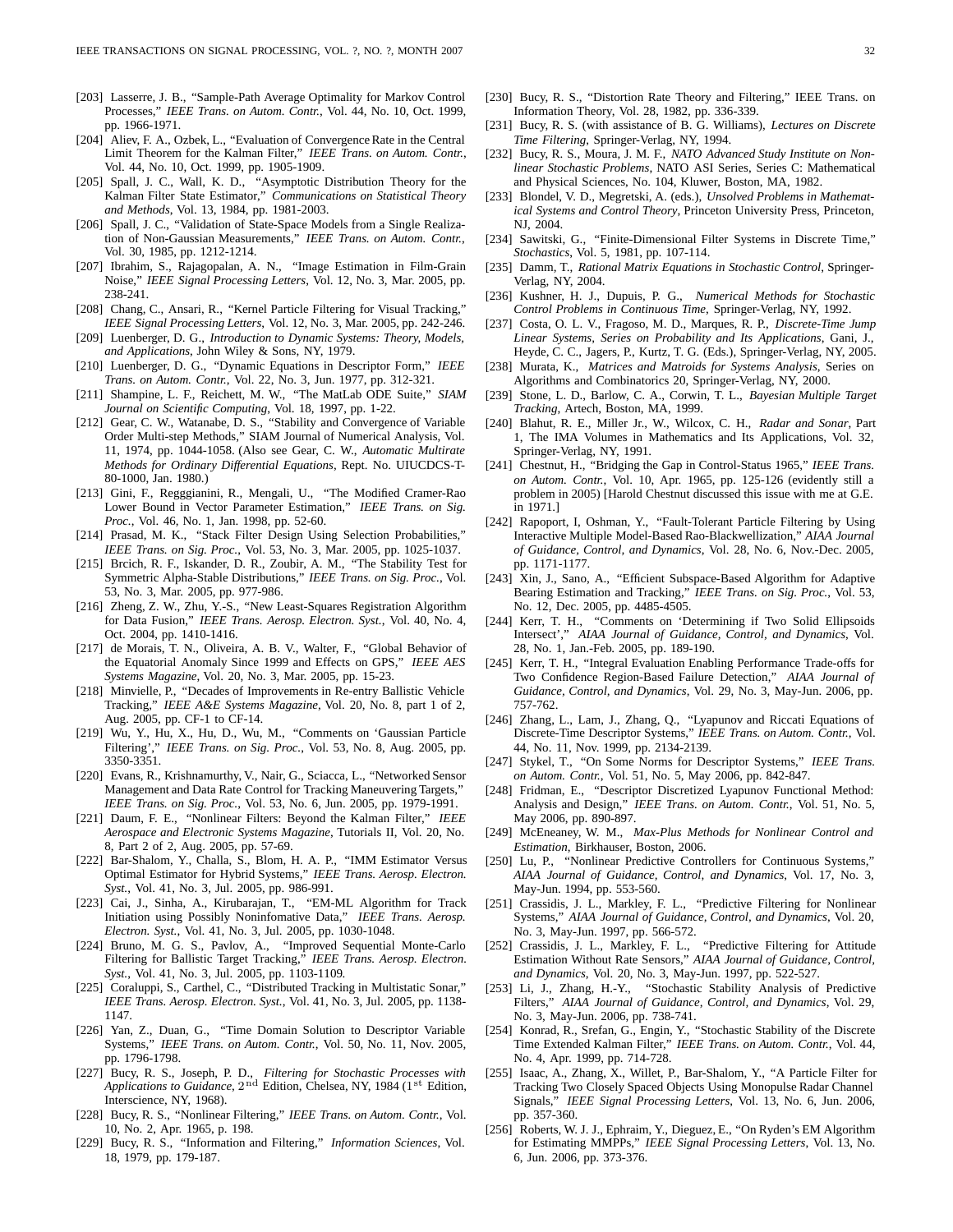- [257] Koening, D., "Observer Design for Unknown Input Nonlinear Descriptor Systems via Convex Optimization," *IEEE Trans. on Autom. Contr.*, Vol. 51, No. 6, Jun. 2006, pp. 1047-1052.
- [258] Kailath, T., "A View of Three Decades of Linear Filtering," *IEEE Trans. on Information theory*, Vol. 20, No. 2, Mar. 1974, pp. 146-181.
- [259] Wong, E., "Recent Progress in Stochastic Processes-A Survey," *IEEE Trans. on Information theory*, Vol. 19, No. 3, May 1973, pp. 262-275.
- [260] Duttweiler, D., Kailath, T., "RKHS Approach to Detection and Estimation Problems-IV: Non-Gaussian Detection," *IEEE Trans. on Information theory*, Vol. 19, No. 1, Jan. 1973, pp. 19-28.
- [261] Kailath, T., Poor, H. V., "Detection of Stochastic Processes," *IEEE Trans. on Information theory*, Vol. 44, No. 6, Oct. 1998, pp. 2230-2231.
- [262] Brammer, R., "A Note on the Use of Chandrasekhar Equations for the Calculation of the Kalman Gain," *IEEE Trans. on Information theory*, Vol. 21, No. 3, May 1975, pp. 334-336.
- [263] Kailath, T., "Author's reply to 'A Note on the Use of Chandrasekhar Equations for the Calculation of the Kalman Gain'," *IEEE Trans. on Information theory*, Vol. 21, No. 3, May 1975, pp. 336-337.
- [264] Bensoussan, A., *Stochastic Control by Functional Analysis Methods*, Vol. II, North-Holland Publishing, NY, 1982.
- [265] Kerr, T. H. "Drawbacks of Residual-Based Event Detectors like GLR and IMM Filters in Practical Situations," submitted to *IEEE Trans. on Sig. Proc.* in 2006 (in review).
- [266] Loria, A., Lamnabhi-Lagarrigue, F., Panteley, E. (Eds.), *Advanced Topics in Control Systems: Lecture Notes from FAP 2005*, Lecture Notes in Control and Information Sciences, M. Thoma and M. Morari (Series Eds.), Springer, NY, 2006.
- [267] Triggs, B. Sdika, M., "Boundary Conditions for Young-van Vliet Recursive Filtering," *IEEE Trans. on Sig. Proc.*, Vol. 54, No. 6, Part 1 of Two Parts, pp. 2365-2367, Jun. 2006.
- [268] Heidergott, B.,. Olsder, G. I., van derWoude, J., *MaxPlus at Work: Modeling and Analysis of Synchronized Systems*, Princeton University Press, Princeton, NJ, 2006.
- [269] El-Sheimy, N., Shin, E.-H., Niu, X., "Kalman Filter Face-Off: Extended vs. Unscented Kalman Filters for Integrated GPS and MEMS Inertial," *Inside GNSS: Engineering Solutions for the Global Navigation Satellite System Community*, Vol. 1, No. 2, Mar. 2006, pp. 48-54.
- [270] Yaesh, I., Shaked, U., "Discrete-Time Min-Max Tracking," *IEEE Trans. Aerosp. Electron. Syst.*, Vol. 42, No. 2, Apr. 2006, pp. 540-547.
- [271] Crassidis, J. L., "Sigma-Point Kalman Filtering for Integrated GPS and Inertial Navigation," *IEEE Trans. Aerosp. Electron. Syst.*, Vol. 42, No. 2, Apr. 2006, pp. 750-756.
- [272] Rabbat, M. G., Nowak, R. D., "Decentralized Source Localization and Tracking," *Proceedings of International Conference on Acustics, Speech, and Signal Processing*, Vol. 3, Montreal, QC, Canada, May 2004, pp. 921-924.
- [273] Ribeiro, A., Giannakis, G. B., "Bandwidth-Constrained Distributed Estimation Using Wireless Sensor Networks-Part I: Gaussian Case," *IEEE Trans. on Sig. Proc.*, Vol. 54, No. 3, Mar. 2005, pp. 1131-1143.
- [274] Marano, S., Matta, V., Willett, P., Tong, L., "Support-Based and ML Approaches to DOA Estimation in a Dumb Sensor Network," *IEEE Trans. on Sig. Proc.*, Vol. 54, No. 4, Apr. 2006, pp. 1563-1567.
- [275] He, T., Ben-David, S., Tong, L., "Nonparametric Change Detection and Estimation in Large-Scale Sensor Networks," *IEEE Trans. on Sig. Proc.*, Vol. 54, No. 4, Apr. 2006, pp. 1204-1217.
- [276] Gao, Z., Ho, D. W. C., "State/Noise Estimator for Descriptor Systems with Application to Sensor Fault Diagnosis," *IEEE Trans. on Sig. Proc.*, Vol. 54, No. 4, Apr. 2006, pp. 1316-1326.
- [277] Zhan, R., Wan, J., "Neural Network-Aided Adaptive Unscented Kalman Filter for Nonlinear State Estimation," *IEEE Sig. Proc. Letters*, Vol. 13, No. 7, Jul. 2006, pp. 445-448.
- [278] "Don't tie up your app with threads: Know how and when multithreading works," *Visual Studio Developer*, Vol. 13, No. 5, Pinnacle Publishing, May 2006, pp. 1-5.
- [279] Ma, W.-K., Vo, B.-N., Singh, S. S., Baddeley, A., "Tracking an Unknown Time-Varying Number of Speakers Using TDOA Measurements: A Random Finite Set Approach," *IEEE Trans. on Sig. Proc.*, Vol. 54, No. 9, Sep. 2006, pp. 3291-3304.
- [280] Ishihara, J. Y., Terra, M. H., Campos, J. C. T., "Robust Kalman Filter for Descriptor Systems," *IEEE Trans. on Autom. Contr.*, Vol. 51, No. 8, Aug. 2006, pp. 1354-1358.
- [281] Cho, A., "A New Way to Beat the Limits on Shrinking Transistors," *Science*, Vol. 313, Issue 5774, 5 May 2006, p. 672.
- [282] Krebs, V., "Nonlinear Filtering Theory," in *Advances in the Techniques and Technology in the Application of Nonlinear Filters and Kalman Filters*, edited by C.T. Leondes, NATO Advisory Group for Aerospace

Research and Development, AGARDograph No. 256, Chap. 1, Noordhoff International Publishing, Lieden, 1981.

- [283] Salazar, M. R., "State Estimation of Ballistic Trajectories with Angle Only Measurements," in *Advances in the Techniques and Technology in the Application of Nonlinear Filters and Kalman Filters*, edited by C.T. Leondes, NATO Advisory Group for Aerospace Research and Development, AGARDograph No. 256, Chap. 18, Noordhoff International Publishing, Lieden, 1981.
- [284] Wakker, K. F., Ambrosius, B. A. C., "Kalman Filter Satellite Orbit Improvement Using Laser Ranging from a Single Station," in *Advances in the Techniques and Technology in the Application of Nonlinear Filters and Kalman Filters*, edited by C.T. Leondes, NATO Advisory Group for Aerospace Research and Development, AGARDograph No. 256, Chap. 17, Noordhoff International Publishing, Lieden, 1981.
- [285] Liang, D. F., "Exact and Approximate Nonlinear Estimation Techniques," in *Advances in the Techniques and Technology in the Application of Nonlinear Filters and Kalman Filters*, edited by C.T. Leondes, NATO Advisory Group for Aerospace Research and Development, AGARDograph No. 256, Chap. 2, Noordhoff International Publishing, Lieden, 1981.
- [286] Liang, D. F., "Comparison of Nonlinear Filters for Systems with Non-Negligible Nonlinearities," in *Advances in the Techniques and Technology in the Application of Nonlinear Filters and Kalman Filters*, edited by C.T. Leondes, NATO Advisory Group for Aerospace Research and Development, AGARDograph No. 256, Chap. 16, Noordhoff International Publishing, Lieden, 1981.
- [287] Zhao, Z., Li, X.-R., Jolkov, V. P., "Best Linear Unbiased Filtering with Nonlinear Measurements," *IEEE Trans. Aerosp. Electron. Syst.*, Vol. 40, No. 4, Oct. 2004, pp. 1324-1330.
- [288] Jin, Z., Gupta, V., "State Estimation Over Packet Dropping Networks using Multiple Description Codes," *Automatica*, Vol. 42, No. 9, Sept. 2006, pp. 1441-1452.
- [289] Larson, R. E., Dressle, R. M., Ratner, R. S., "Application of the Extended Kalman Filter to Ballistic Trajectory Estimation," Final Report 5188-103 for Stanford Research Institute, Monlo Park, CA, Jan. 1967.
- [290] Gruber, M., "An Approach to Target Tracking," Technical Note 1967-8, DDC 654272, MIT Lincoln Laboratory, Lexington, MA, Feb. 1967.
- [291] Mehra, R. K., "A Comparison of Two Nonlinear Filters for Ballistic Trajectory Estimation," *Proc. of* 3rd *Symposium on Nonlinear Estimation Theory & Its Applications*, San Diego, CA, Sept. 1972, pp. 277-280.
- [292] Athans, M., Whiting, R. H., Gruber, M., "A Suboptimal Estimation Algorithm with Probabilistic Editing for False Measurements with Application to Target Tracking with Wake Phenomena," *Proc. of* 3 rd *Symposium on Nonlinear Estimation Theory & Its Applications*, San Diego, CA, Sept. 1972, pp. 17-33.
- [293] Chang, C.-B., Whiting, R. H., Athans, M., "On the State and Parameter Estimation for Manuvering Re-entry Vehicles," *Proc. of* 3 rd *Symposium on Nonlinear Estimation Theory & Its Applications*, San Diego, CA, Sept. 1972, pp. 63-78.
- [294] Fitzgerald, R. J., "Range-Doppler Coupling and Other Aspects of Reentry Vehicle Tracking," *Proc. of* 4th *Symposium on Nonlinear Estimation Theory & Its Applications*, San Diego, CA, Sept. 1973, pp. 57-63.
- [295] Brodzik, A. K., "On the Fourier Transform of Finite Chirps," *IEEE Signal Processing Letters,* Vol. 13, No. 9, Sep. 2006, pp. 541-544.
- [296] Brown, C. D., *Spacecraft Mission Design,* AIAA Education Series, J. S. Przemieniecki (Ed.), AIAA, Wash. DC, 1992.
- [297] Regan, F. J., Anandakrishnan, S. M., *Dynamics of Atmospheric Reentry,* AIAA Education Series, J. S. Przemieniecki (Ed.), AIAA, Wash. DC, 1993.
- [298] Hong, S., Bolić, M., Djurić, P. M., "An Efficient Fixed-Point Implementation of Residual Resampling Scheme for High- Speed Particle Filters, *IEEE Signal Processing Letters*, Vol. 11, No. 5, May 2004, pp. 482-485.
- [299] Rudd, J. G., Marsh, R. A., Roecker, J. A., "Surveillance and Tracking of Ballistic Missile Launches, *IBM Journal of Research and Develoment*, Vol. 38, No. 2, Mar. 1994, pp. 195-216.
- [300] Levine, N., "A New Technique for Increasing the Flexibility Of Recursive Least Squares Data Smoothing, *The Bell System Technical Journal*, Vol. 40, No. 3, May 1961, pp. 821-840.
- [301] *Computing in Science and Engineering: Special Issue on Monte Carlo Methods*, A Publication of the IEEE Computer Society, Vol. 8, No. 2, Mar./Apr. 2006, pp. 7-65.
- [302] Rao, S. K., "Comments on 'Discrete-Time Observability and Estimability for Bearings-Only Target Motion Analysis,' *IEEE Trans. Aerosp. Electron. Syst.*, Vol. 34, No. 4, Oct. 1998, pp. 1361-1367.